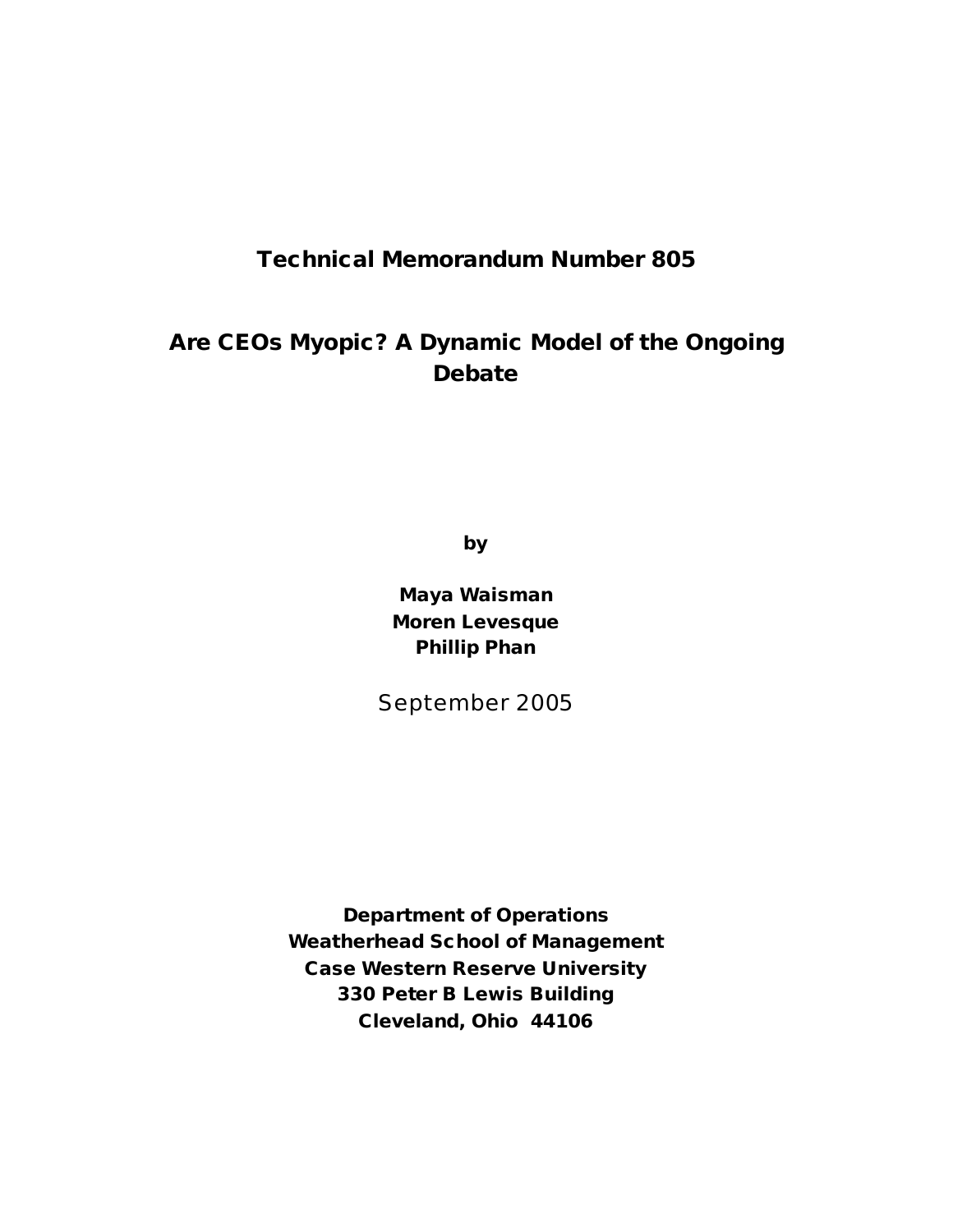## **Are CEOs Myopic? A Dynamic Model of the Ongoing Debate**

MAYA WAISMAN

Lally School of Management and Technology Rensselaer Polytechnic Institute 110 Eight Street Troy, NY 12180-3590 518-276-5908 waismm@rpi.edu

MOREN LÉVESQUE Weatherhead School of Management Case Western Reserve University 10900 Euclid Avenue Cleveland, OH 44106-7235 216-368-2117 moren.levesque@case.edu

PHILLIP PHAN Lally School of Management and Technology Rensselaer Polytechnic Institute 110 Eight Street Troy, NY 12180-3590 518-276-2319 pphan@rpi.edu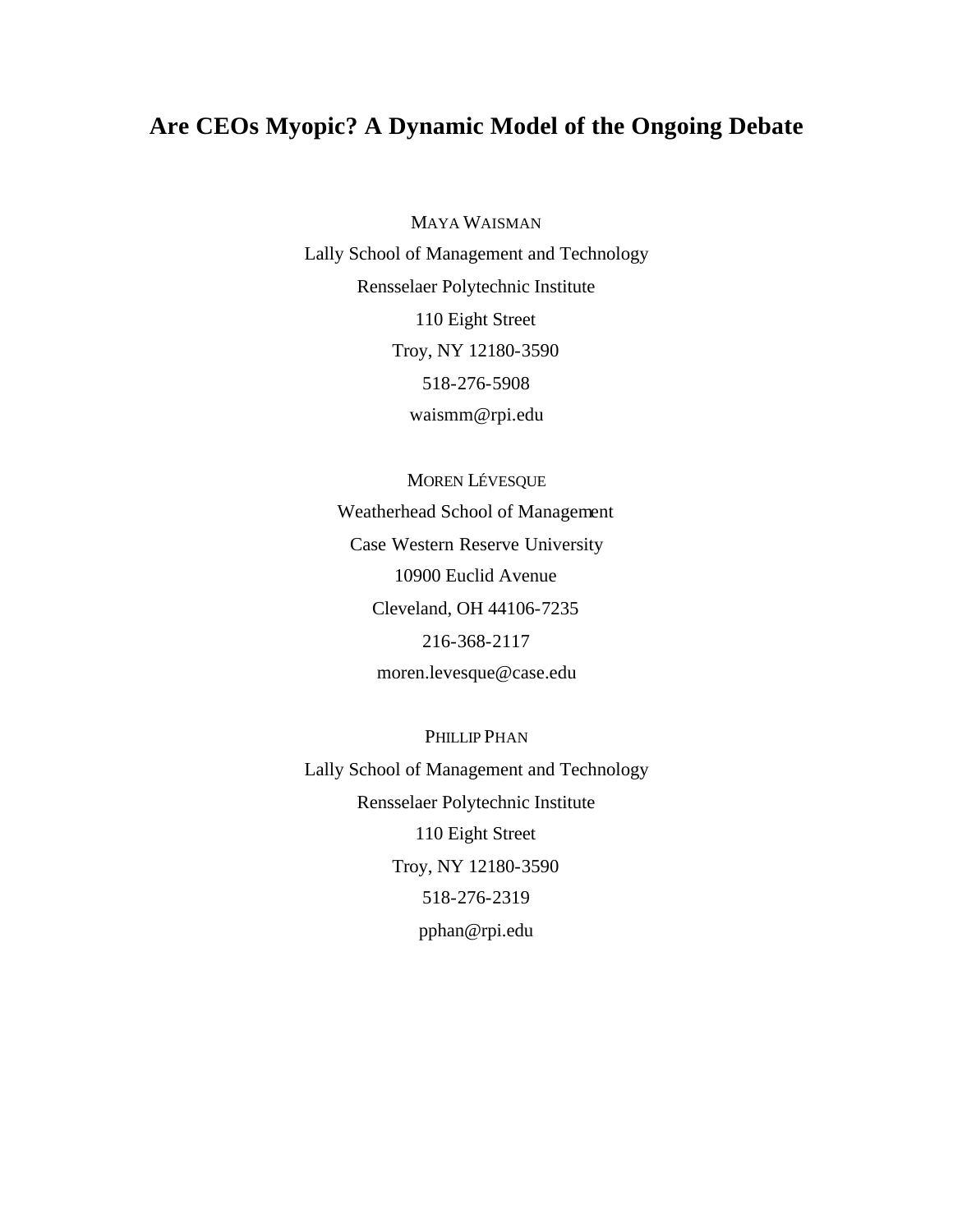#### **Are CEOs Myopic? A Dynamic Model of the Ongoing Debate**

#### Abstract

We study the events that motivate CEOs to under-invest in R&D long-term projects (CEO myopia). Based on the existing literature in earnings management and agency theory, myopia is likely to become more problematic under five circumstances: when the CEO nears retirement (the CEO horizon problem), R&D projects have very long time horizons (the project horizon problem), the firm's financial health is deteriorating (the cover-up problem), ownership structure is heavily weighted toward insider owners (minority owner oppression problem), and when the threat of hostile takeover increases (the entrenchment problem). We setup a dynamic simulation model in which rational CEOs maximize the total value of their bonus compensation over their tenure. Our findings related to the five circumstances are consistent with the extant literature. However, we found an unexpected stable, non-linear (inverted U-shaped) relationship between CEO tenure and R&D investment. We discuss the theoretical implications of our model and offer suggestions for future research.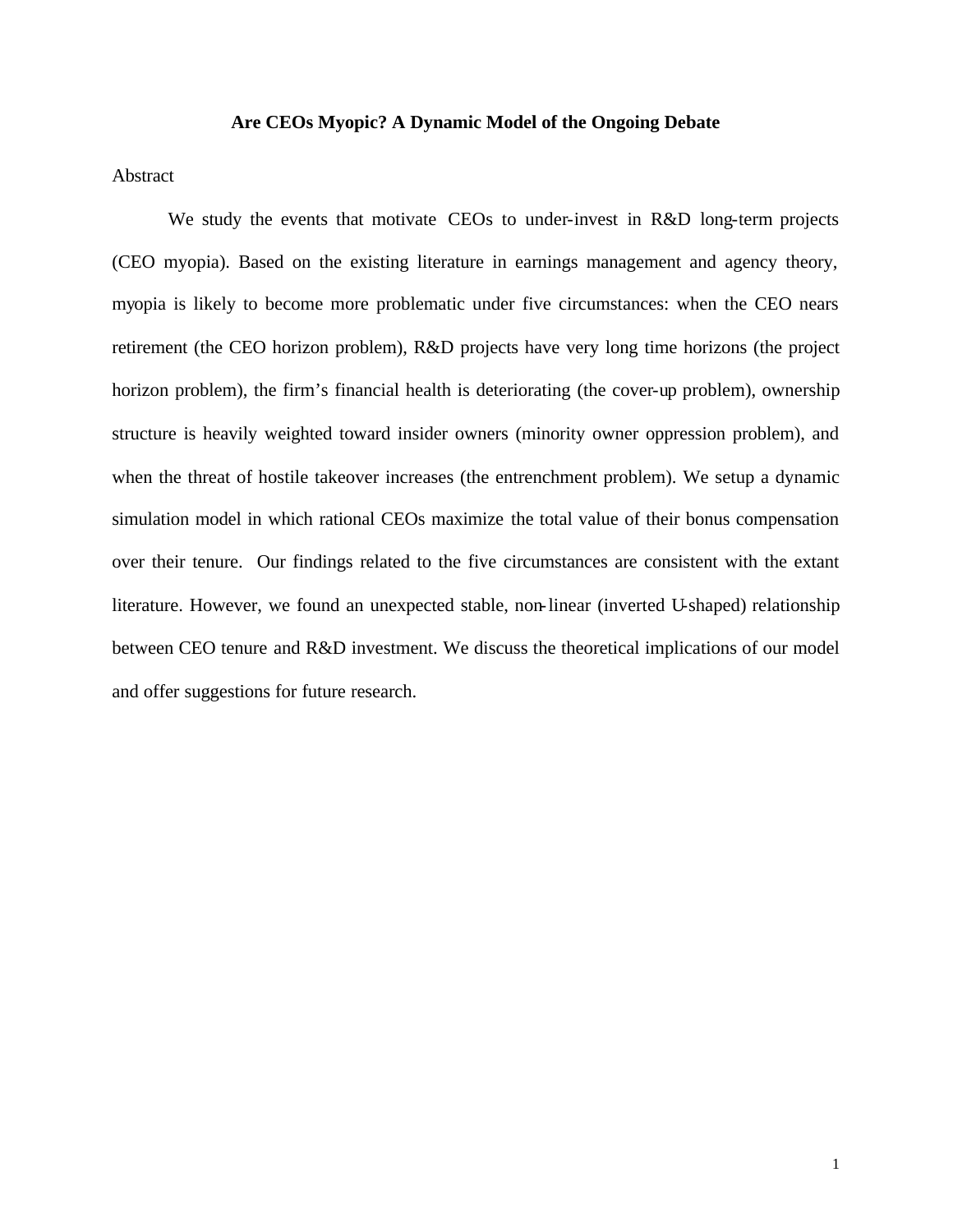## **Are CEOs Myopic? A Dynamic Model of the Ongoing Debate**

## **INTRODUCTION**

 $\overline{a}$ 

In the neoclassical theory of the firm, productivity and growth is a consequence of increases in labor and capital (Solow 1956). More recently, growth has been attributed to increases in intangible investments in human resources, new technology, research and development, and brand building (Denison 1967, Kendrick 1976, Penrose, 1964). Studies have shown that the rate of firm growth resulting from intangible investments has outstripped that related to fixed capital formation (cf. Patel and Pavitt 1995). This is because intangible investments allow firms to increase the absorptive capacity for new knowledge, undertake organizational renewal, and innovate, which is the basis for a sustained competitive advantage (Cohen and Levinthal 1989). Additionally, empirical research has shown a relationship between such intangible investments as R&D and productivity, earnings, and shareholder value at the national, industry and company levels of analyses (e.g. Griliches 1995, Lev and Sougiannis 1996). In sum, the basis for firm growth and profitability has increasingly shifted from tangible to intangible capital accumulation. $<sup>1</sup>$ </sup>

Yet, such observers as Jacobs (1991), Porter (1992), and Jensen (1998) have pointed out the chronic underinvestment in intangible assets of U.S. companies, relative to their German and Japanese counterparts. While the exact causes are unclear, we surmise that the link between CEO compensation and accounting earnings (Murphy 1999), given that R&D and marketing expenditures are expensed under U.S. Generally Accepted Accounting Principles (henceforth

<sup>&</sup>lt;sup>1</sup> Increases in business-funded R&D in real terms and as a percentage of GDP since the late 60's support the view that investments in innovation have gained relevance in developed economies. Patel and Pavitt (1995) report an average increase of over 100% between 1967 and 1990 for the five major OECD countries, with a 900% increase for Japan.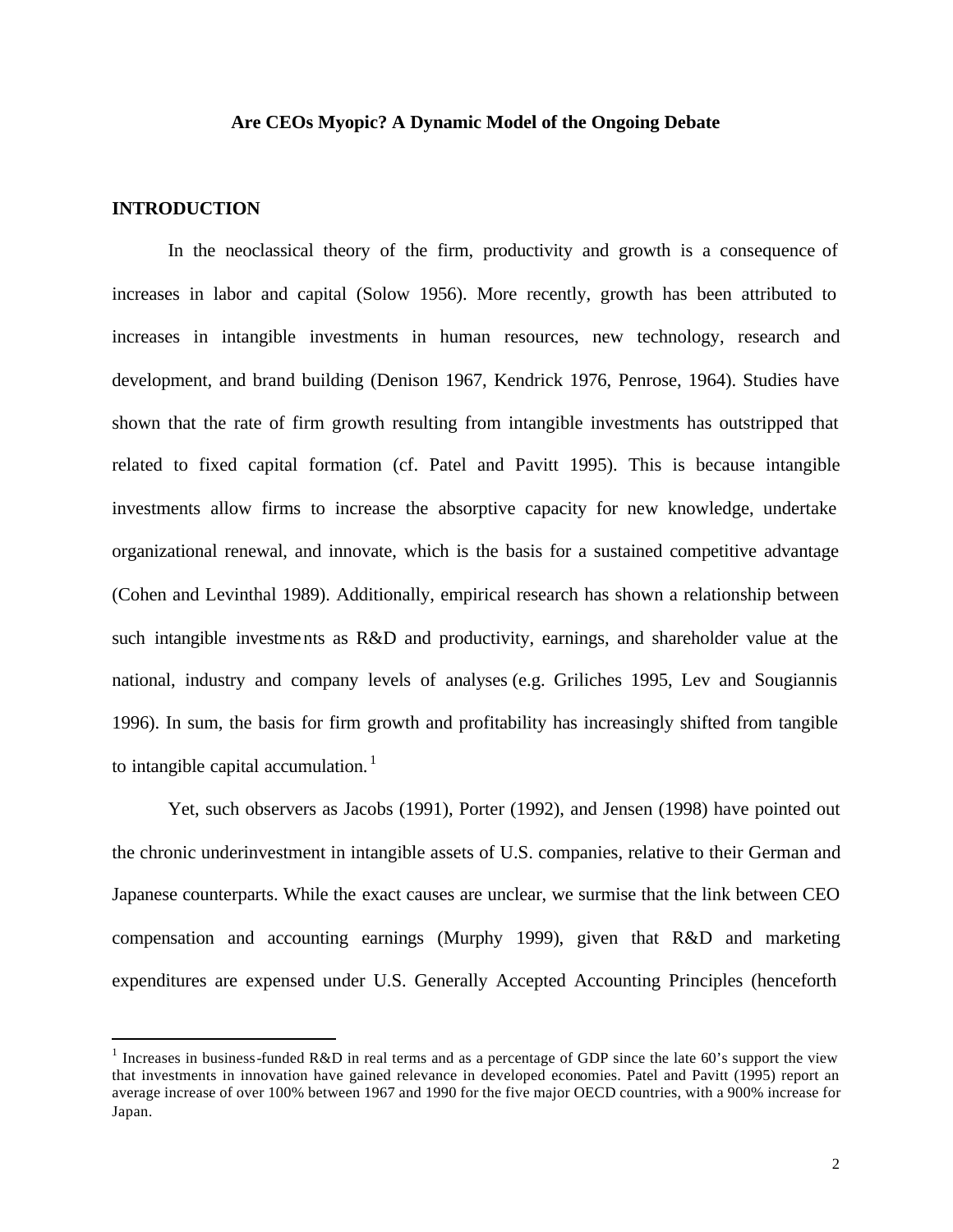GAAP), rather than capitalized as with equipment and buildings, may be one reason. This link may give rise to a natural conflict between the firm's long-term competitive interests and its CEOs' performance incentives (Drucker 1986, Jacobs 1991, Porter 1992, Bange and Bondt 1998).

There appears to be a widespread perception that U.S. capital markets reward short term accounting returns more than they do long term investments<sup>2</sup>. This perception belies the workings of the efficient capital market and does not shed light on the causes of this phenomenon. Our paper attempts to theoretically address this issue and provides an elaboration of an unintended consequence of accounting-based contingent compensation systems – earnings management, which can be achieved by discretionary adjustments such as short term expense reductions or income smoothing techniques (Healy 1985). In this paper, we explore the phenomenon of underinvestment (or myopia) in intangible assets, with a focus on R&D expenditures.

First, building from agency theory and the earnings management literature, we examine five drivers (tenure, investment horizon, the firm's ownership structure, the firm's financial performance and height of takeover defenses) of myopia in R&D expenditures. We focus on R&D expenditures because there is evidence to suggest CEOs resort to reducing discretionary expenditures such as R&D to meet short term earnings goals (Jacobs 1991), and it appears that managerial agency contracts do not or cannot completely eliminate this problem.<sup>3</sup>

 $\overline{a}$ 

 $2$  Abegglen and Stalk (1985), in a survey of 500 large U.S. and Japanese firm executives, indicated that the former ranked stock price increases as second out of nine most important objectives, whereas the latter considered stock price the least important factor. Drucker (1986) reports 82% of U.S. CEOs blamed the stock market's focus on short-term accounting earnings for the decline in long-term investments.

<sup>&</sup>lt;sup>3</sup> For example, Dechow and Sloan (1991) found that CEOs systematically reduced spending on R&D in their final year of office.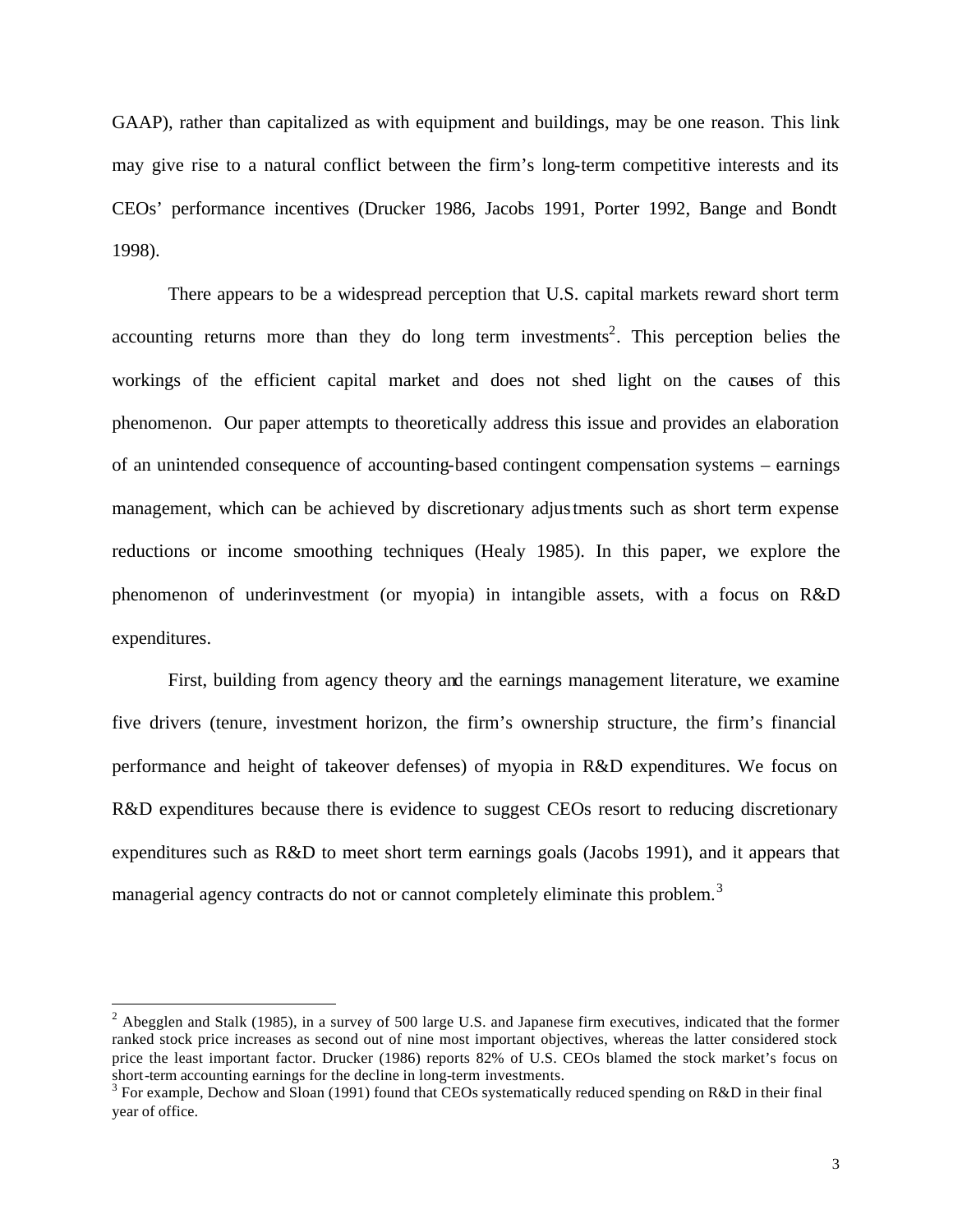We believe that this study provides a potentially useful framework for understanding why and how accounting-based contingent compensation systems can lead to aggressive earnings management at the expense of long-term competitive advantage. The results, in brief, suggest that CEOs begin to gradually become myopic (i.e. underinvest in R&D) after a critical point in time over their tenure at a firm, in contrast to what an efficient capital market notion would predict. This is caused by the emphasis on short run performance, as a result of the factors we explore in the paper, that lead to a systematic underinvestment in intangible assets (e.g. Jacobs 1991, Porter 1992, Larcker and Sloan 1995). We find that investment myopia starts sooner (i.e. R&D investments start to diminish earlier) as insider ownership is higher, as the firm is more protected from hostile takeovers, as the firm's earnings worsen, and when R&D have longer investment return horizons.

The implications of these findings agree with Morck, Shleifer and Vishny (1988), Cho (1988) and Hadlock (1998), who show that when insider ownership is low, the monitoring effect of a large block of shareholders creates a convergence of interests between managers and owners, while high insider ownership can lead to managerial entrenchment and cause CEOs to act opportunistically. Our findings are also consistent with Bronwyn and Hall (1990), who find no evidence that the threat of hostile takeovers increases the probability of investment myopia, and with the work of Gibbons and Murphy (1992), who suggest that managers far from retirement are willing to take more costly observable actions to change the market's belief about their abilities. Similarly, our findings support Jacobs (1991) and Jensen (1998) who point that myopia in U.S. companies is driven by differences in investment time horizons when compared to their Japanese and German counterparts. Finally, we were able to demonstrate agreement with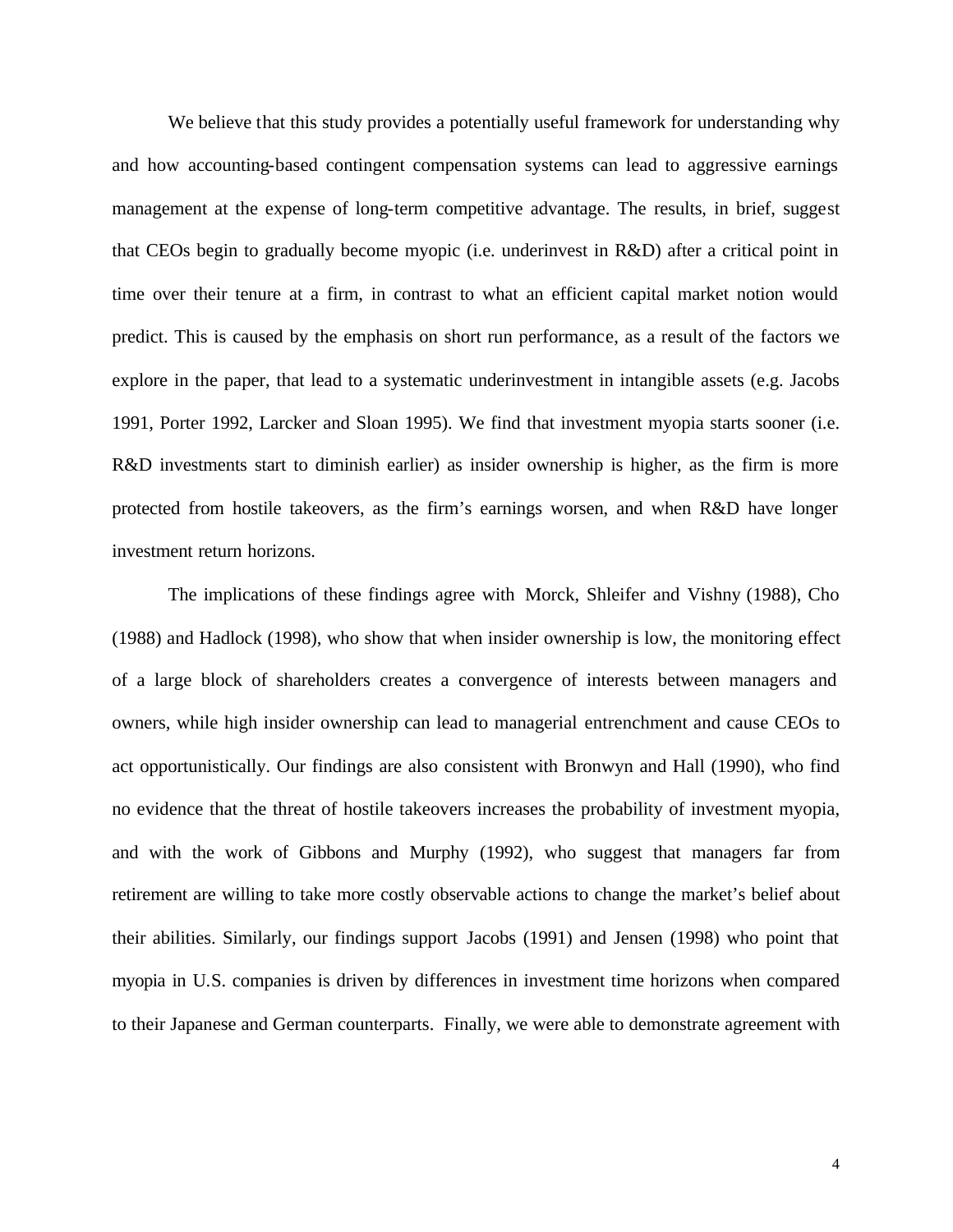Baber, Fairfield, and Haggard (1991), and Perry and Grinaker (1994) that R&D expenditures may be cut when earnings fall short of expectations.

Generally speaking, our findings are consistent with the literature on the managerial horizon problem, in which an agency conflict between CEOs and shareholders occurs because the CEO's career horizon is shorter than the shareholders' investment horizons<sup>4</sup>. Previous research on managerial horizon problems tends to look at CEOs nearing retirement and proposes a linear relationship between the CEO's age and the effect of incentive compensation. In this paper, we provide new evidence on the managerial horizon problem and demonstrate the existence of a concave relationship between R&D investment and CEO tenure. Focusing on bonus awards, we argue that CEOs do not exhibit investment myopia early in the ir tenures because the typical bonus structure provides the right incentives to maximize lifetime bonuses since there is ample time for the CEO to realize the benefits from future expected returns on R&D projects. However, we find that myopia occurs if the bonus structure does not account for the fact that CEO tenure is limited and that as she approaches retirement at that firm, the incentives to invest in risky R&D will fade. Thus, unless firms offset these incentives by adjusting the proportion of cash bonuses and base salary to CEOs approaching retirement, those chief executive officers will focus on short term outcomes and forgo profitable long term investment opportunities<sup>5</sup>.

In short, our paper sorts out the mixed evidence in the earnings management and managerial myopia literature, which have focused on the role of the firm in predicting R&D

 $\overline{a}$ 

<sup>&</sup>lt;sup>4</sup> See Hirshleifer (1993) for a review of the antecedents to managerial reputation in the context of investment choices.

<sup>&</sup>lt;sup>5</sup> Recently, Ryan and Wiggins (2001) found a concave relation between the CEO's age and cash bonus, suggesting that firms choose to focus on stock based awards for managers who have incentives to focus on short term goals. Our results compliment their study by providing new evidence on the influence of poor incentive alignment on investment decisions, which leads to managerial investment myopia.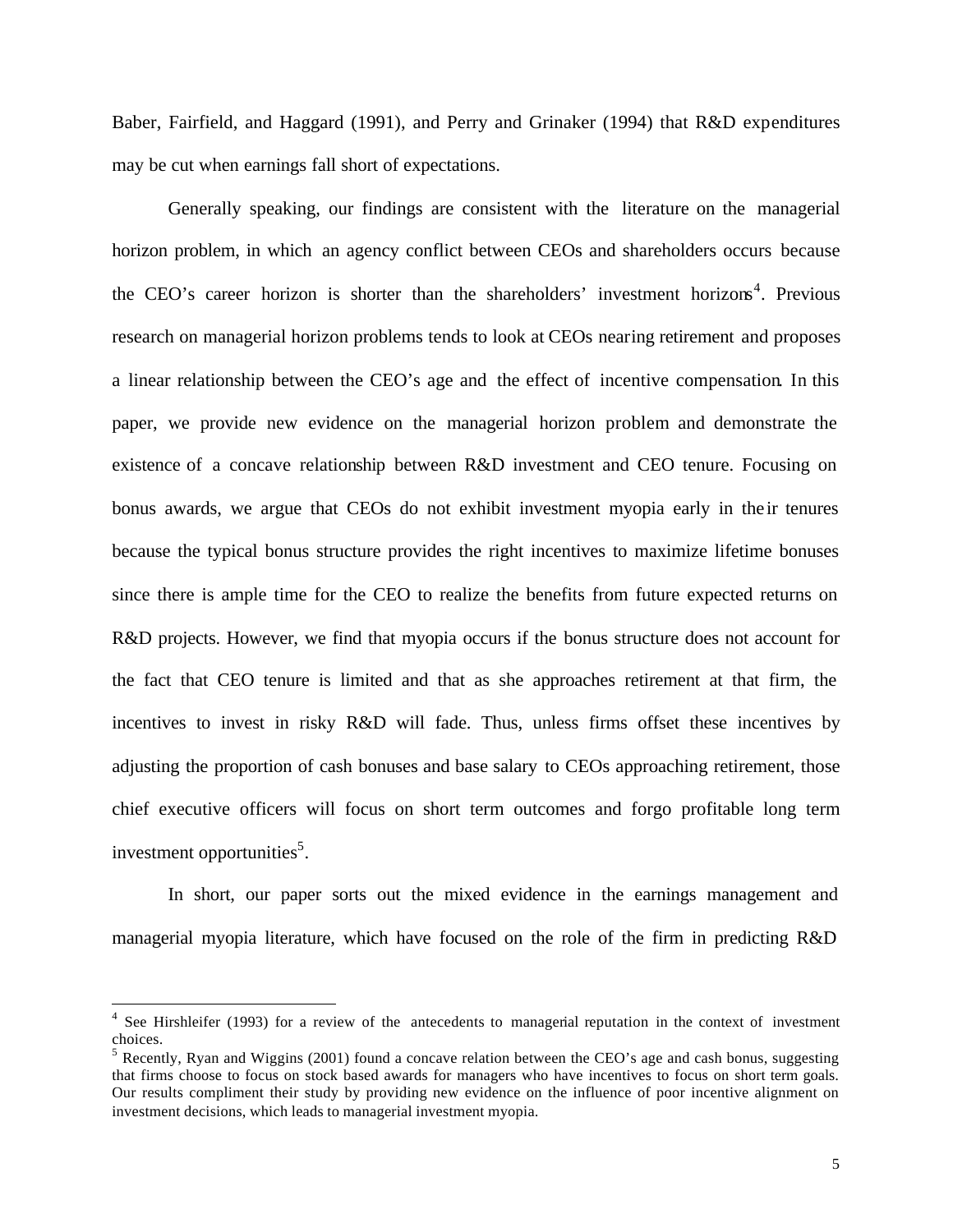spending but generally overlook the specific attributes and compensation schemes of CEOs involved in allocating corporate resources. We provide evidence regarding the influence of a firm's monitoring mechanisms, ownership structure and R&D project and managerial specific characteristics on its CEO's investment decisions and shed new light on the required incentive systems that would mitigate investment myopia problems.

## **EARNINGS MANAGEMENT AND INVESTMENT MYOPIA**

The agency theoretic notion of the separation of ownership and control is now the traditional starting point in corporate finance problems (Jensen, 1998). This separation can create problems for the efficient allocation of corporate resources (Jensen and Meckling, 1976). In brief, the natural conflict in self-interests between managers and owners, as result of their separation, can lead to myopic investment behaviors (Porter, 1992; Jensen, 1998). In the context of this paper, myopic investment behavior can be regarded as a form of earnings management, a phenomenon describing situations in which CEOs structure transactions to influence financial reports in order to mask the actual economic performance of a company, or to influence contractual outcomes that depend on reported accounting numbers (Schipper, 1989).

Earnings management was first described in an early attempt to derive a positive theory of the determinants of accounting standards. Gordon (1964) introduced the proposition that CEOs select accounting procedures to maximize their own utility, which is a function of job security and level (and growth rate) of management income and firm size. In particular, he theorized that the achievement of management utility maximization is dependent in part on the satisfaction of stockholders with the growth and stability of the corporation's income. According to Gordon (1964), CEOs maximize their own wealth and utility by choosing accounting procedures that reduce the variance in earnings (within the latitude allowed by accounting rules).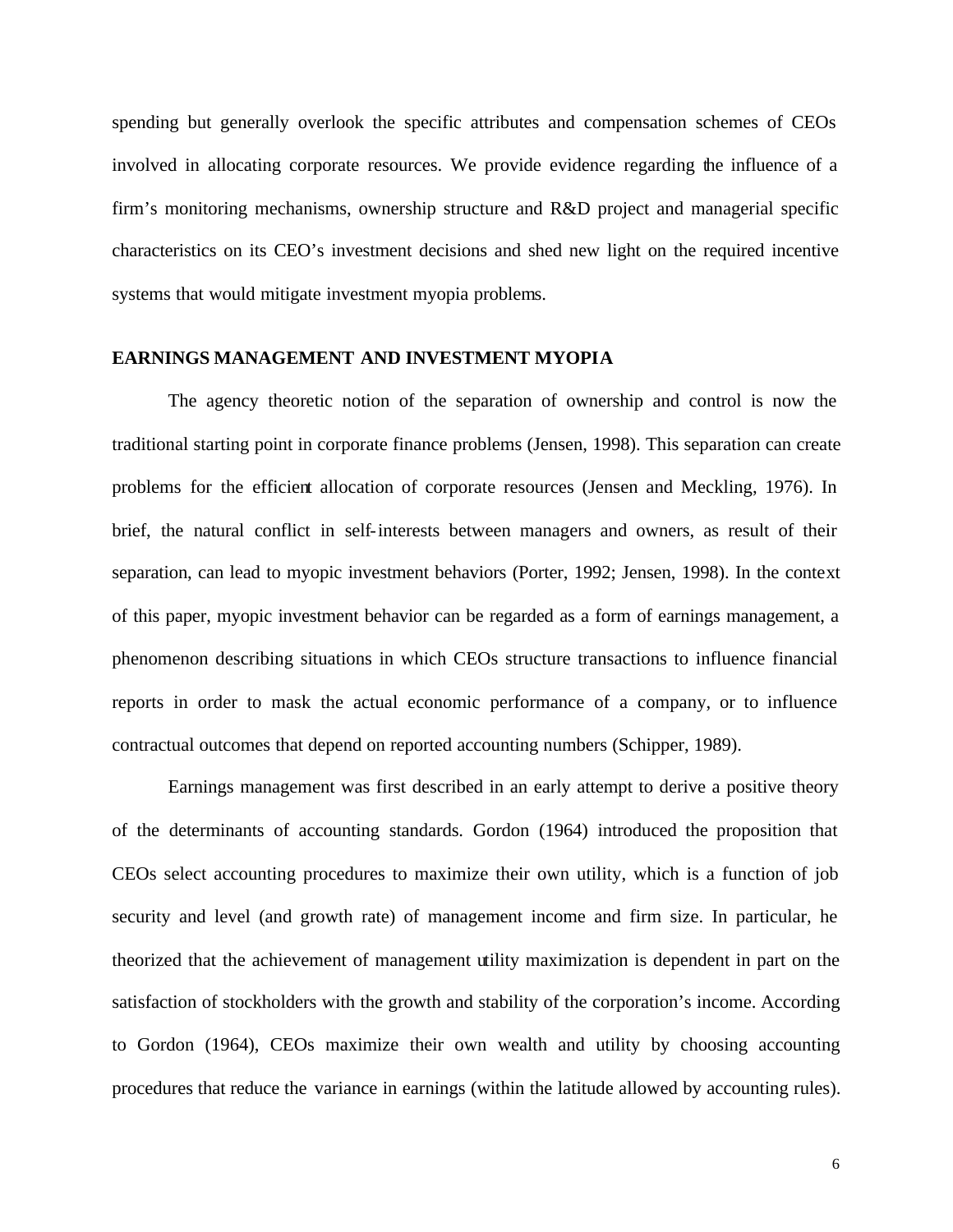However, a common characteristic of investment expenditures and accounting methods is that they can both affect the level of reported earnings. Therefore, so the theory goes, CEOs inflate reported earnings to maximize the value of their annual bonus awards through the manipulation of accounting methods *and* discretionary investment expenditures*.*

Financial economists are less sure about the existence of this problem because it contradicts the efficient markets hypothesis. Because the market is not systematically fooled by inflated earnings, CEOs who act against shareholder interests will eventually be punished by lowered stock prices. This traditional view holds that there is no meaningful difference between maximizing short or long run stock prices, as both will lead to the same efficient investment decisions. As a result, earnings management will only be a problem if CEOs do not sufficiently care about stock prices because they hold little stock in their firms, they misunderstand the forces that determine their stock values (Jensen, 1986) or shareholders are unconcerned about the stock price<sup>6</sup>.

The upshot is that we are left with a conundrum. If earnings management exists on a widespread basis, as regulators and Wall Street seem to suggest, then it would lead to a distortion of the market signals on which investors rely for information. On the other hand, if markets are able to detect earnings management, then it would not be possible for a sustained period of price inflation and its resulting effects on managerial myopia to exist. Recently, other perspectives have arisen to explain the existence of managerial myopia despite the presence of efficient markets. For example, Stein (1989) shows that, even in a fully efficient market, CEOs who care about stock prices can behave myopically, and the more concerned they are about current stock prices, the worse the problem becomes. He proposes a "signal jamming" model in which the

 $\overline{a}$ 

 $6$  The last condition can occur if a shareholder has long term commercial interests in the firm that are more valuable than its equity interests. For example, Japanese keiretsu companies hold each other's shares to cement commercial relationships and not for investment purposes (Phan and Yoshikawa, 2000).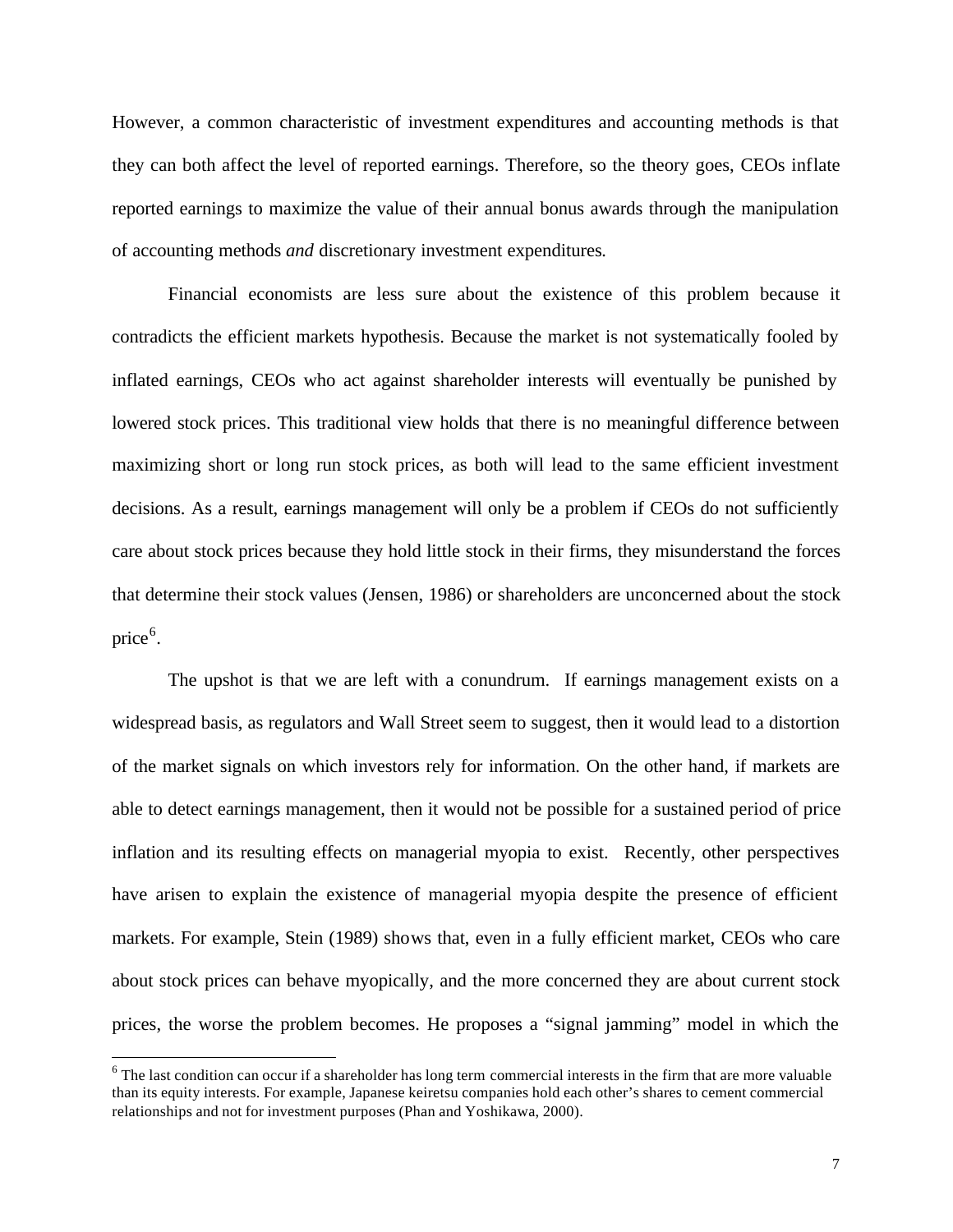market uses a firm's earnings to make rational forecasts about its future value. The result is that CEOs will attempt to manipulate stockholders' signals by inflating accounting earnings to raise the forecasted values. Because the market is efficient, it correctly infers a certain amount of earnings inflation and CEOs know they cannot fool the market in the long run. However, because they act out of self-interest, CEOs are locked in, what is equivalent, to a prisoner's dilemma with the stock market, in which the preferred analogous cooperative equilibrium involving no myopia cannot be sustained as a Nash-equilibrium. If, on the other hand, the market conjectures no myopia, CEOs will have an incentive to fool it by boosting current earnings, and the more they care about short run stock prices, the higher their incentives to pump-up the bottom line. Hence, managerial myopia, which results from the information asymmetry between CEOs and shareholders and the invisibility (and indivisibility) of managerial action, does not contradict the efficient markets hypothesis.

With regard to the relationship between myopia and R&D investments, we hypothesize a conflict resulting from the time horizon difference between the returns on R&D expenditures and a CEO's tenure in a firm. Here, myopia occurs because CEO's wealth is tied to the performance of the firm over her predictable tenure, whereas shareholders' wealth is tied to the less predictable performance of the firm over a generally unbounded time period. In this paper, we explore the conditions under which myopia in R&D investments may exist and is exacerbated. We offer a model to further investigate the unobvious relationship between R&D expenses and tenure. The questions we ask are whether, "CEOs have an incentive to underinvest in R&D for the purposes of inflating current earnings and bonuses?" and if so, "Under what circumstances does this problem become worse; i.e., when does myopia occur sooner?"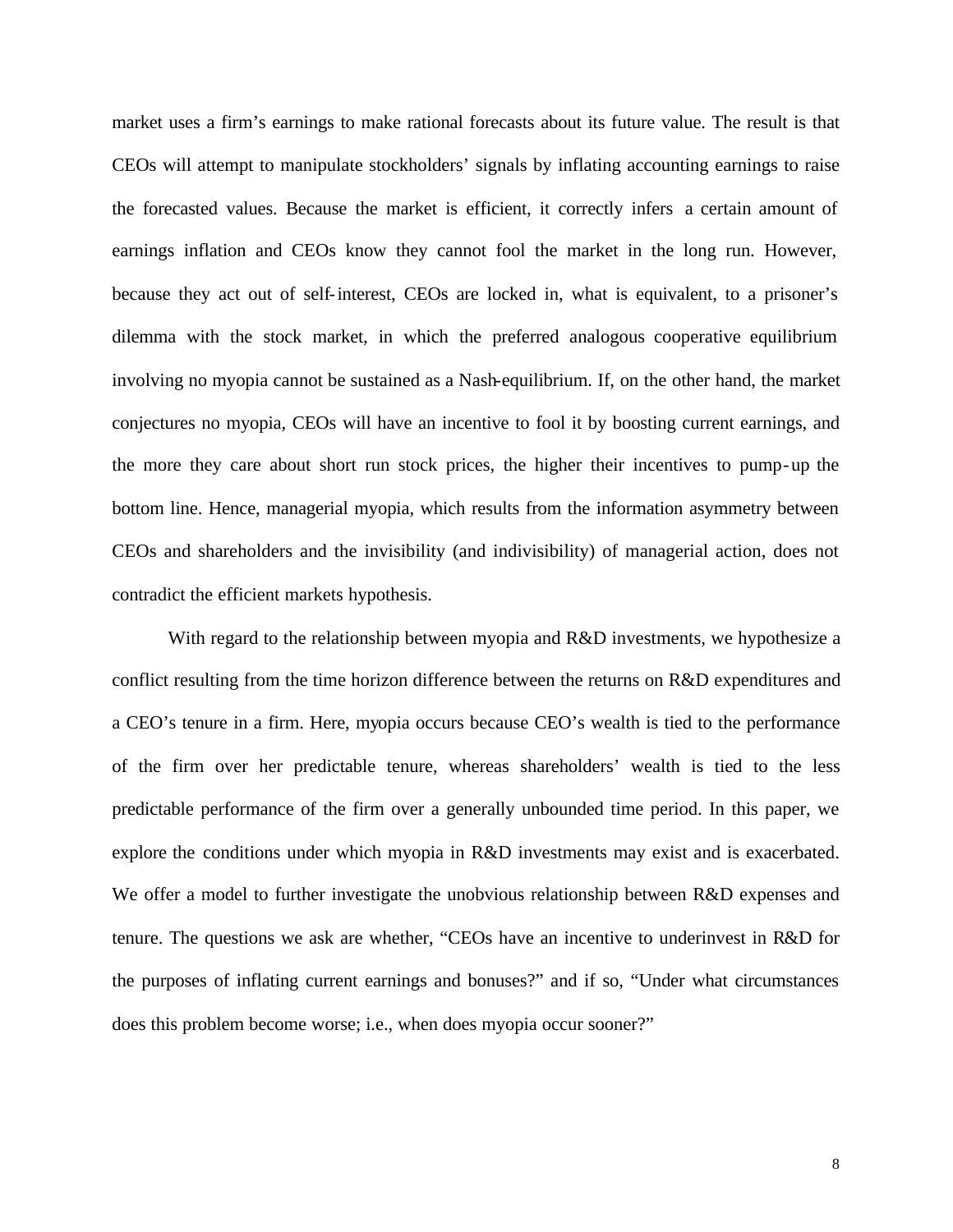In the following theoretical model, we build a framework for conceptualizing the decision to spend on R&D as a function of a CEO's compensation and tenure. The model includes 5 conditions in which the effect of tenure may be strengthened. We then explore the simultaneous impact of changes on the 5 conditions on the R&D spending decision. Finally, we speculate on the implications of our model and suggest future research directions.

## **A DYNAMIC MODEL OF R&D AND CEO COMPENSATION AND TENURE**

Based on the theoretical review that we presented, our model begins with a rational CEO, whose compensation consists exclusively of bonuses, must select a level of R&D expenditures in each year of her tenure at a firm. For parsimony, we do not include base pay because it is relatively insensitive to annual changes in marginal product and thus not figure prominently in the CEO's decision.

We focus on bonus rather than stock compensation for a number of reasons. First, R&D expenditures have been shown to be positively related to stock prices (Lev and Sougiannis 1996, Sougiannis 1994). Consequently, when examining their effect on the total compensation package, the negative impact of R&D expenditures on current earnings and thus on current accounting based bonuses may be mitigated by their positive effect on stock price based compensation. Focusing on the bonus portion helps us isolate this effect. Second, we assume that CEOs can better control the size of accounting based annual bonuses than stock based compensation, since bonuses can be affected, within certain boundaries, by earnings management, but stock prices also depend on exogenous factors such as interest rates, inflation, and investor bandwagon and contagion effects.

Thus, everything else equal, the CEO's annual compensation is determined by the firm's annual level of earnings, which is affected by current annual R&D expenditures and income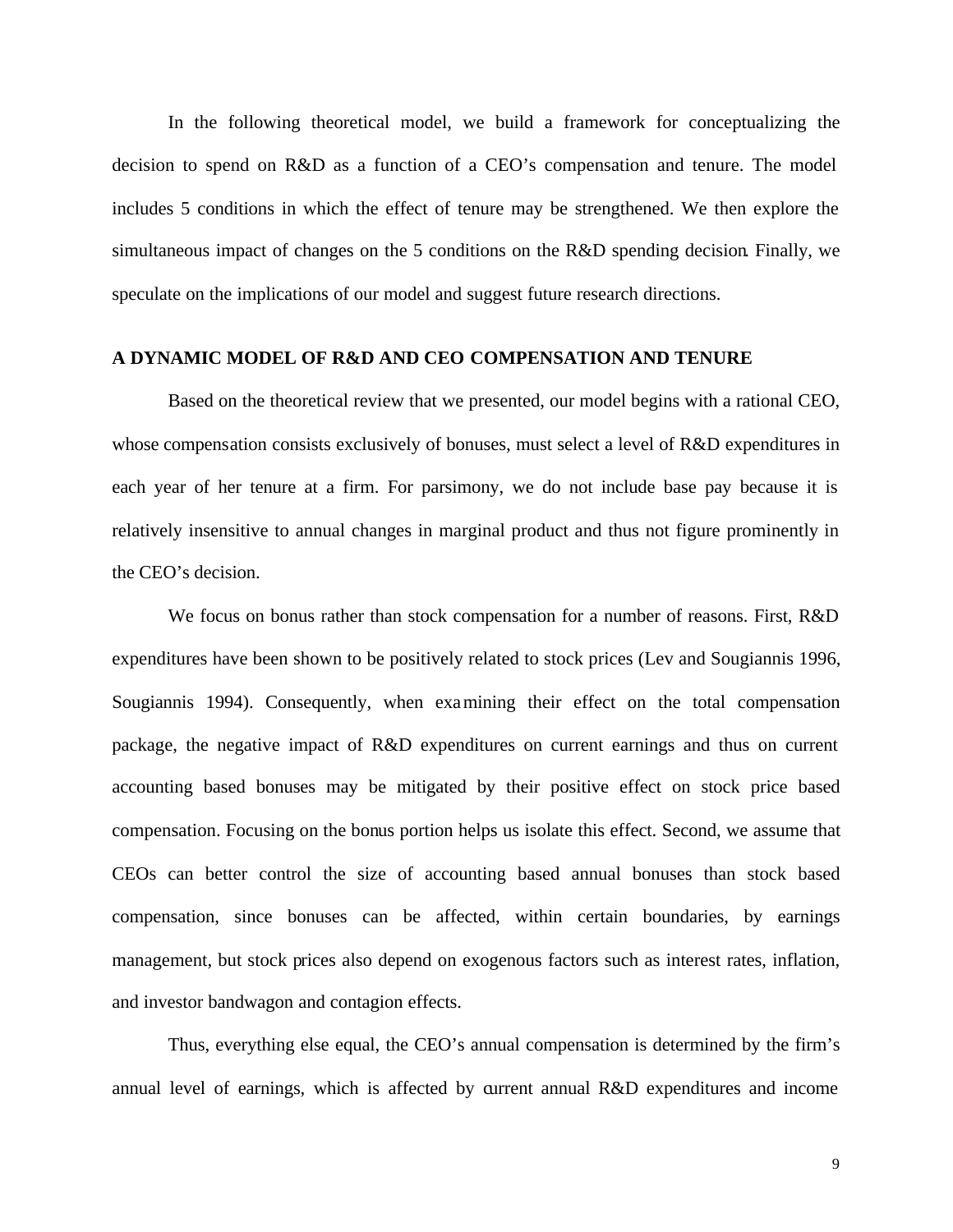from past R&D investments. In sum, by selecting the level of annual R&D expenditures, the CEO can affect the level of current and future expected annual bonuses.

#### **The CEO's Bonus**

Let *t* represent the CEO's tenure at the present time and  $b<sub>t</sub>$  her bonus at *t*. Over time, the CEO selects a series of R&D expenditure levels so as to maximize her discounted expected total bonus over her total tenure *T* (in years). Let  $r_t$ , which is greater than or equal to 0, be the R&D expenditures budgeted by the CEO at the beginning of time period *t*. The CEO's objective function is thus formally expressed as,

$$
\max_{\tau, \tau \in \{1, 2, \dots, T\}} \sum_{t=1}^{T} \bm{I}^t b_t,
$$
\n(1)

where  $I \in [0,1]$  is a discount factor that captures the notion that most individuals allocate more value to early rather than late rewards (i.e., more value attributed to immediate rather than delayed consumption).

## **The Profit Equation**

A CEO's bonus is evaluated as a percentage of the firm's profit which, at period *t*, is denoted by  $p_t$  and is an increasing function of the previous period profit and total compounded return on past R&D expenditures (investments) made  $k_t$  periods prior to  $t$ , but a decreasing function of actual R&D expenditures at *t*.

We assume that because R&D projects are internal to the firm they are hard to observe accurately by shareholders, which make estimating their true value and the time lag to positive cash flows unreliable. According the agency theory, this results in the separation of decision management and decision control, resulting in the control of R&D investment decisions by the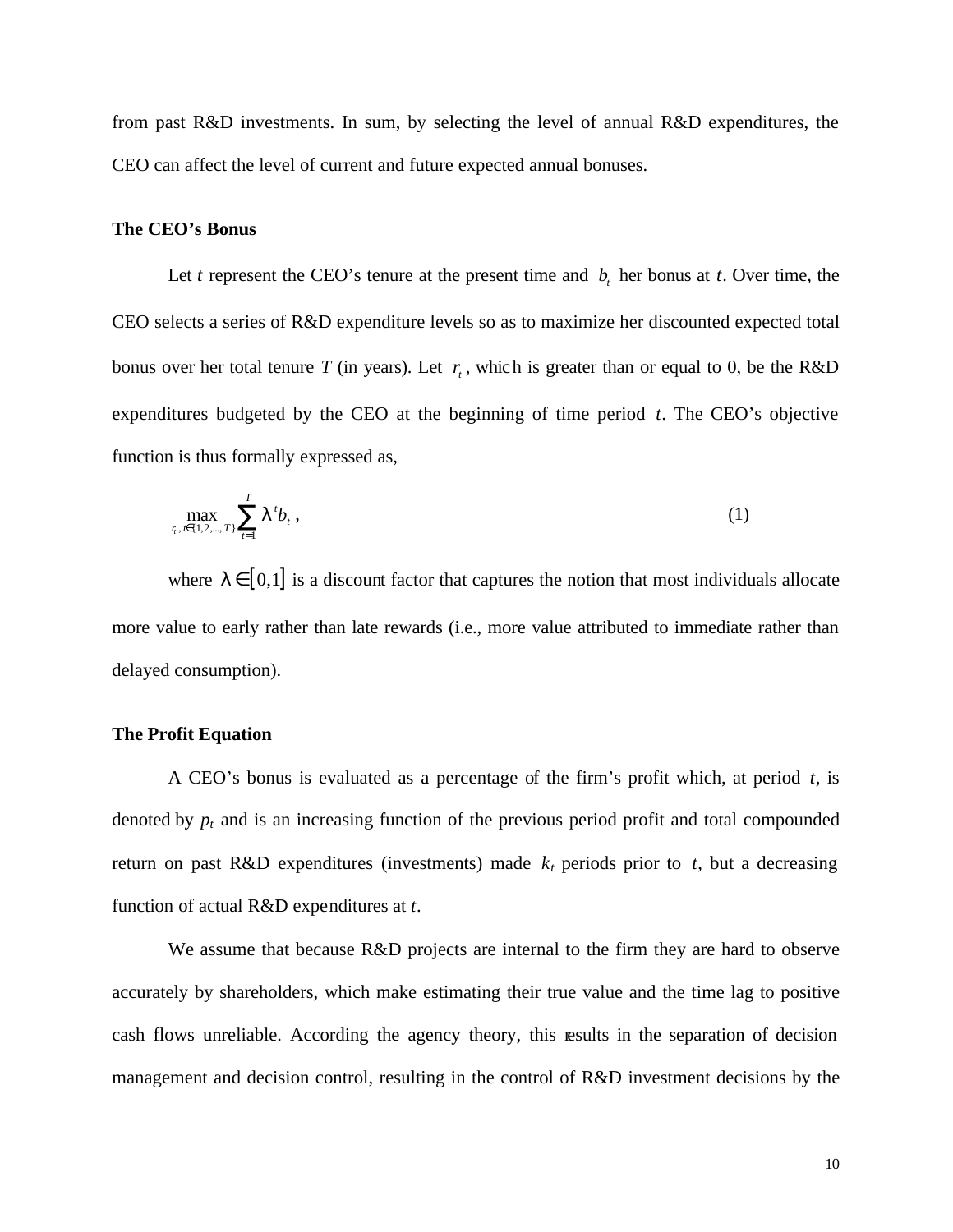CEO. Thus, shareholders have no direct decision rights over the type of R&D projects selected annually in terms of risk levels, time horizon and investment size. We note that  $k_t$  is the R&D investment horizon for an investment made at time period *t*, i.e., the total number of periods it takes from the time the R&D investment is made until the time it generates its last payout. For simplicity, we interpret  $k_t$  to be the average time it takes from the time of investment to the time of last payout.<sup>7</sup> As the average time horizon of a project can vary, we model  $k_t$  as a random variable that follows a discrete uniform distribution on the set {1,2,3,…,*K*}. Formally,

$$
p_{t} = \mathbf{a} \ p_{t-1} + \mathbf{g} \ r_{t-k_{t}} \prod_{i=t-k_{t}+1}^{t} [1 + ROI_{i}] - \mathbf{q}_{t} r_{t}, \tag{2}
$$

where **a** and **g** are positive parameters representing, respectively, the percentage of firm profit transferred from one time period to the next and total compounded return on average R&D expenditures made over  $k_t$  periods prior to  $t$ . In our model,  $a$  is the level of earnings smoothing, which is the transfer of earnings from one period to the next<sup>8</sup>. A higher  $\boldsymbol{a}$  indicates a larger transfer of earnings from the previous year to the current one, which happens when current profits are expected to be significantly lower than last year's profits. U.S. GAAP allows some flexible allocation of earnings<sup>9</sup> using smooth ('systematic') formulas<sup>10</sup>.

 $\overline{a}$ 

 $<sup>7</sup>$  For example, if a firm has 3 investments receiving their last payout at the current time period, where one was made</sup> 7 years ago, one 5, and the third 3 years ago, then for analytical simplicity, we assume on average that the firm has a single project that was made 5 years ago.

<sup>&</sup>lt;sup>8</sup> Especially high current earnings may trigger increased demands from stockholders and employees for higher payouts from cash flows, from the government for more taxes, or even attract new entrants into the industry. Especially low earnings may trigger stock sell-offs, which can depress the price of a stock and expose the firm to an increased threat of takeover. Thus, CEOs have incentives to engage in earnings smoothing when expected current earnings exceed the range that is perceived to be 'normal'.

<sup>&</sup>lt;sup>9</sup> An example is the way GAAP allows companies to accept income tax allocations, which both lower and stabilize reported income.

 $10^{10}$  Formulas that use smooth allocation techniques are, for example, the straight-line and double-declining-balance formulas for depreciation and the compound interest formula for reporting on liabilities. A company selects each formula at the beginning of the period of allocation, supposedly to represent the effects of prospective underlying economic events. Financial report issuers cannot possibly have that foreknowledge about events that may occur after they select the formulas, and events do not occur as regularly as the use of the formulas implies. Moreover, allocation does not necessarily reflect the effects of underlying economic events.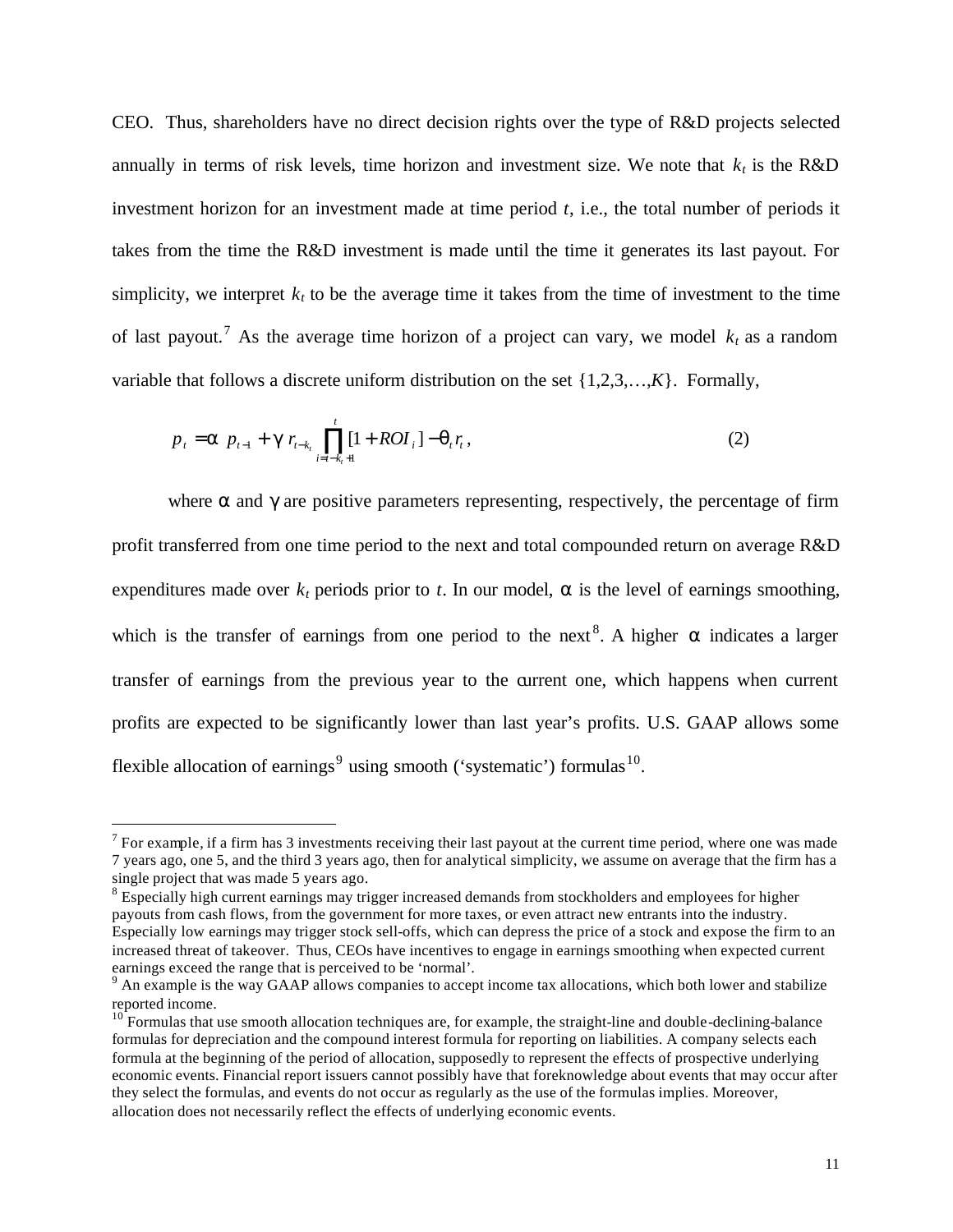*ROI*<sup>*i*</sup> is the expected returns on R&D investments at time period *i* (in percentages), and  $q_t$ is the firm's CEO's propensity to invest in R&D at *t*, thus making  $q_i r_i$ , the actual R&D expenditures at *t*. Another simplifying assumption we make in this model is that the CEO founded the company, which means that the CEO's tenure at *t* equals the age of the firm at *t*. Thus, we set  $t - k_t$  to zero whenever the value for  $k_t$  is larger than  $t$ , and  $r_0 = 0$ .

## **The Returns on Investment Function**

 $\overline{a}$ 

Investors expect positive returns on their investments, in the form of interests, dividends, or rents. Typically, an investment is not made unless it is expected to earn more than the cost of capital invested. The cost of capital is an opportunity cost and represents the rate of return expected in the future from investments with the same degree of risk. Given that there are numerous possible cash flows from various R&D projects, it is difficult to evaluate the actual annual return on each R&D spending decision. However, we can proxy the minimal annual hurdle rate of return on R&D projects as the cost of capital using the capital asset pricing model (CAPM) (Sharpe, 1964; Lintner, 1965). Drawing from the basic risk return relationship established in the CAPM, the minimal expected rate of return on any risky investment should be at least as high as the rate of return on a risk free investment and the adjusted return on a market indexed investment $11$ .

Therefore, the annual average hurdle rate of return on R&D expenditures made at time period *t* can be formally expressed as,

$$
ROIt = Rf + b[Rm - Rf],
$$
\n(3)

 $11$  For ease of interpretation, we assume that the benchmark project has the same capital cost structure as that of the firm, and thus the cost of capital is equal to the cost of equity proxied by the CAPM model.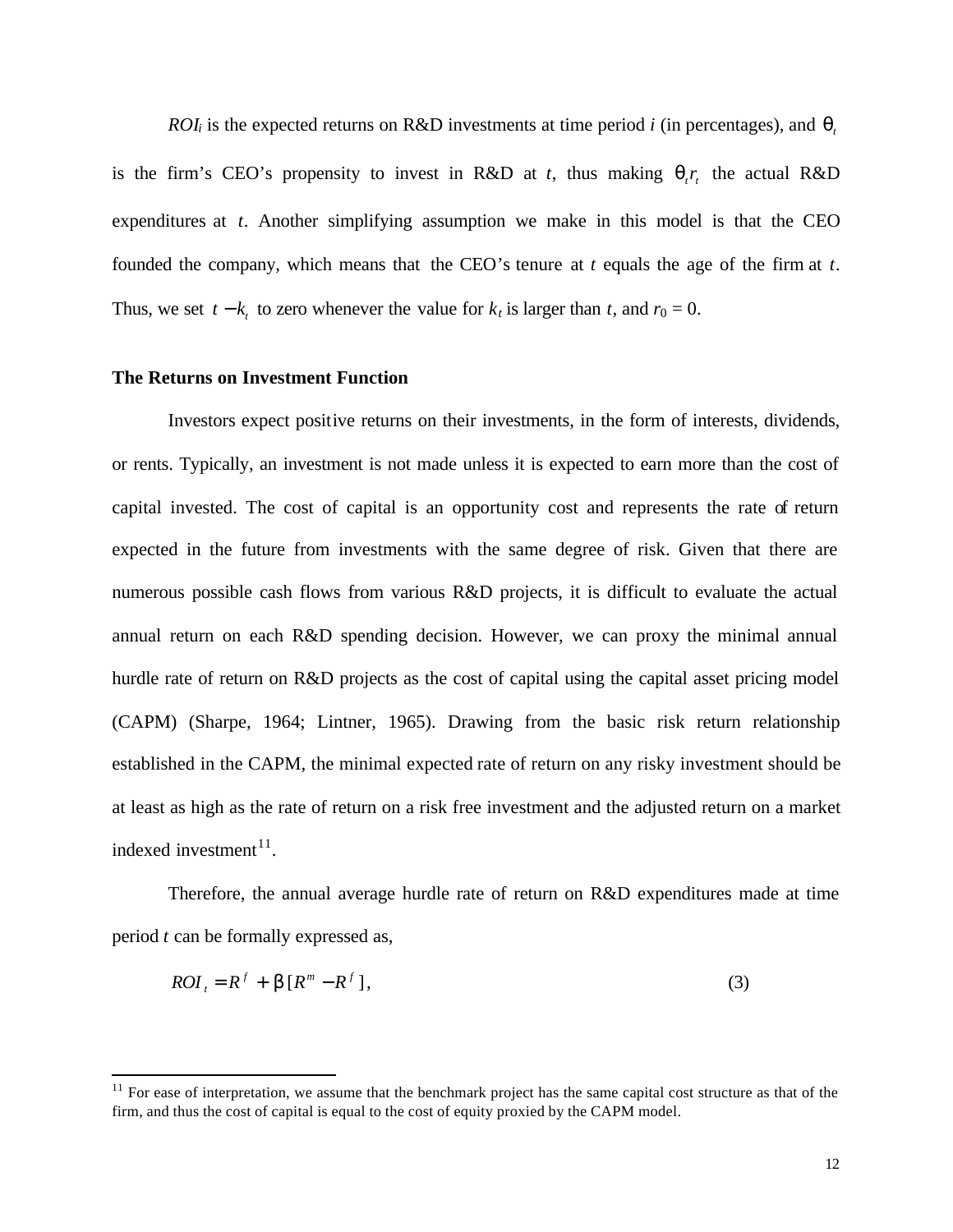where  $R^f$  is the annual average rate of risk free investment (i.e. cash),  $R^m$  the annual average rate of return of an appropriate asset class, benchmarked to the market such as the 5-year Nasdaq Technology Index, and *b* a measure of the volatility of a stock (i.e., risk level) relative to the overall market.

In our model, we assume that *b* is time invariant. The economic meaning of a constant *b* in our context is that the firm is involved in projects with the same average risk level throughout the CEO's tenure (e.g. a firm only invests in projects in its industry)<sup>12</sup>. This represents a conservative test of our model since we assume that CEOs do not gamble by diversifying into areas for which the firm has no competencies. $13$ 

## **The CEO's Propensity to Invest**

 $\overline{a}$ 

Because a CEO's tenure is limited, given by her average retirement age, the net present value of her investment decisions with longer term consequences will be lower the closer she gets to retirement. This is because the time horizon of long term investment decisions eventually exceeds her remaining tenure in the firm. Therefore, everything else equal, as a CEO approaches retirement, her career concerns will diminish and she will tend to focus more on maximizing shorter-term performance rather than long-term value creation, from which she is less likely to benefit. In an earnings based compensation regime, this effect is likely to be heightened (Healy, 1985).

Additionally, although shareholders have no direct investment decision rights in our model, CEOs are still monitored by shareholders and disciplined by the threat of takeover (Jensen, 1998). According to Porter (1992), when a firm has a fragmented ownership structure,

 $12$  Further analysis (not shown here), using time varying betas did not change the direction of our results.

 $^{13}$  Empirically, we use the geometric average annual market (NYSE Composite) and T-bill rates for the last 20 years, which yield an estimated value of 5.4% for  $R^f$  and 14.7% for  $R^m$ . Values for **b** (between .4 and 2.9) are taken from *Value Line*.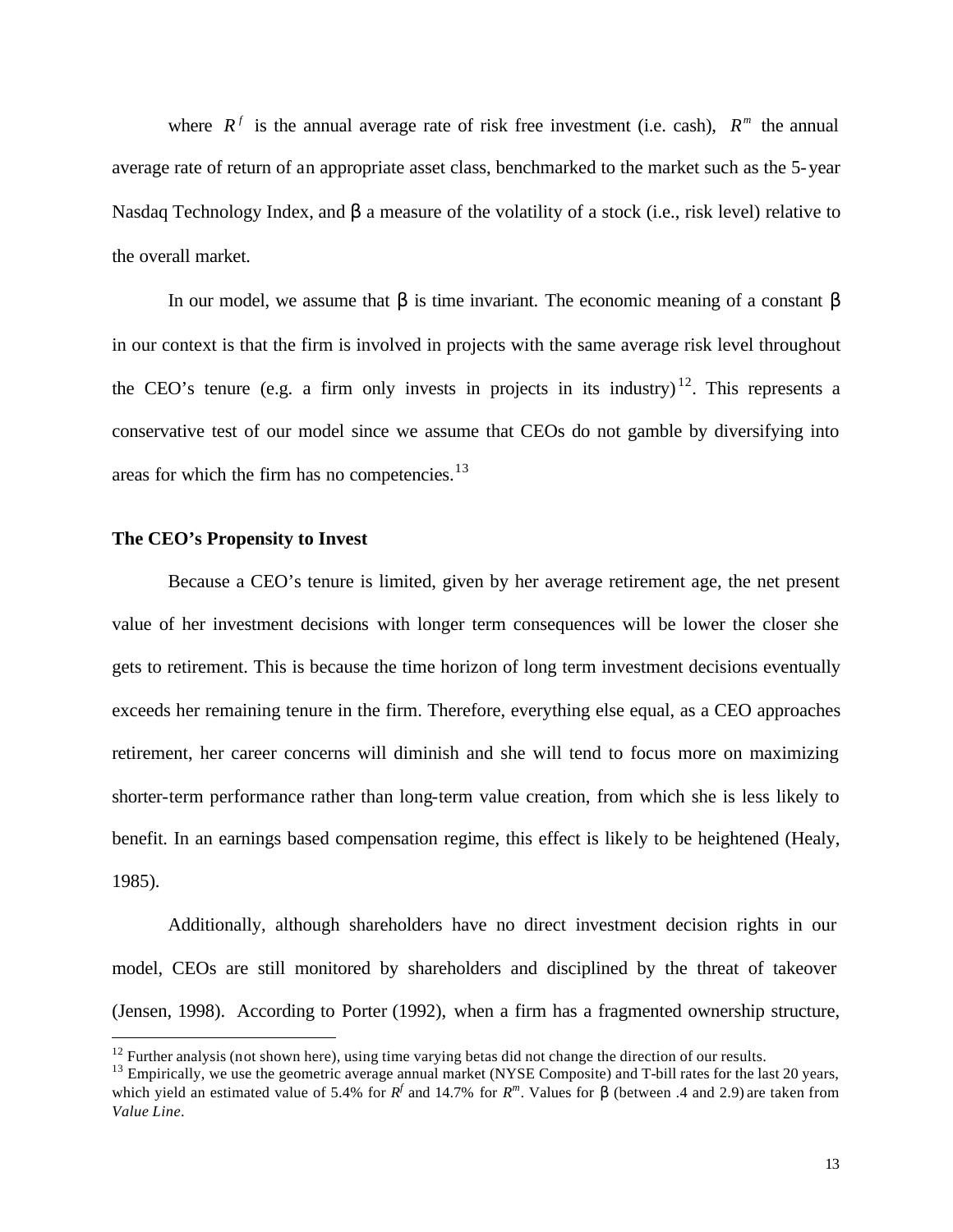partly due to the enforcement of anti-trust regulation and the preference for liquidity, institutional investors tend to diversify their portfolios and manage their holdings on short-term financial performance. They rarely take an active role in the monitoring of management or have any influence on the board of directors and so are more likely to reward quarterly earnings by purchasing or holding on to shares and are consequently less concerned with long term R&D projects, for which future cash flows are difficult to evaluate (De Long, Shleifer, Summers and Waldmann, 1991).

Consequently, we model a CEO's propensity to invest in R&D as inversely proportional to her tenure in the firm and inversely proportional to the percentage *st* of outside shareholders at year *t*.  $s_t$  ( $\geq$  0) is a positive random variable that follows a continuous uniform distribution on the interval [*u*,*v*].

We also model a CEO's propensity to invest in R&D as directly proportional to the height of her firm's anti-takeover devices, given by the firm's governance index *g*, and the percentage  $[1-s_t]$  of insider ownership<sup>14</sup>. We posit that, compared to atomistic shareholders, higher insider ownership will be more inclined and able to align the CEO's interests with their  $own<sup>15</sup>$ , and that higher takeover defenses will allow CEOs to make higher investments in R&D, as the fear of reporting lower *current* earnings and thus being susceptible to takeover attempts will be mitigated.

Finally, we posit a positive relationship between future total compounded expected return on R&D expenditures and the propensity to invest, as CEOs are expected to be more enthusiastic

 $\overline{a}$ 

<sup>&</sup>lt;sup>14</sup> Based on Gompers Ishii and Metrick (2003), who measure 24 governance charter amendments to proxy for the level of shareholder rights and takeover defenses in more than 1500 large firms during the 1990s. The index uses numerical values of 1-24, in which a value of 1 indicates low takeover defenses and high shareholder rights (high takeover threat), and a value of 24 indicates high takeover defenses and low shareholder rights (low takeover threat).

<sup>&</sup>lt;sup>15</sup> For example, James (1999) demonstrates in a two-period model how founding management family ownership provides incentives to invest according to the market rule (i.e., positive NPV projects) to the benefit of shareholders.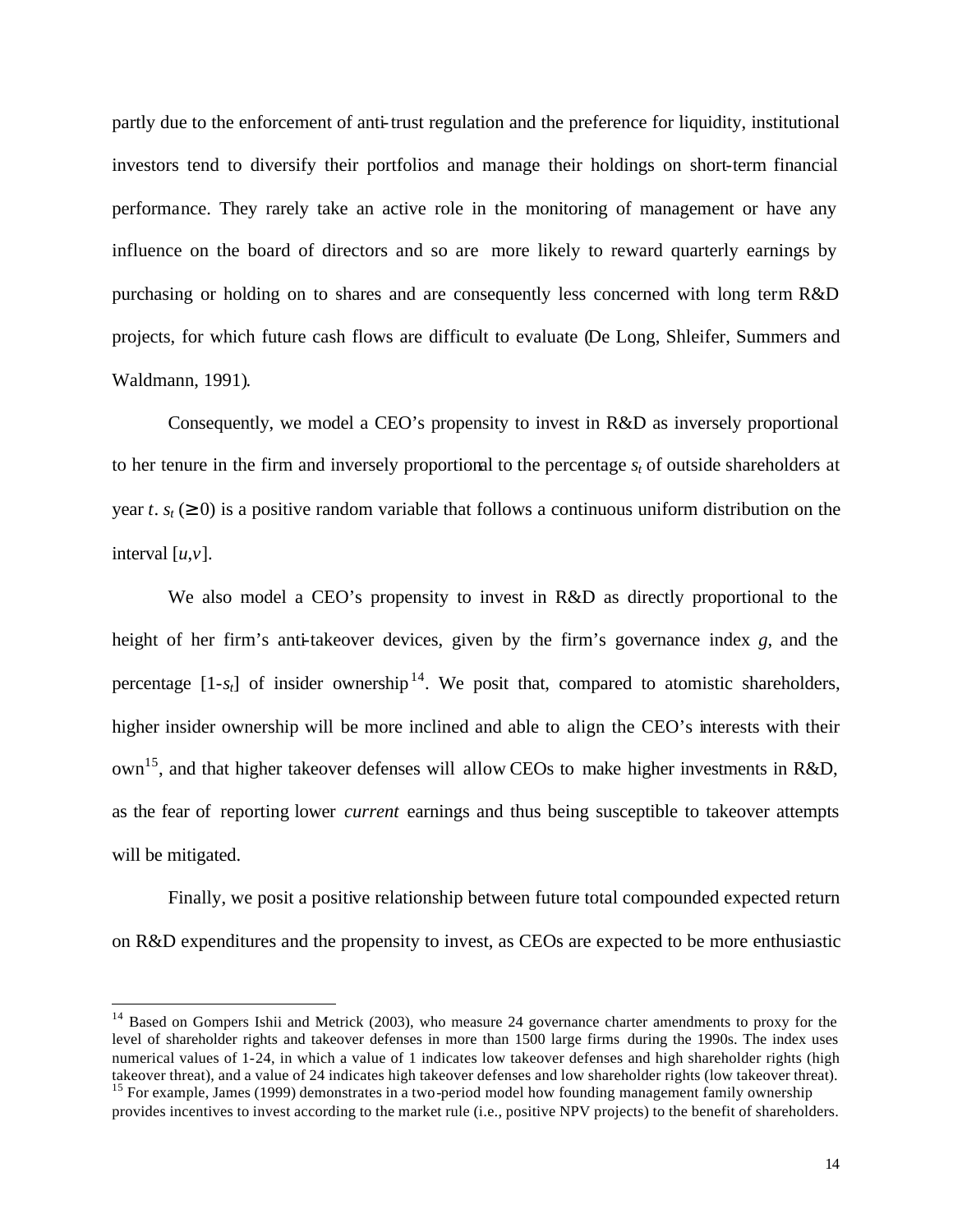to invest in more profitable projects. Also, a CEO would have a lower propensity to invest in projects with longer (expected) time horizons, *kt* since she would prefer earlier rather than later cash flows, especially given her limited tenure. Formally,

$$
\mathbf{q}_{t} = \frac{\mathbf{d}}{t} + \frac{\mathbf{e}}{s_{t}} + \mathbf{w} \ \ g + \mathbf{h}[1 - s_{t}] + \mathbf{r} \ \prod_{i=t+1}^{t+k_{t}} [1 + ROI_{i}] + \frac{\mathbf{t}}{k_{t}}, \tag{4}
$$

where  $d$ ,  $e$ ,  $w$ ,  $h$ ,  $r$ , and  $t$  are positive parameters representing, respectively, marginal propensities to invest in R&D from the tenure time, percentage of outside shareholders, governance index, percentage of insider ownership, future expected rate of return on current R&D investments, and return horizon of R&D projects. If  $t+k_t$  is larger than *T*, then  $t+k_t$  is set to *T*, reflecting the fact that CEOs do not care about incomes received after their tenure at a firm.

## **THEORY DEVELOPMENT**

A CEO's bonus is calculated as a percentage of the firm's profit and, as a result, if the firm's profit is non-positive, the CEO earns no bonus in the corresponding time period. Formally,

$$
b_t = \mathbf{c} \, p_t \,, \tag{5}
$$

if  $p_t > 0$  and  $b_t = 0$  if  $p_t \le 0$ , where *c* is the marginal bonus per dollar of profit.

At first glance, there appears to be a non-obvious solution to this decision problem because it is dynamic. If a CEO plans to invest more in R&D in the current time period, current profit, and hence bonus, will be decreased. However, by investing in R&D, she can increase future profit and hence future bonuses in those periods when cash flows are positively affected. In addition, if she has invested in R&D in the past (i.e.,  $k_t$  periods prior to the current time period) current profits, and current bonus, would have been positively impacted. Therefore, our model asks the question, "What does the CEO consider her optimal R&D investment strategy in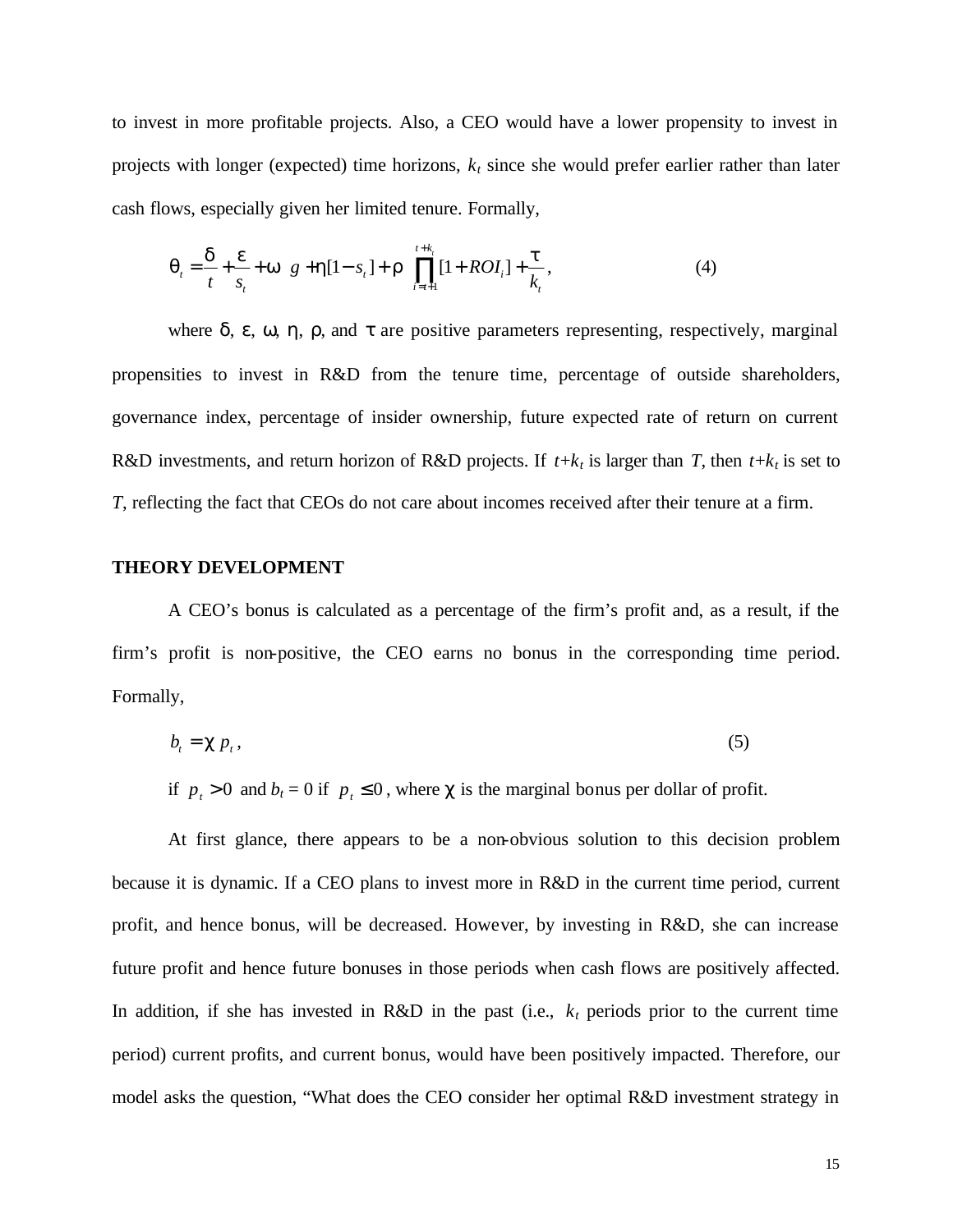order to maximize her *total* bonuses during her tenure at the firm?" Because the problem does not appear to have an analytical solution, we employ a dynamic simulation to arrive at a converged solution.

## **The Simulation Approach**

 $\overline{a}$ 

We use a dynamic simulation to refine theory development. A simulation approach forces us to make explicit assumptions, hence clarify theoretical boundaries by enabling us to explore the effects of changes in the parameters of our model. Given the nature of our model's evolutionary dynamics, simulation is the most appropriate approach as it enables us to generate multiple temporal combinations of R&D expenditures and CEO bonuses (i.e., evolutionary paths) that may emanate from the same set of initial conditions. These multiples paths can then be used to generalize the mechanisms and processes that produced them and hopefully lead to more theoretical insights. Moreover, this approach allows us to trace evolution of the dynamics over extended periods of time of R&D expenditures and CEOs bonuses and hence provide insights into the complex relationships between financial variables that one might not otherwise be able to capture due to data limitations  $16$ .

We keep the simulation tractable by limiting R&D expenditures at *t* to be either  $r<sub>t</sub> = 0$  or  $r_t = a + b[t-1]$ , for  $t = 1,...,T$  ( $r_0 = 0$ ).<sup>17</sup> For given sets of parameter values, 1000 simulations were run where, for periods 1,2, …, *T*: (1) R&D investment time horizon at *t*, *kt*, was simulated

 $16$  As noted by Stein (1989), testing directly for myopia may be quite difficult, as the existence of many important types of myopic behavior cannot be empirically refuted using accounting data in a conventional fashion.

<sup>&</sup>lt;sup>17</sup> To avoid multiple periods in which actual R&D expenditures could be maximized (when all  $r_t = 0$ ), we used  $r_T$ ∈{*M*, *a*+*b*[*T*-1]} where *M* = 1. This lower bound *M* on how much R&D expenditures can be made at the last period can provide (when sufficiently large) more than one optimal solution. Sufficiently large R&D expenditures at the last period has a negative effect on that period's profit but no positive effects on future profits since it is the end of the planning horizon. As a result, it is possible to reach negative profit at this last period without affecting other periods, and when profits are negative the corresponding bonus is 0. Since this can happen for both possible nonzero values of R&D investment (recall that in each period the CEO can only choose from a set of two possible R&D expenditures: 0 or  $a+[t-1]b$  for  $t=1,2,...,9$  and  $M>0$  or  $a+9b$  for  $t=10$ ), two optimal solutions are possible. Thus, we keep the lower bound sufficiently small.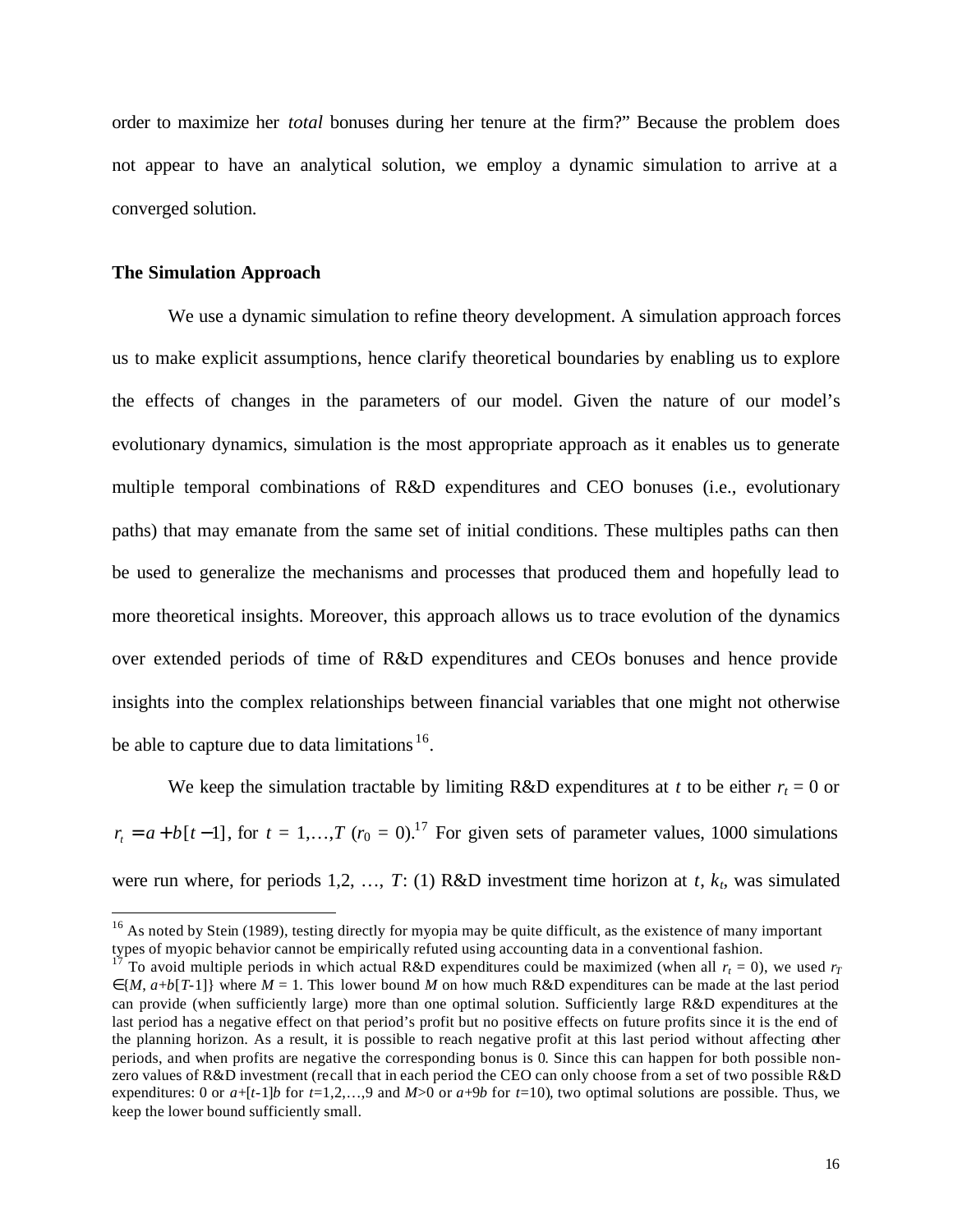from a discrete uniform probability density on  $\{1,2,3,\ldots,K\}$ , and (2) firm's percentage of outside owners at *t*,  $s_t$ , was simulated from a continuous uniform probability density on the interval [ $u, v$ ]. For each simulation, we identified the R&D expenditures strategy  $(r_1, r_2, \ldots, r_T)$  that maximizes a CEO's total discounted bonus based on the formal model described earlier. Table 1 summarizes the time-invariant parameters and the sets of values used to develop the propositions that follow.

The baseline values for those parameters in the model were chosen from empirical observations in past studies and from current data. Because we were interested in observing the relationships between the variables in the model, rather than explore their empirical limits, we chose values that could be defended as uncontroversial and within the range given by past empirical observation. For example, the range of governance indices was chosen by referring to the Gompers Ishii and Metrick (2003) governance index. The risk free rate, market returns and *b* were chosen based on average historical values, and the CEO's tenure was fixed to ten years, which closely corresponds to the average tenure time of a CEO in a firm as reported by Khurana (2002), and Lucier, Schuyt and Spiegel (2003).

> …………………………………… Insert Table 1 about here …………………………..

## **Exploring the Effects of Tenure**

#### *Implications for theory*

Exhibit 1 reports on the base model showing the simulated relationship between CEO tenure and R&D expenditures. Each simulation of 1000 runs demonstrated a *stable* inverted Ushaped relationship between actual R&D expenditure,  $q<sub>t</sub>r<sub>t</sub>$ , and tenure, *t*. We ran 150 simulations of 1000 runs each to ensure the stability of our findings. Hereafter, we denote the critical year in which the mean of actual R&D expenditures over 1000 simulation runs is maximized by *t*\*. Note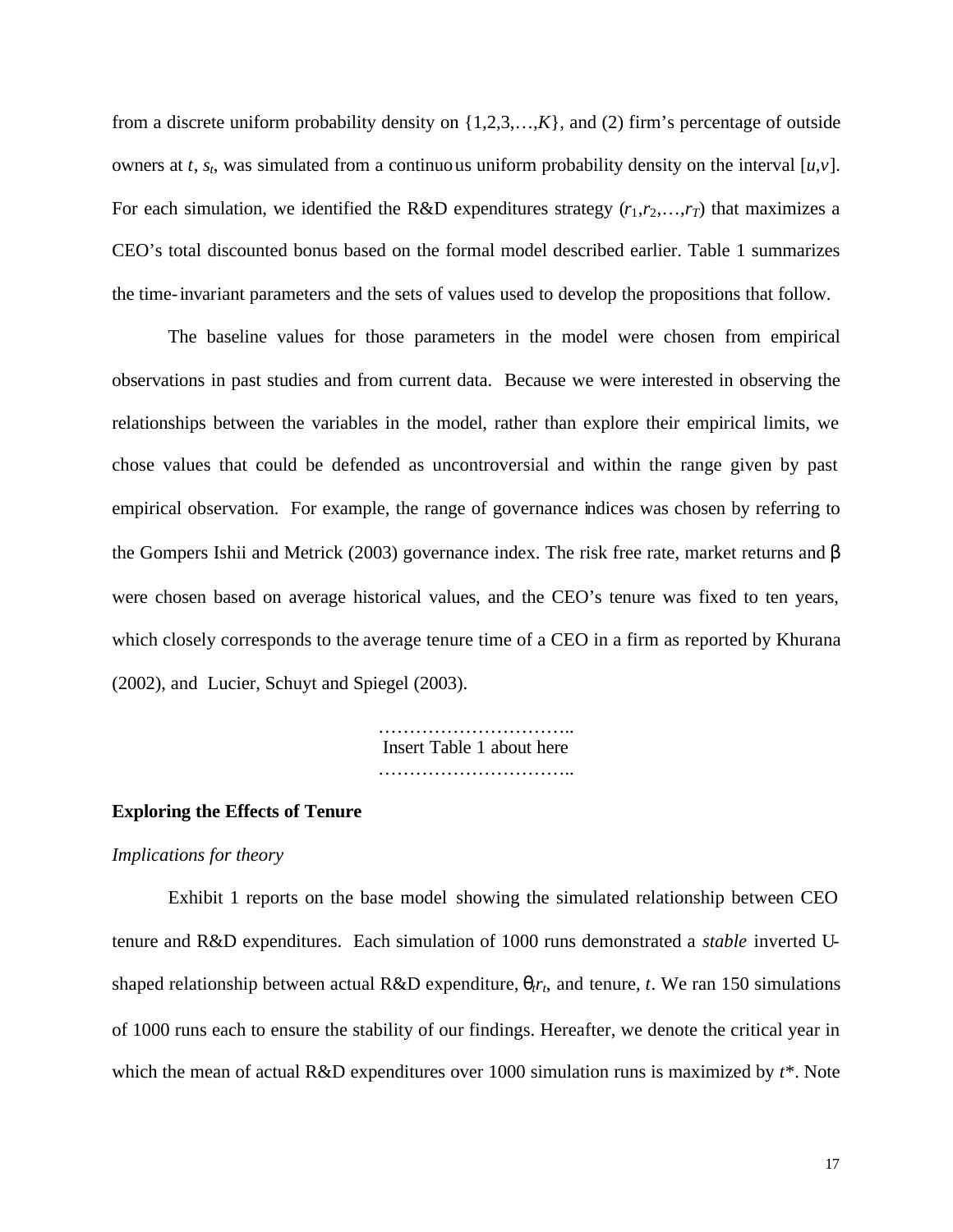that the specific numerical value of  $t^*$  is not important. What is important is that  $t^*$  characterizes the point at which a CEO begins to exhibit investment myopia by gradually reducing the amount spent on R&D expenditures over time.

> ……………………………. Insert Exhibit 1 about here ………………………………………

The simulation finding suggests two stylized conclusions. First, CEOs do not exhibit myopia early in their tenures because the typical bonus structure provides the right incentives to maximize lifetime bonuses since there is ample time for the CEO to realize the benefits from future expected returns. Second, myopia occurs if the bonus structure does not account for the fact that CEO tenure is limited and that as she approaches retirement at that firm, the incentives to invest in risky R&D will fade. Furthermore, this effect is enhanced if the CEOs retirement at the firm coincides with her retirement from her career, so that she becomes less worried about being punished by the managerial labor markets for bad performance and, as a result, is more willing to engage in opportunistic myopic behaviors. Our model thus suggests that,

PROPOSITION 1. The relationship between R&D expenditure and CEO tenure is inverted Ushaped such that there exists a critical year *t*\* before which a CEO's actual R&D expenditures increase and after which they begin to decrease.

#### *Consistency with theoretical and empirical evidence*

The existing literature provides some explanations to the phenomenon of myopic behavior of CEOs close to retirement. Chief among these are the studies related to career concerns. Gibbons and Murphy (1992) describe career concerns as "concerns about the effects of current performance on future compensation" (pp. 468). These concerns occur whenever a labor market uses a worker's current output to estimate her future performance and assesses wages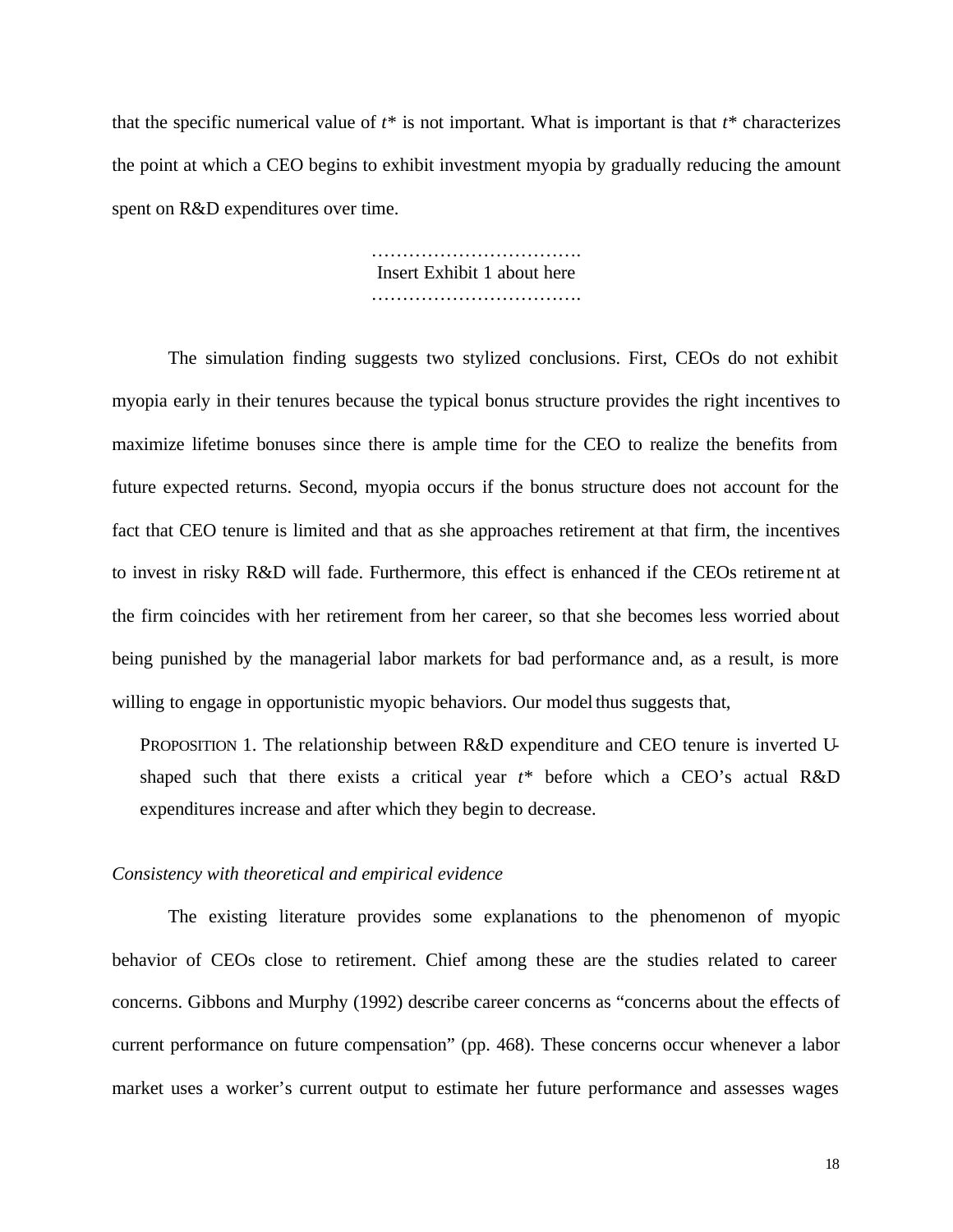based on these estimations. A worker who is far from retirement is willing to take more costly observable actions to change the market's belief about her abilities, and thus, an employee far away from retirement has stronger career concerns and generally works harder to create a positive impression in the labor market. However, Gibbons and Murphy (1992) found little empirical evidence to support their conjecture. They reason that CEOs may be switching to projects with more immediate payoffs without changing the total investment expenditure, longrun investment decisions are made by management teams with varying individual time horizons, or that the extra wealth generated by changing investment policies close to retirement are too small to cause a shift in managerial behavior.

Holmstrom and Ricart I Costa (1986) formalize the notion of career concerns using models based on learning about managerial talent. In their analysis, the misalignment of incentives between shareholders and managers arise not because of unobservable effort, but because managers aim at maximizing the returns on their human capital, while shareholders want to maximize the firm's financial returns. As CEOs know that their reputation and career opportunities depend on past performance, they may engage in earnings management to influence their performance evaluations.

Lastly, Hill and Phan (1991) found empirical evidence to suggest that since tenure increased the information asymmetry problem between CEOs and board of directors, and thus the power that CEOs have over their boards, the more tenured the CEO, the more likely she will pursue her own interests over those of the shareholders. As a result, CEOs are able to engineer compensation packages that reflect a weaker relationship between pay and stock returns. Adding to Hill and Phan's findings, we suggest that if CEOs can replace stock based pay with accounting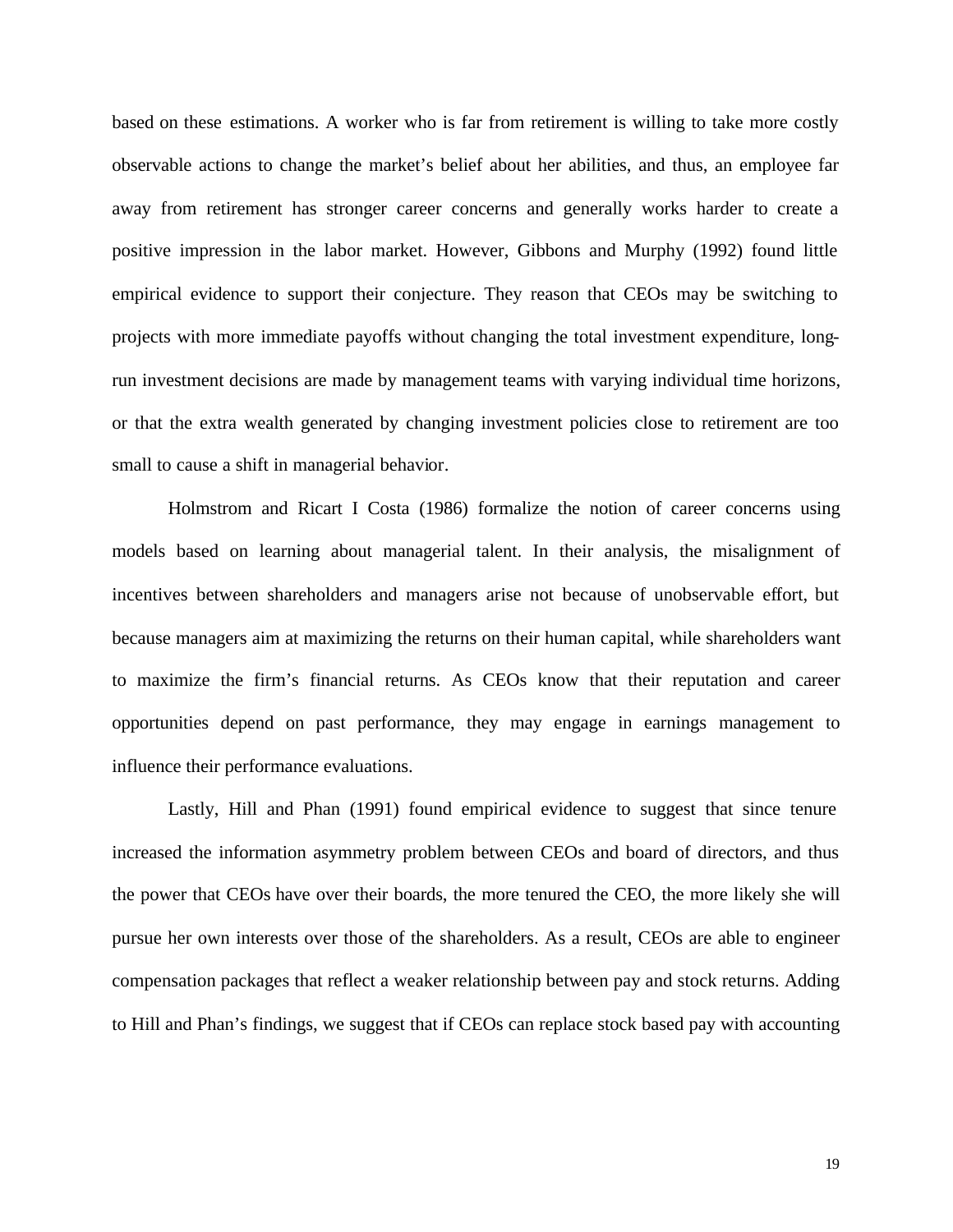based bonuses the closer they get to retirement, then the shorter their time horizon, the greater their incentives to manage earnings to inflate earnings-based bonuses in their final years.

#### **Exploring the Effects of Investment Horizon**

#### *Implications for theory*

We next explore the impact of investment time horizons, given by *K*, on myopia. The reason we care about investment horizons is because they are correlated with risk levels as future cash flows of investments with longer horizons are more uncertain. In the context of the global capital and product markets, the increasing pressure to show for performance will tend to shorten the planning horizons of decision makers simply because they cannot be sure of retaining their market position indefinitely.

We can interpret  $K$  as different types of  $R&D$  investments and thus explore the impact of dynamic changes in investment portfolios on CEO myopia. Generally, basic research, because it starts from first principles, take longer to bear fruit than developmental research, which is generally more applied and therefore quicker to yield results. Thus, large values of *K* can be interpreted as a basic research project while small values of *K* can be interpreted as an applied research project. The firm's average strategic investment horizon will have an implication on the uncertainty of its future cash flows such that a portfolio weighted toward longer term investments will tend to display higher expected uncertainty in returns. Thus, investors with a lower tolerance for uncertainty may prefer CEOs to engage in investments with shorter term horizons. This leads us to our next proposition,

Proposition 2. As the firm engages in R&D projects with longer time horizons, the critical year *t*\* decreases, implying that myopia sets in earlier in the CEO's tenure.

20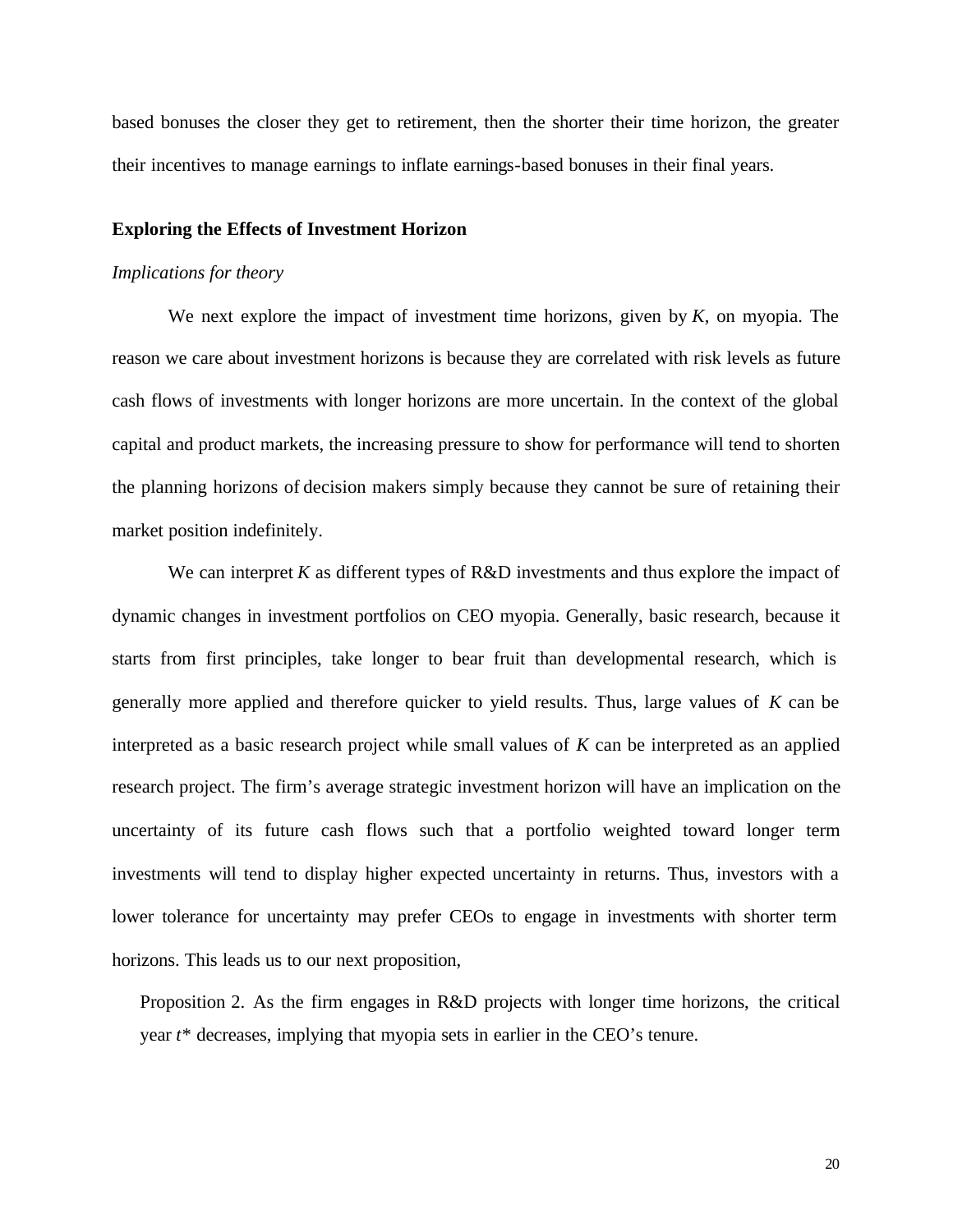……………………………. Insert Exhibit 2 about here ……………………………………

Exhibit 2 shows that for a given set of parameter values (Table 1, Column 2) as the upper bound *K* on the random investment horizon increases, the average year at which R&D expenditures are maximized decreases, implying that myopia sets in earlier. The rationale for this finding lies in the increase over time of the uncertainty of the benefits from R&D projects with longer time horizons. The CEO's preferences for earlier and thus more certain cash flows cause her to reduce R&D as she nears retirement. This result demonstrates that as investment horizons expand, myopic behavior will start sooner and thus prefer investments with shorter time horizons where cash flows are more predictable. This result appears to be robust to the parameter levels in our model.

## *Consistency with theoretical and empirical evidence*

Porter (1992) identified several competitive disadvantages in the U.S. system of investment vis-à-vis its German and Japanese counterparts. He argues, for example, that regulations preventing extreme ownership concentration coupled with a preference for liquidity have led institutional investors to diversify their portfolios and become more focused on shortterm financial performance. These institutional investors rarely take part in the selection of boards of directors and have neither direct influence on, nor useful informational exchanges with, managers. Thus, he claims, U.S. publicly held companies have shortened investment horizons and consequently have lower levels of investments in intangible assets and technological capabilities compared to their German and Japanese counterparts that take the long view $18$ .

 $\overline{a}$ 

 $18$  See also Lazonick and O'Sullivan (1996) and Roe (1998a, p. 340).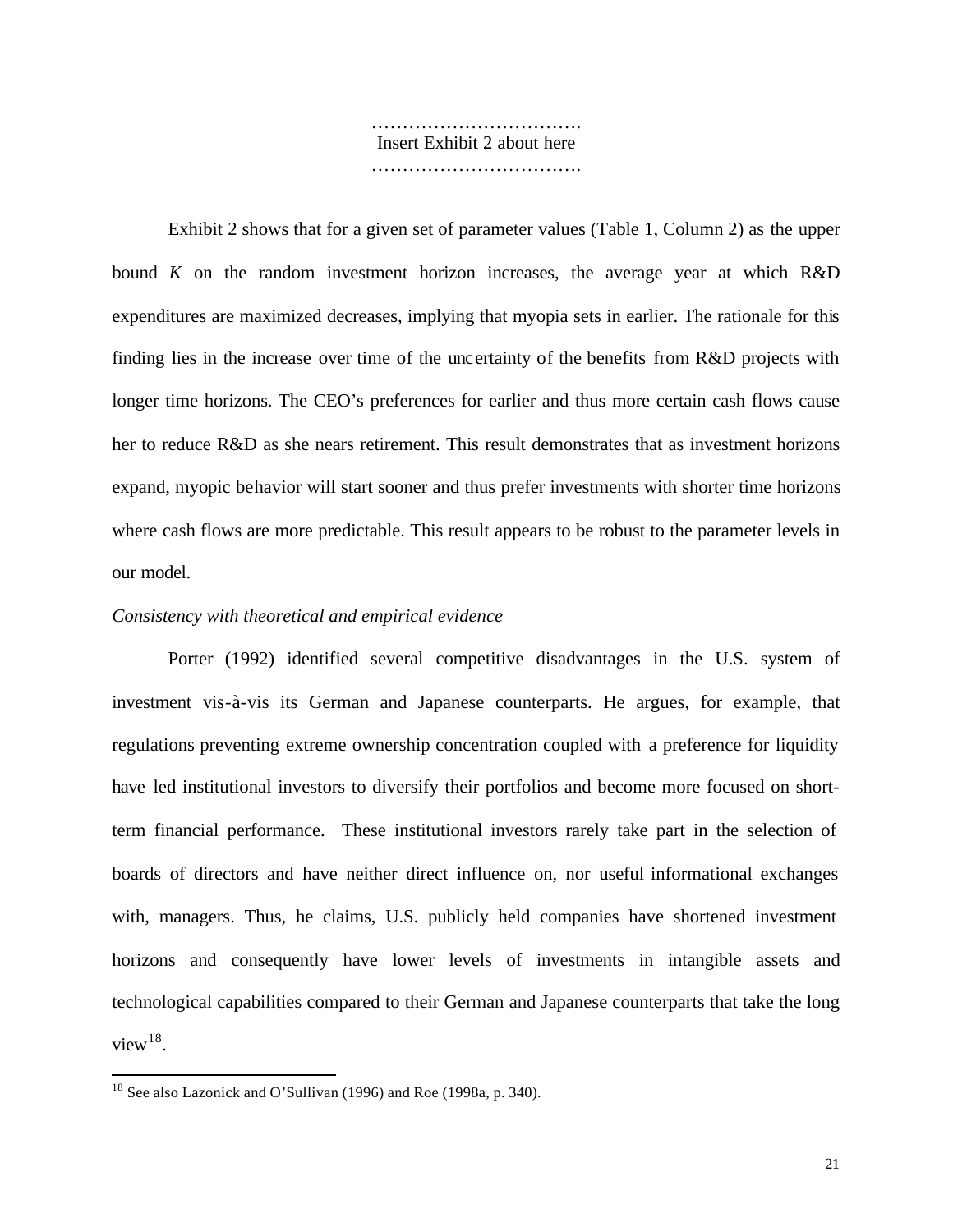Jacobs (1991) and Jensen (1998) have also pointed out the chronic underinvestment in profitable long-term intangible assets of U.S. companies in comparison to their Japanese and German counterparts, based on differences in investment time horizons, risk and regulation, banking regulations, and regulatory impediments to shareholder influence.

Poterba and Summers (1995), working on a survey of CEOs at Fortune 1,000 firms, found that many U.S. firms use hurdle rates that are higher than standard cost-of-capital analysis would suggest. Such hurdle rates make it more difficult to approve long term risky projects. They also report that U.S. CEOs themselves believed their firms had systematically shorter time horizons than their major competitors in Europe and (especially) Asia. This is also consistent with the findings of Lucier, Schuyt & Spiegel (2003), which suggest that CEO performancerelated turnover rates are generally higher in the U.S. than in either Europe or Asia. These results may also explain the impact of investment time horizons on investment decisions and investment myopia.

#### **Exploring the Effects of Ownership Structure**

## *Implications for theory*

We next explore the impact of outsider ownership and insider ownership, given by *st* and [1-*st*], respectively, on investment myopia. The financial economics literature widely supports the idea that ownership structure is one of the main corporate governance mechanisms influencing the scope of a firm's agency costs, especially those derived from the conflicts of interests characterizing the relationships among agents in imperfect capital markets (Jensen and Meckling, 1976). The share of insider (i.e., managerial) and outsider ownership is expected to systematically impact a CEO's ability to make discretionary investment decisions.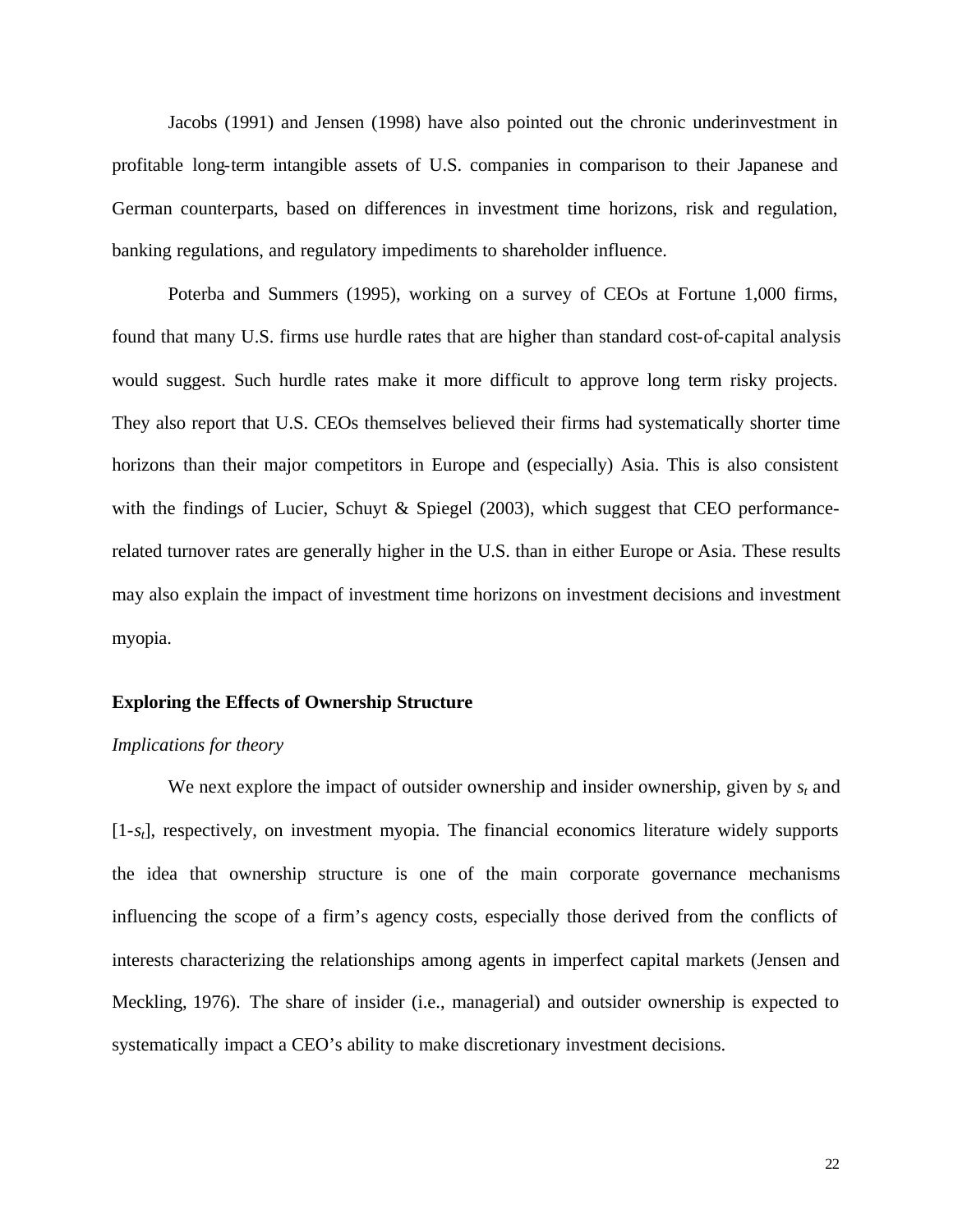Exhibit 3 explores the impact of ownership structure on CEO myopia (Table 1, Column 3). It demonstrates that as the firm's percentage of outsider ownership (*st*) increases and, consequently, as the percentage of insider ownership decreases, the average year at which R&D expenditures are maximized has a tendency to increase, implying that the CEO's myopia begins later. Agency theory provides the rational for this result. Specifically, a high percentage of outside owners reflect greater incentives to monitor managers and thus mitigate agency problems, but a high percentage of insider ownership may also result in managerial entrenchment and investment myopia. Furthermore, when ownership and control are separated, and given the information asymmetry between managers and shareholders with respect to R&D investments, CEOs have great discretion in the decision making process, and rather than engage in long term shareholder wealth generating investments, use cash flow to maximize their personal wealth. Formally,

Proposition 3a. As the percentage of outsider ownership increases, the critical year *t*\* increases, implying that myopia sets in later in the CEO's tenure.

Proposition 3b. As the percentage of insider ownership increases, the critical year *t*\* decreases, implying that myopia sets in earlier in the CEO's tenure.

> ……………………………………… Insert Exhibit 3 about here …………………………………

#### *Consistency with theoretical and empirical evidence*

Graves and Waddock (1990) argue that shareholders who behave more like traders (engage in frequent transactions held for very short periods of time) than owners and place excessive focus on short-run cash flows can cause managers to become myopic. Managers that fear large-scale institutional selling and stock price under-evaluation as a result of earnings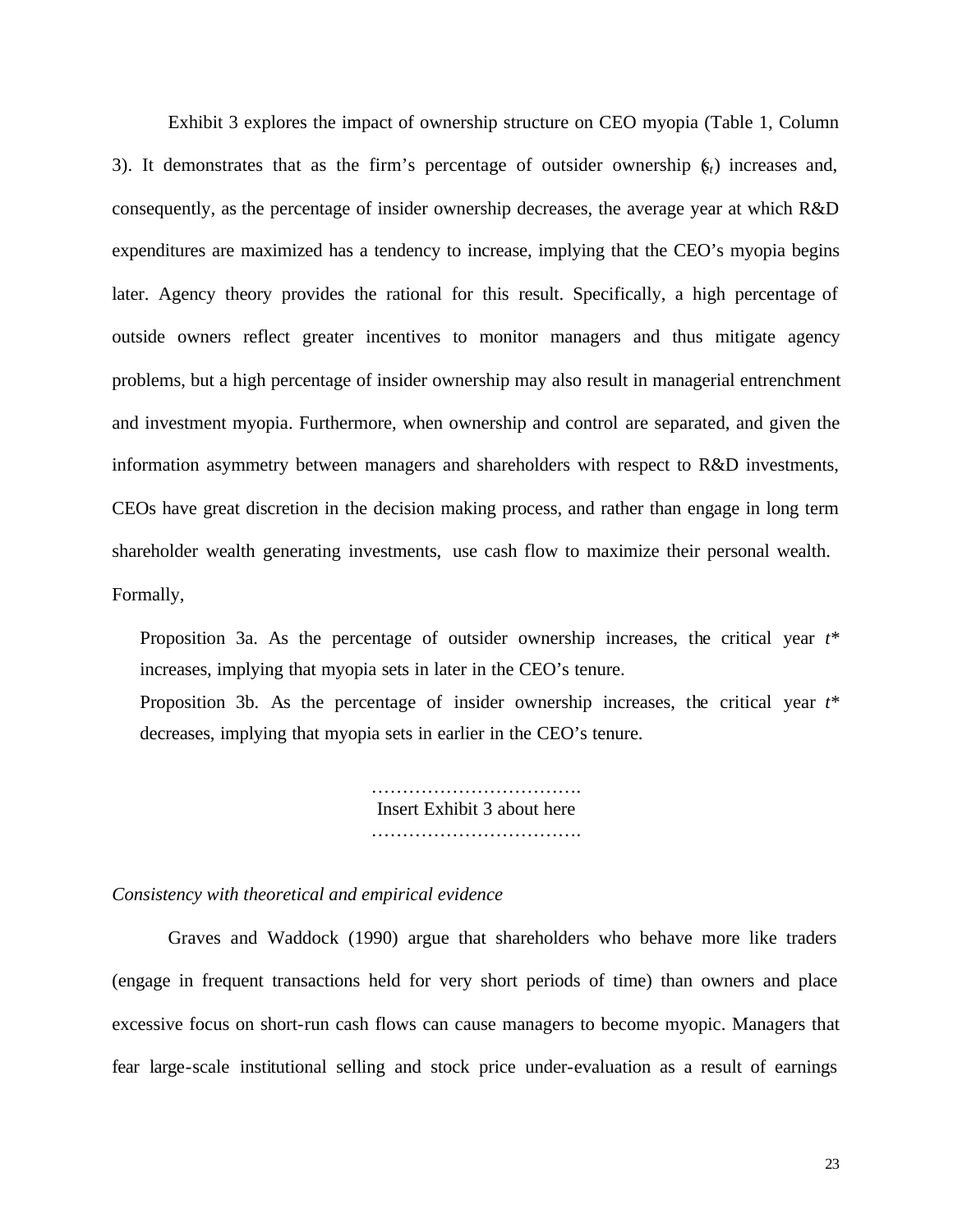disappointments will attempt to actively manage earnings by behaving myopically (Jacobs, 1991). This situation is worsened when ownership is fragmented, so managers have de facto control over the deployment of the firm's assets. On the other hand, others suggest that high levels of outsider ownership have an advantage if the concentration of sophisticated investors is high enough to mitigate agency problems by the direct monitoring of management via an active board of directors (Monks and Minow 1995, Dobrzynski 1993).

Financial literature points out that both insider ownership (as a consequence of the convergence of interest and entrenchment effects) and outsider ownership concentration (as a result of the monitoring and expropriation effects) have a non-linear influence on the scope of the firm's agency costs, and are thus non-linearly related to firm value (see, for example, Morck, Shleifer and Vishny, 1988; McConnell and Servaes, 1990; Gedajlovic and Shapiro, 1998). Moreover, the non-linearity of ownership structure with respect to firm value is likely to influence the relationship between ownership structure and investments, as shown in Cho (1998). Following Morck, Shleifer and Vishny (1988), Cho (1988) estimates a piecewise linear regression of investment on insider ownership, imposing the breakpoints of 7% and 38% found in the value-ownership relation. His results show that the level of investment rises as insider ownership increases up to 7% and it decreases as insider ownership rises from 7% to 38%, not being affected by insider ownership beyond 38%.

Hadlock (1998) investigates the non-linear effect of insider ownership on investmentcash flow sensitivity. Using the breakpoint of 5%, the estimated coefficient on cash flow interacted with an ownership variable indicative of convergence of interest is positive, while the sign of the coefficient on the interaction of cash flow with a variable reflecting entrenchment is negative. According to Hadlock, these results show that investment-cash flow sensitivities first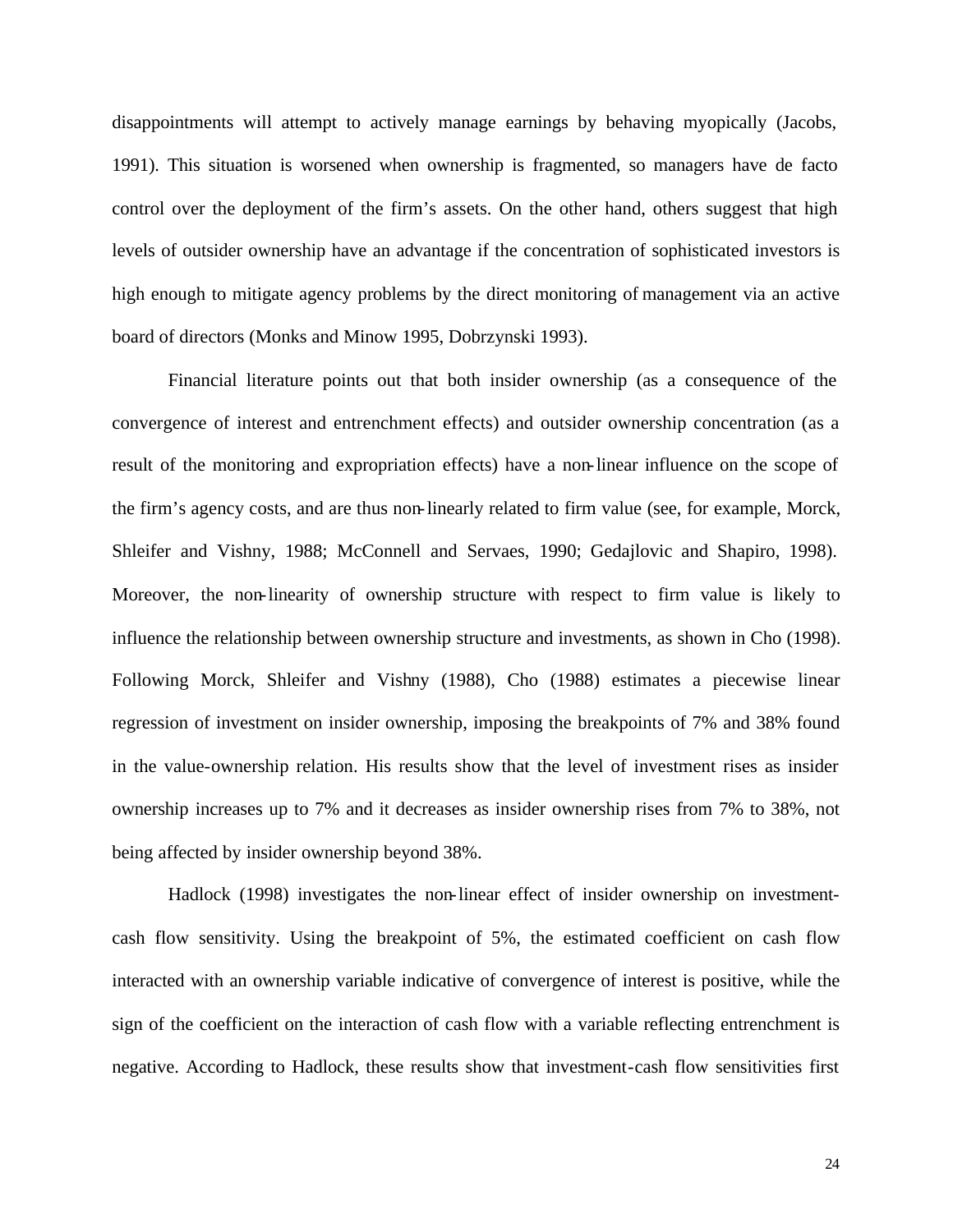increase and, after the point where the entrenchment effect is likely to arise, then decrease as insider ownership rises. In sum, the extant literature seems to support our findings, indicating that when insider ownership is low (and outsider ownership,  $s_t$  is high), the monitoring effect of a large block of shareholders creates a convergence of interests effect between managers and owners, mitigating the impact of myopia. However, when insider ownership increases (and outsider ownership, *st* decreases), the managerial entrenchment effect starts to kick in and CEOs become myopic sooner. Our results are also robust to the investment time horizon, *K*, for 2, 6 and 10 years of project horizon, as presented in Exhibit 3.

## **Exploring the Effects of Hostile Takeovers**

## *Implications for theory*

Exhibit 4 shows that, for a given set of parameter values (Table 1, Column 4) as the firm's governance index (*g*) decreases (i.e., the firm is more exposed to the threat of hostile takeovers) the average year at which R&D expenditures are maximized has a tendency to increase and the CEO's myopia begins later. The rational behind this result is consistent with the free cash flow theory posited by Jensen (1998), who suggests that the threat of takeover is driven by the undervaluation of a firm's stock and therefore forces management to focus on maximizing the value of the firm. Therefore, when a firm is more exposed to takeover CEOs will behave less myopically and invest cash flows into projects with maximum positive NPV yields, including high risk R&D projects. Formally,

Proposition 4. As the firm becomes more exposed to the threat of hostile takeover, the critical year *t*\* increases, implying that myopia sets in later in the CEO's tenure.

> ……………………………. Insert Exhibit 4 about here ………………………………………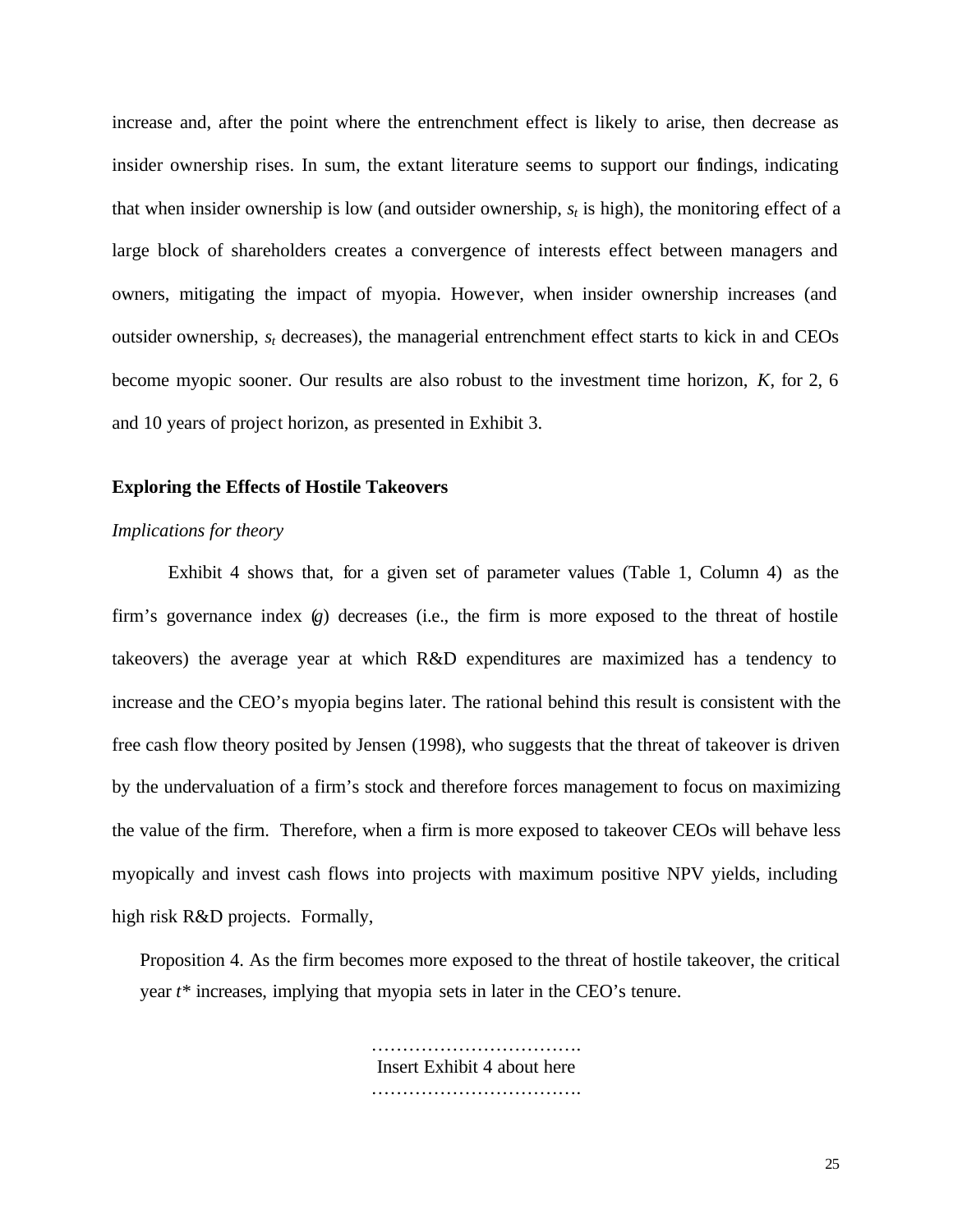#### *Consistency with theoretical and empirical evidence*

The wave of corporate takeovers during the 80s and 90s has intensified the debate over their economic effects. Some argue that takeovers allow the acquiring firms to generate economies of scale and scope, apply superior knowledge/skills to create a value improving synergy, and discipline managers to align their goals with those of shareholders (Grossman and Hart 1980, Easterbrook and Fischel 1981, Scharfstein 1985, Jensen 1986). However, others argue that the fear of takeover induces managers to make decisions that overvalue current profits and undervalue future ones, since a temporary drop in earnings may undervalue the share price and provoke a hostile takeover (Kuttner 1986, Auletta 1986, Scherer 1988). They argue that this is likely to occur when managers have limited stock holdings and their compensation system encourages them to increase accounting earnings rather than firm value.

Empirical evidence in the hostile takeover literature on their effect on investment decisions is mixed. For instance, a study by the office of the chief economist of the Securities and Exchange Commission (1985) found that firms with low R&D expenditures are not taken over less frequently than those with higher R&D spending, suggesting that investors can tell the difference between efficient and inefficient long term investment decisions. In another study, Bronwyn and Hall (1990) analyzed 600 acquisitions by U.S. firms and concluded that the acquired firms did not have higher R&D expenditures (in relation to sales) than non-acquired firms. However, Pugh, Page and Jahera (1992) provide evidence that R&D and fixed capital expenditures systematically increase after the passage of anti-takeover charter amendments. This mixed evidence is reflected in the contradictory theoretical explanations for the phenomenon.

Short-termism theory (Narayanan 1985, Stein 1988) suggests that the likelihood of firms facing takeover threats and of managers being fired subsequent to a takeover may encourage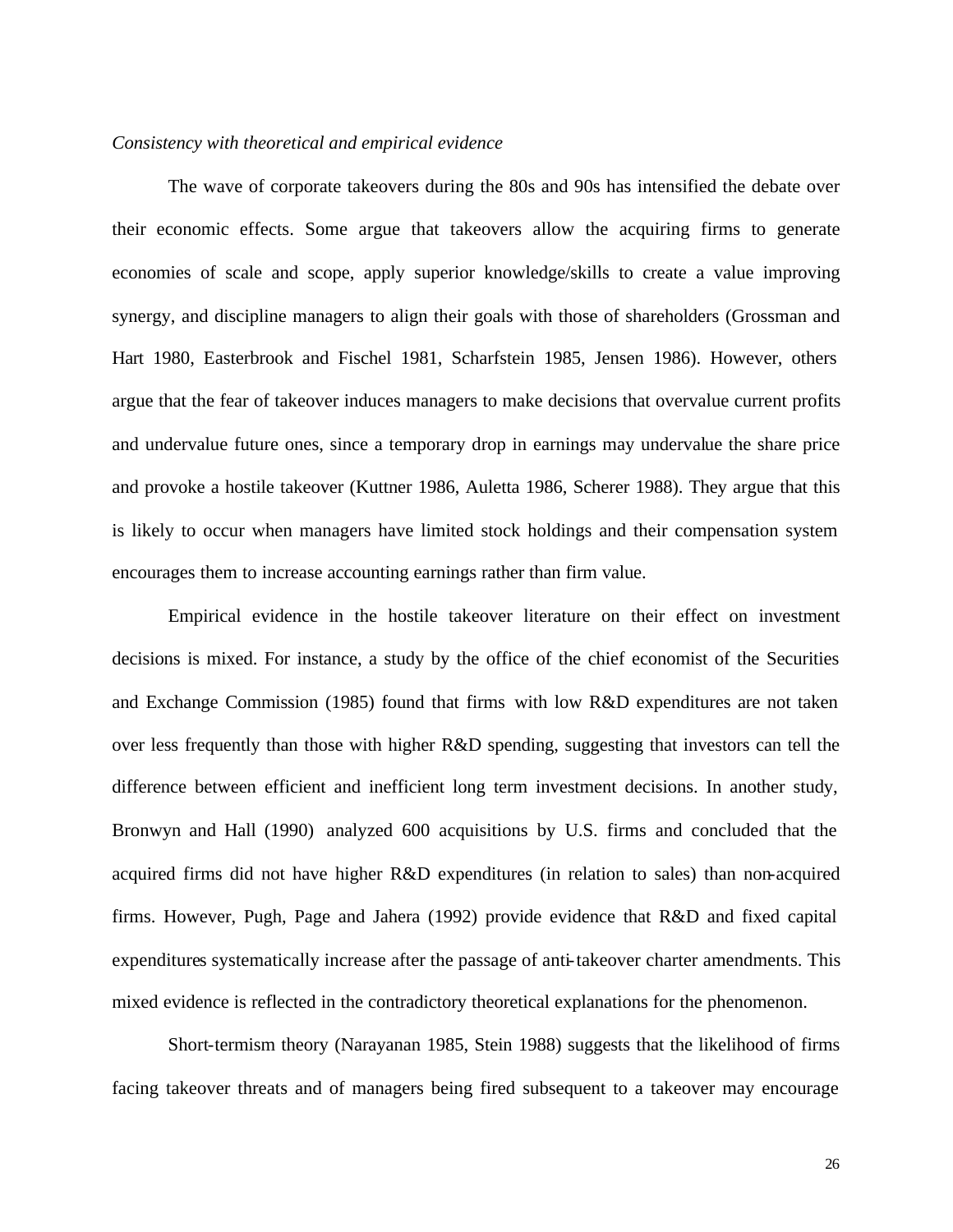managers to sacrifice long-term for short-term investments. Concentrating on short-term investments enables managers to boost current returns and hence send, what they believe to be, positive signals to the market. The theory suggests that while R&D may lead to higher profits in the long run, because they are more difficult to evaluate, firms investing heavily in such projects may be more susceptible to takeover attempts because of poorer current earnings. Managers will therefore prefer to sacrifice long-term investments as a response to the threat of takeover, which is inconsistent with Proposition 4. However, an assumption for short-termism to work is that investors cannot tell the difference between positive NPV and negative NPV long-term projects, such that all long term projects are viewed with the same degree of uncertainty.

Managerial entrenchment theory asserts that takeover threats induce managers to overinvest in activities that are highly specific and complementary to their skills. They do this to create a holdup situation in which shareholders will incur a high opportunity cost of firing managers because the firms' assets are more valuable under incumbent management (Shleifer and Vishny 1989). Thus, managers who foresee the threat of takeover may increase their investments in R&D in order to entrench themselves. Hence, this theory predicts that takeover threats will induce an overinvestment problem, another form of earnings manipulation, which is also consistent with Proposition 4.

## **Exploring the effects of Firm's Financial Health**

## *Implications for theory*

As discussed earlier, a common strategy encountered in earnings management is the transfer of profits from one period to the next. This form of smoothing reduces the negative effects of uncertainty, i.e., stock price declines, resulting from earnings volatility. Such tactics are likely when a CEO anticipates financial difficulties as shown in a pattern of earning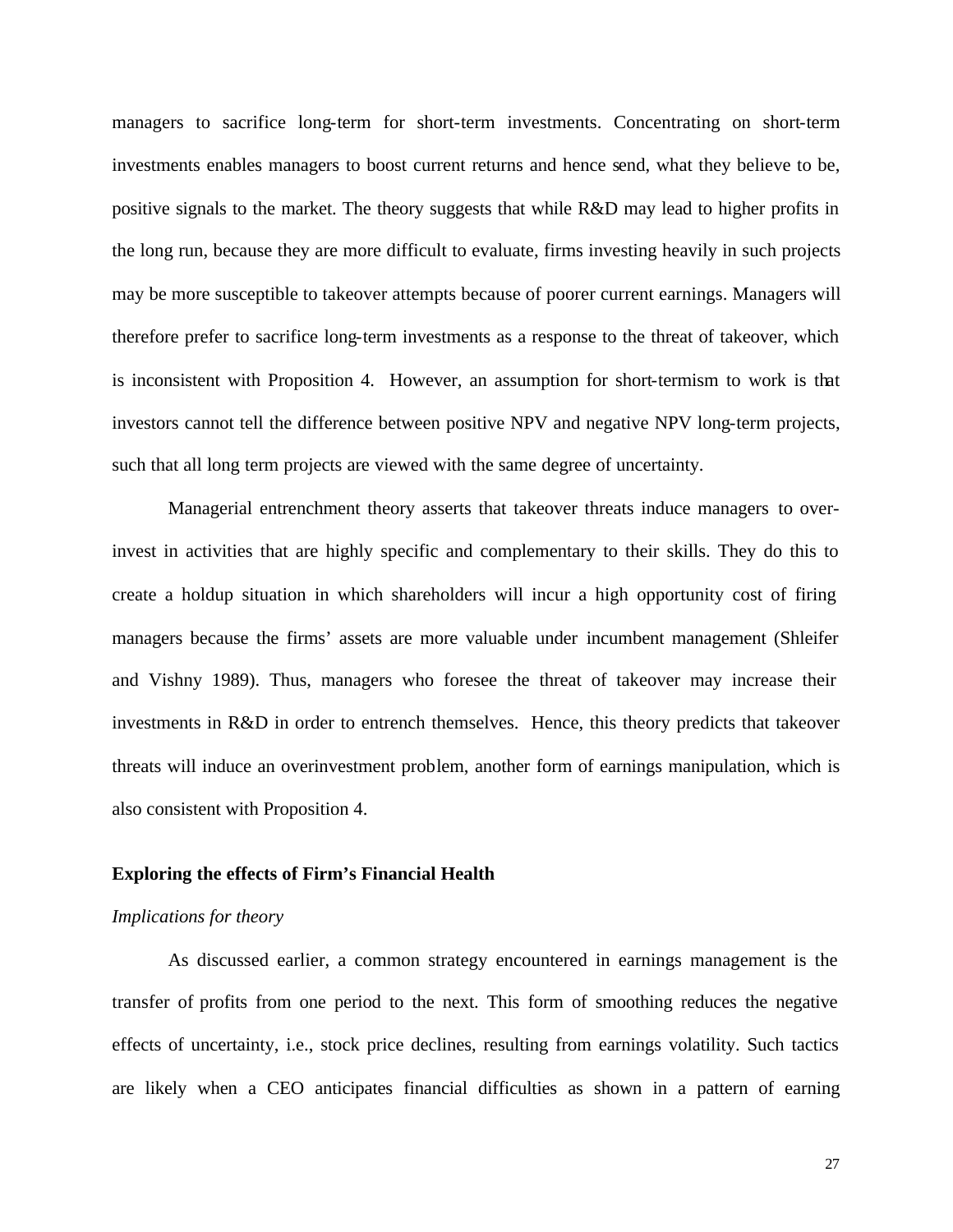$\text{declines}^{19}$ . In particular, if CEOs feel threatened by termination because of continuing poor performance, they would have an incentive to make accounting or investment decisions that mask the firm's deteriorating financial health in order to delay termination (Murphy and Zimmerman 1993).

> ……………………………………… (Insert Exhibit 5 about here) …………………………….

Exhibit 5 shows that for a given set of parameter values (Table 1, Column 5), as the percentage of firm profit transferred from one time period to the next (*a*) increases, the average year at which R&D expenditures are maximized decreases, suggesting that myopia sets in earlier. The rational behind this result is that for cash to be made available for smoothing, discretionary expenditures such as R&D must be cut. As a firm's financial health is anticipated to worsen in future periods, cuts in R&D in current periods must begin earlier in order to conserve cash. Therefore, the greater the anticipated percentage of profit is to be shifted from one period to the next, the earlier that myopic behavior has to begin. Formally,

Proposition 5. As the firm's financial health worsens and the percentage of profit that has to be shifted increases, the critical year *t*\* decreases, implying that myopia sets in earlier in the CEO's tenure.

#### *Consistency with theoretical and empirical evidence*

 $\overline{a}$ 

Since CEO turnover is generally preceded by bad firm performance (Weisbach 1988, Murphy and Zimmerman 1993), CEOs are likely to cover-up bad accounting earnings in order to meet short-term earnings targets (Bushee 1998). For instance, they may inflate accounting earnings to avoid contracting costs (DeFond and Jiambalvo 1994), or attempt to boost earnings

 $19$  Other forms of smoothing are common when current earnings are expected to be especially high. Such tactics can reduce high taxes, high salary expenses and increased dividend payments.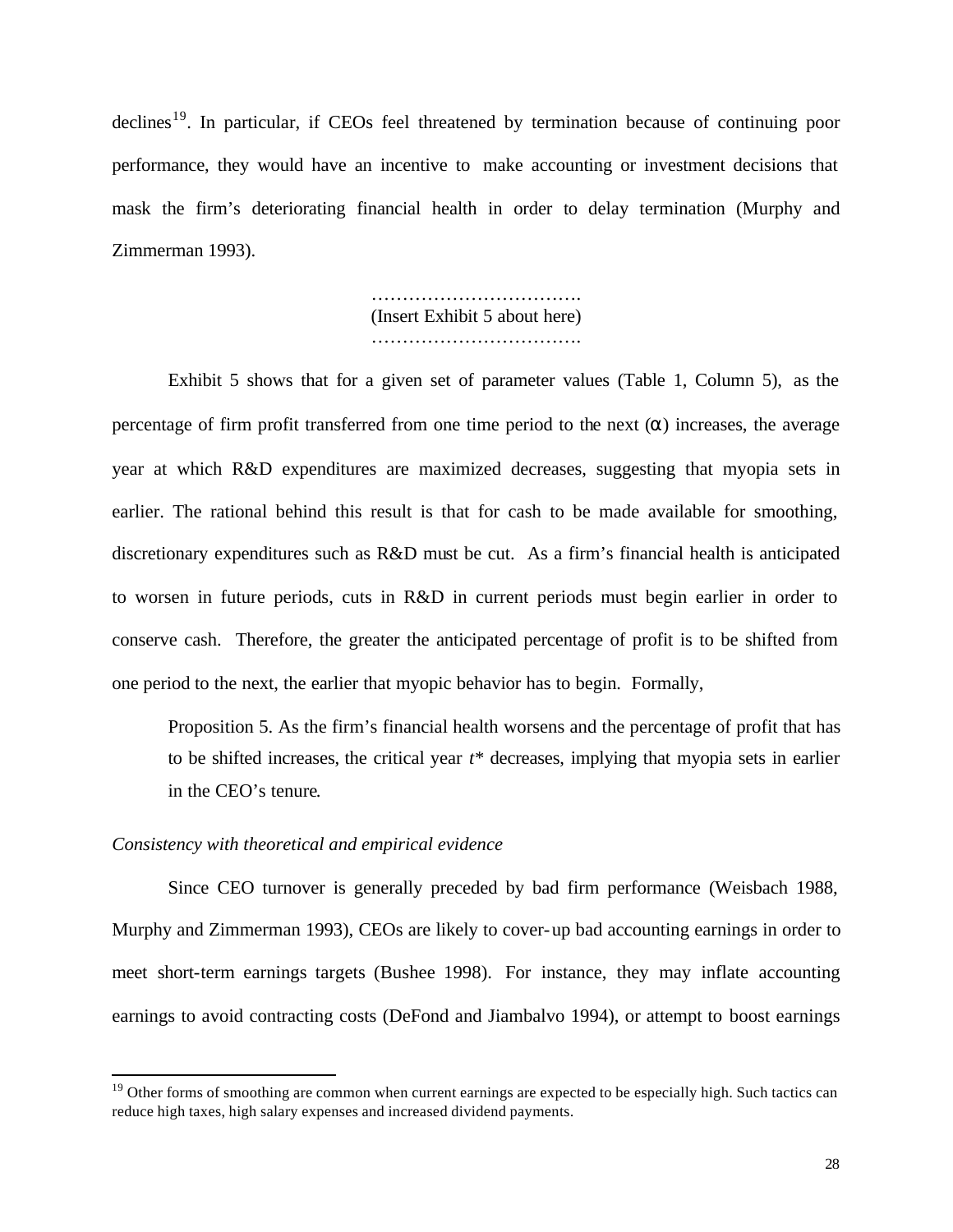by shifting profit from one period to the next to avoid earnings declines for stock market reasons (Dechow and Skinner 2000). Therefore, CEOs' incentives to cut R&D expenditures to boost current earnings and cash compensation are likely to be stronger when future earnings are anticipated to decline.

There is much evidence that when R&D costs are expensed, firms manage their earnings by adjusting operational transactions, such as cutting R&D expenditures to meet earnings thresholds, to avoid losses or negative shifts in earnings. For example, Baber, Fairfield, and Haggard (1991) report that managers are more likely to consider current period income effects when making R&D decisions than when making capital spending decisions whose costs are amortized over a number of years. They find that R&D spending is relatively lower for firms that can manage to hit their earning goal by reducing their R&D expenditures, and conclude that regulation of accounting practices has direct and non-trivial economic consequences, suggesting that the U.S. immediate expensing rule results in manipulation of R&D spending in order to achieve specific net income goals.

Perry and Grinaker (1994) also examine the relation between R&D expenditures and earnings, and they find an approximately linear relation between unexpected R&D spending and unexpected earnings, suggesting that R&D expenditures may be cut when earnings fall short of expectations. In a study that examines a number of tools of real earnings management, Roychowdhury (2003) finds that firms that report small profits have unusually low discretionary expenses (advertising, R&D and selling, general and administrative), suggesting that they manage earnings via R&D expenditures.

Darrough and Rangan (2004) document the negative association between R&D expenditure and the level of inside trades (managerial selling) in an initial public offering. In

29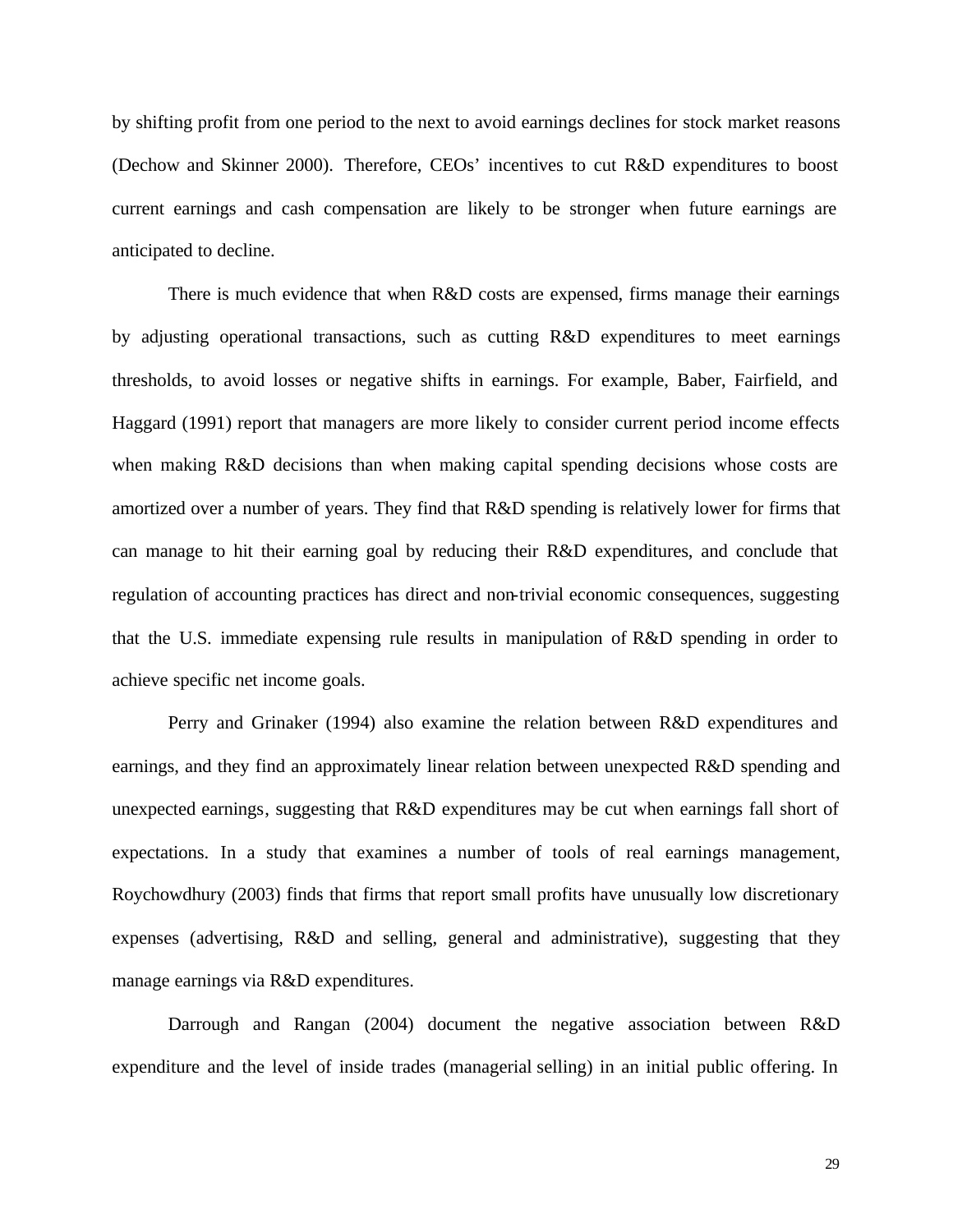summary, there is considerable evidence that many firms engage in "real" earnings management by cutting R&D expenditures to meet earnings targets. These findings seem to be consistent with Proposition 5.

#### **CONCLUSIONS**

Starting from standard agency theory formulations, we attempted to explore the implications of an accounting earnings based CEO compensation system for R&D expenditures with cash flow streams that may exceed the tenure of a CEO. Given that under GAAP R&D investments have to be fully expensed, we argue that CEOs have an incentive to resist long run investment projects in order to inflate earnings that materially drive their bonuses.

We used the earnings management literature to build a theoretical model to explore the question of whether CEOs manage their firm's earnings by systematically under-investing in R&D. In this model, we considered a rational CEO with a defined tenure. We explored five circumstances in which the incentive for underinvestment in R&D projects for the purposes of meeting current earnings goals is strengthened. Our model assumes that CEO's primary goal is to maximize total lifetime compensation and that the way to do so may change depending on the stage of their careers, the nature of the R&D investments they have to make, the financial health of their firm, and the degree of monitoring by shareholders or discipline by the takeover market. We then created a dynamic optimization simulation model in which the CEO maximizes a stream of current and expected earnings related bonuses over her tenure, and does so primarily by deciding how much to spend on R&D every period. R&D has the effect of increasing future earnings but decreasing current earnings.

While our results are generally in line with other findings in earnings management and investment myopia literature, what is surprising is the concave relationship between the R&D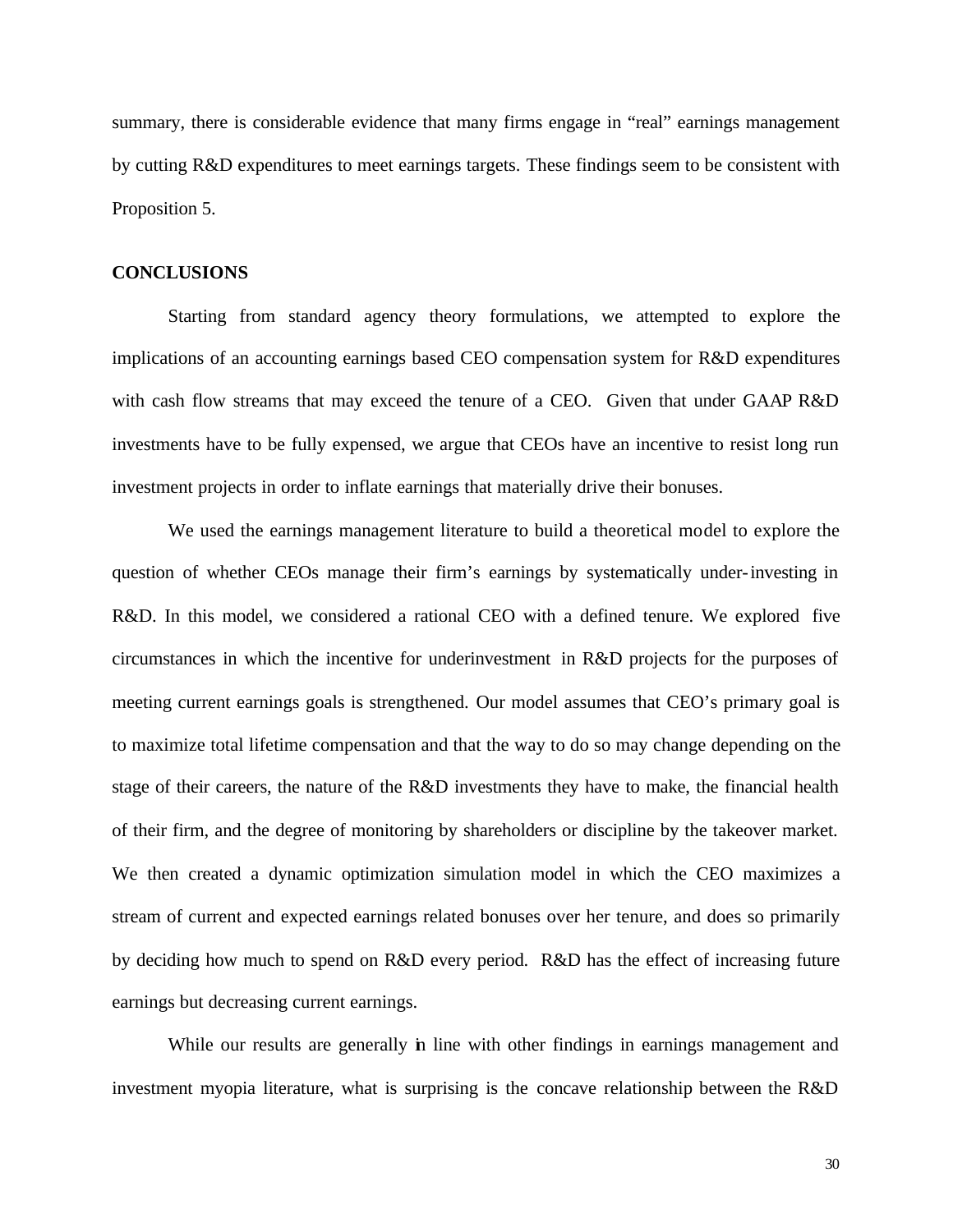spending and a CEO's tenure. Specifically, we find that the relationship between R&D spending and tenure is non-linear such that at some point during their tenure, managers gradually start to decrease the amount of money spent on R&D investments. This result suggests the existence of investment myopia although it does not occur uniformly across a CEO's tenure. This non-linear relationship has, to our knowledge, not been anticipated in the literature. The dynamic simulation approach we used, based on received theory, was able to tease out this relationship, which we believe is a contribution to the theoretical literature. We also find that investment myopia starts sooner as CEOs are more tenured, the proportion of insider ownership is increasing, the firm is more protected from hostile takeovers, and the firm's financial health is declining.

As with all theoretical models, we had to make simplifying assumptions to make the analysis tractable. First, our model was set up to explore accounting based compensation schemes. We did this to isolate a specific phenomenon, earnings management, pointed out by observers that may be the cause of a systematic under-investment in R&D.

More specific to the simulation model, we used historical values for **b**,  $R^f$  and  $R^m$ , which is the default approach used by other researchers to arrive at the rate of return in the CAPM model. This approach relies on a few assumptions that may represent some limitations. This approach assumes that the risk preference of investors does not systematically change over time. We do not believe this assumption to be too limiting because whereas risk preferences may change from year to year, empirical data suggests that over a long period of time it generally tends toward historical means. Second, the historical approach assumes that the risk level of risky investment portfolio (stock index) has not changed in a systematic way across time, which may be unrealistic. Using these values is thus based on the commonly held assumption that the actual premiums delivered over long time periods are equal to the expected future premiums.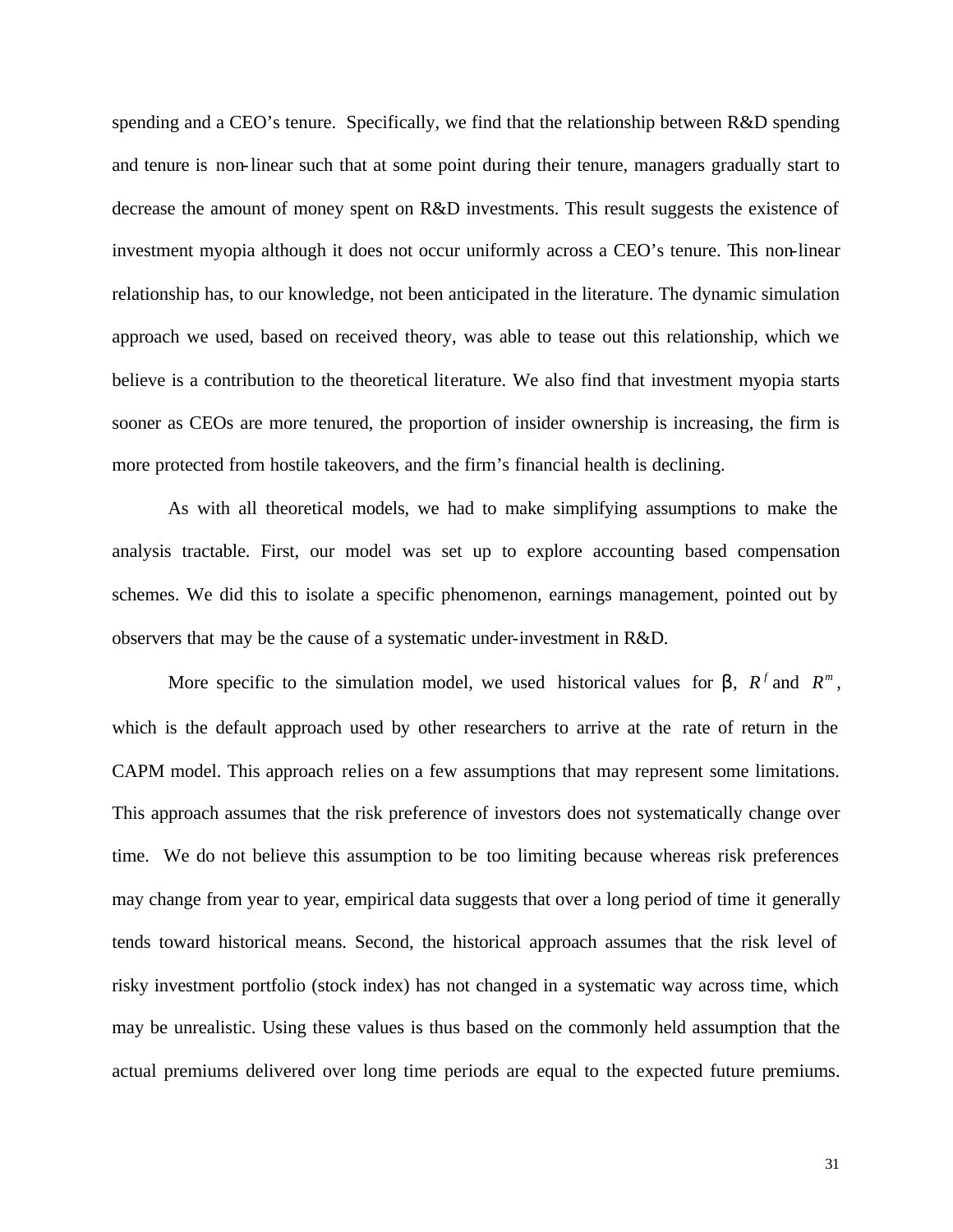This may not work very well in the case of long term, high risk R&D investments for which expected future premiums are difficult to forecast.

Obviously, our theoretical model begs empirical investigation. However, the difficulty with such an empirical study may be trying to detect myopia. Conceptually, myopia occurs when the difference between actual R&D expenditures and an 'optimal' level of R&D that maximizes the net present value of a firm is negative. However, calculating this 'optimal' level will be difficult. One approach is to take a historical perspective to calculate the marginal productivity of R&D given a representative portfolio of stocks in an industry. Jensen (1993) gives us an example of how something like this can be done. The marginal productivity of R&D so calculated should give us the 'optimal' R&D level, given the industry's actual rate of return in the next period.

Finally, our model has corresponding managerial implications. First, our main conclusion is that when a CEO is annually compensated with accounting based pay she may maximize total lifetime compensation by under-investing in R&D projects, which are essential to long-term productivity, earnings and shareholder value. This is primarily due to a mismatch between the CEO's tenure and the time horizon of the projects' cash flow streams and the fact that R&D is expensed rather than capitalized under GAAP. This time horizon disparity becomes more problematic when managerial actions taken by the CEO are unobservable to the firm's shareholders, as often happens in the case of R&D investments. The implication is that a CEO should be indemnified against the loss of current earnings resulting from positive NPV investments in long term R&D projects. One way to do this is to more loosely couple annual compensation from earnings or to index compensation to long term investments in R&D with a balloon payment at the final period. Indeed, most CEO compensation packages are multi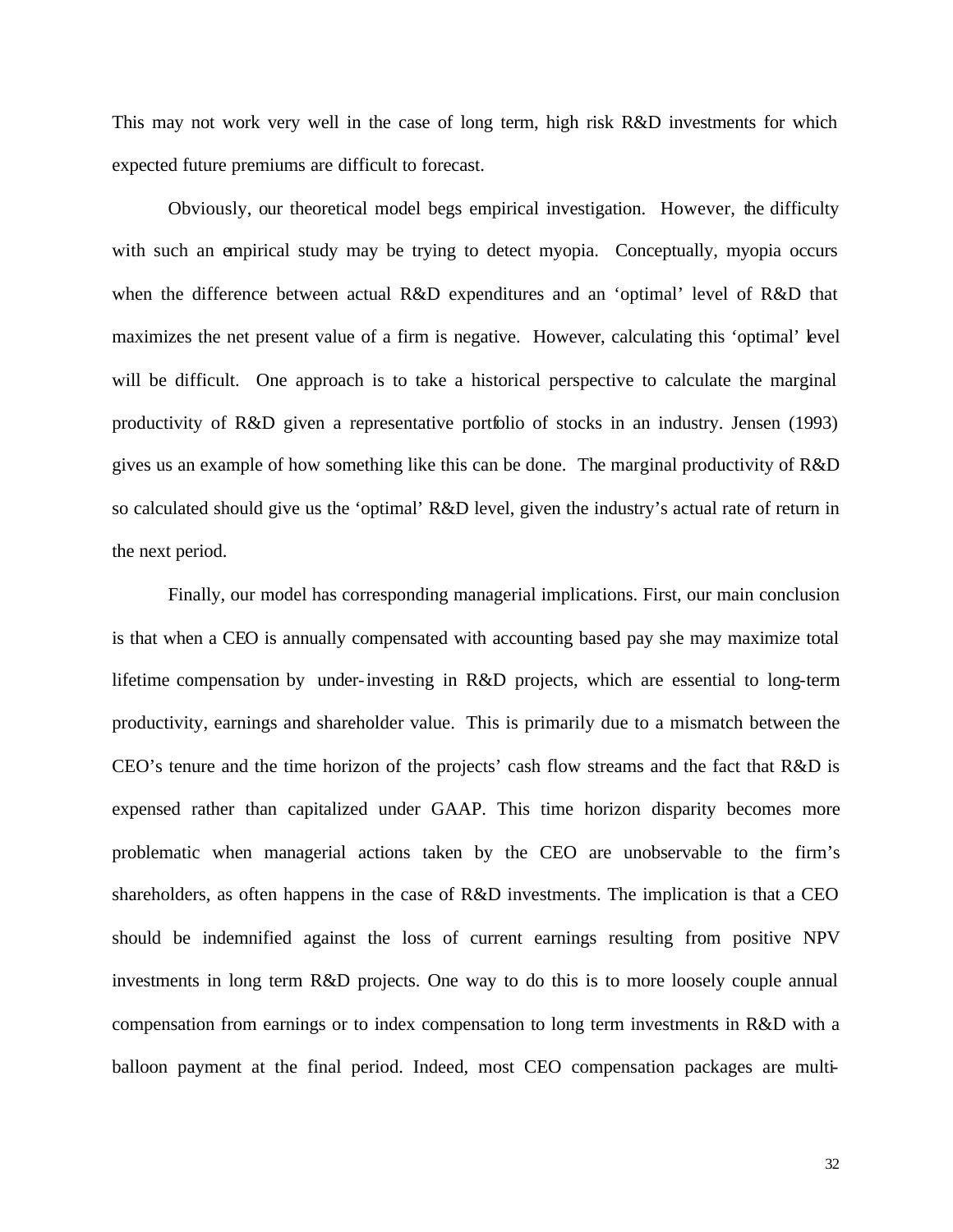dimensional, including earnings based bonuses, stock based options and bonuses, and golden parachutes and handcuffs. Therefore, to the extent that the other components of a compensation package are significant, the problem with under-investment may be mitigated.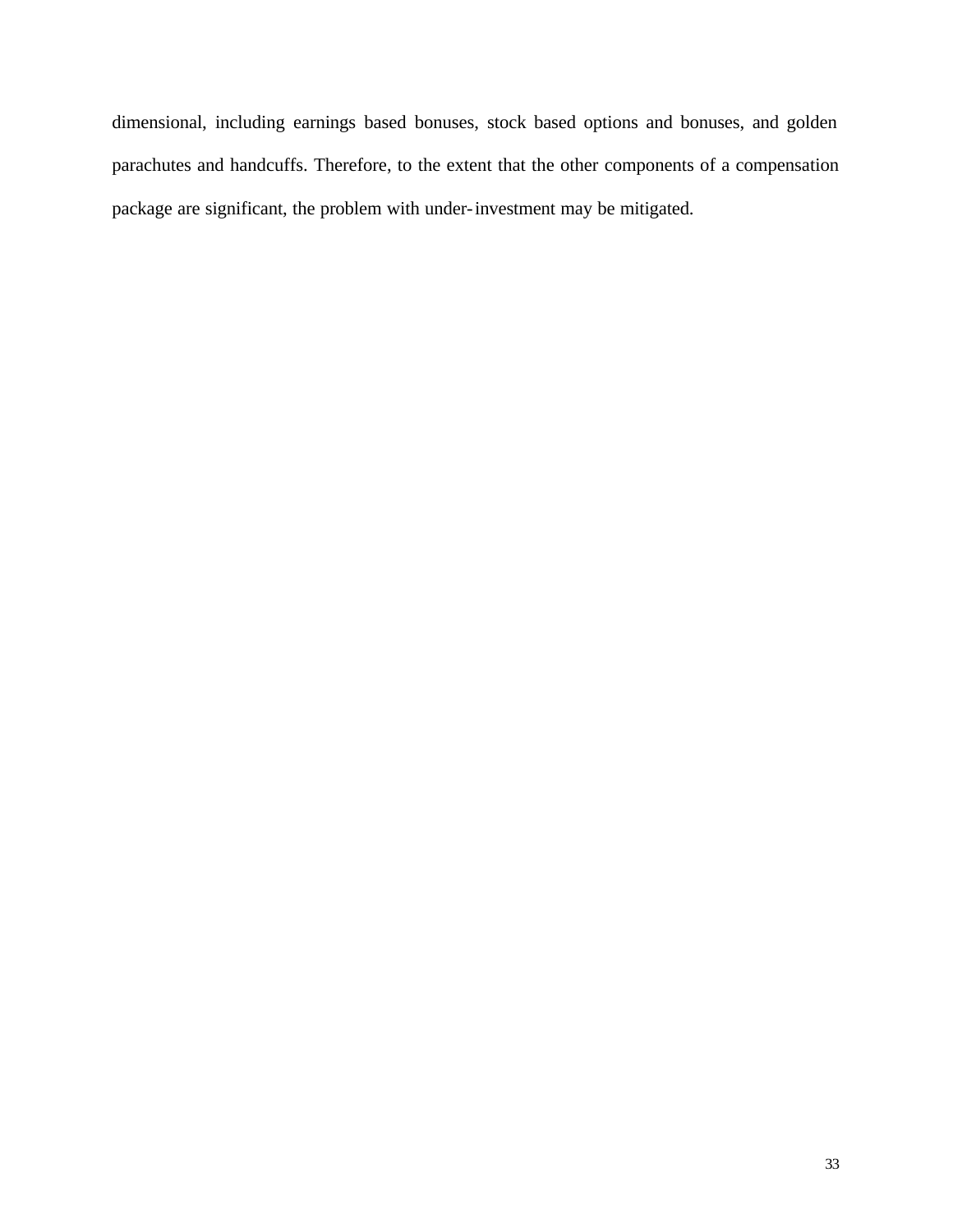## **References**

Abegglen J. and G. Stalk 1985. The Japanese Corporation, Basic Books: New York, NY.

- Aboody D. and B. Lev 2000. Information Asymmetry, R&D, and Insider Gains. Journal of Finance, 55, 2747-2766.
- Auletta K. 1986. Greed and glory on Wall Street: The fall of the house of Lehman. Random House: New York, NY.
- Baldwin C. and K. Clark 1992. Capabilities and Capital Investment: New Perspectives on Capital Budgeting. Journal of Applied Corporate Finance, 5(2), 67-87.
- Bange M. and W. Bondt 1998. R&D budgets and corporate earnings targets. Journal of Corporate Finance, 4, 153-184.
- Barth, M. E. and R. Kasznik 1999. Share Repurchases and Intangible Assets. Journal of Accounting and Economics, 28, 211-241.
- Baysinger, B. D., R. D. Kosnik and T. A. Turk 1991. Effects of board and ownership structure on corporate R&D strategy. Academy of Management Journal, 34, 205-214.
- Bizjak, J., J. Brickley and J. Coles 1993. Stock-based incentive compensation and investment behavior. Journal of Accounting and Economics, 16, 349-372.
- Brickley, J., J. Linck, and J. Coles 1999. What happens to CEOs after they retire? New evidence on career concerns, horizon problems, and CEO incentives, Journal of Financial Economics, 52, 341-377.
- Bushee, B., 1998. The influence of institutional investors on myopic R&D investment behavior. Accounting Review, 73, 305-333.
- Butler, S. and H. Newman 1989. Agency Control Mechanisms, Effectiveness and Decision Making in an Executive's Final Year with the Firm. Journal of Institutional and Theoretical Economics. 145, 451-464.
- Chaney, P. K. and C. M. Lewis 1995. Earnings Management and Firm Valuation under Asymmetric Information. Journal of Corporate Finance, 1(3-4), 319-345.
- Cohen, W. M. and D. A. Levinthal 1989. Innovation and Learning: The Two Faces of R&D. The Economic Journal, 99, 569-665.
- De Long, J. B., A. Shleifer, L. H. Summers and R. J. Waldmann 1990. Noise Trader Risk in Financial Markets. Journal of Political Economy, 98(4), 703-741.
- De Long, J. B., A. Shleifer, L. H. Summers and R. J. Waldmann 1991. The Survival of Noise Traders in Financial Markets. Journal of Business, 64(1), 1-18.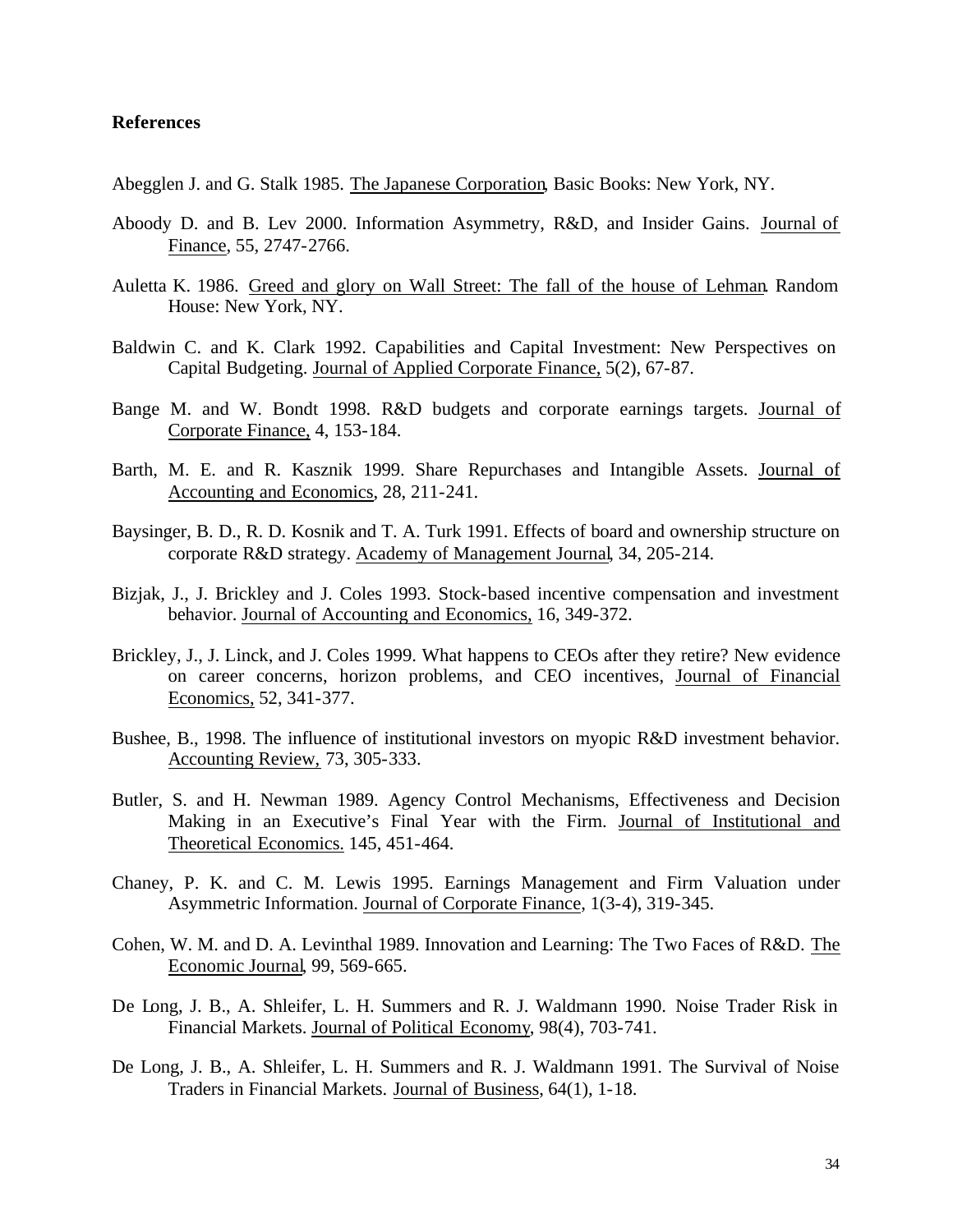- Dechow P. M. and D. J. Skinner 2000. Earnings management: Reconciling the view of accounting academics, practitioners and regulators. Accounting Horizon, 14(2), 235-250.
- Dechow, P., and R. Sloan 1991. Executive incentives and horizon problem. Journal of Accounting and Economics, 14(1), 51-89.
- DeFond, M. and J. Jiambalvo 1994. Debt Covenant Violation and Manipulation of Accruals, Journal of Accounting and Economics, 17(1/2), 145-177.
- Denison, E. F. 1967. Why Growth Rates Differ: Post-War Experience in Nine Western Countries. Brookings Institution Working Paper, Washington, D.C.
- Dobrzynski, J. 1993. Relationship Investing. Business Week, 3309, 68-75.
- Drucker, P. 1986. A crisis of capitalism. Wall Street Journal, (September 30), 32.
- Easterbrook, F. and D. Fischel 1981. The Proper Role of a Target's Management in Responding to a Tender Offer. Harvard Law Review, 94(6), 1161-1205.
- Fama, E. 1980. Agency problems and the theory of the firm. Journal of Political Economy, 88, 288-307.
- Gibbons R. S. and K. J. Murphy 1992. Optimal Incentive Contracts in the Presence of Career Concerns: Theory and Evidence. Journal of Political Economy, 100, 468-505.
- Goldfinger, C. 1997. Intangible Economy and Its Implications for Statistics and Statisticians. Eurostat ISTAT Seminar, Bologna, Italy.
- Gordon M. J. 1964. Postulates, principles and research in accounting. Accounting Review, 39(2), 251-264.
- Graves, S. A., and S. A. Waddock 1990. Institutional Ownership and Control: Implications from Long-term Corporate Strategy. Academy of Management Executive, 4, 75-83.
- Griliches, Z. 1995. R&D and Productivity: Econometric Results and Measurement Issues. In Handbook of the Economics of Innovation and Technological Change, Paul Stoneman (ed.), Blackwell: Oxford, UK.
- Grossman, S. J. and O. D. Hart 1980. Takeover bids, the Free Rider Problem, and the Theory of the Corporation. Bell Journal of Economics, 11, 42-64.
- Hall, B. 1990. The Manufacturing Sector Master File: 1959-1987. mimeo, National Bureau of Economic Research: Washington D.C.
- Hansen G. S. and C. W. L. Hill 1991. Are Institutional Investors Myopic? A Time-Series Study of Four Technology-Driven Industries. Strategic Management Journal, 12(1), 1-16.
- Healy P. M. 1985. The Effects of Bonus Plans on Accounting Decisions. Journal of Accounting & Economics, April, 85-107.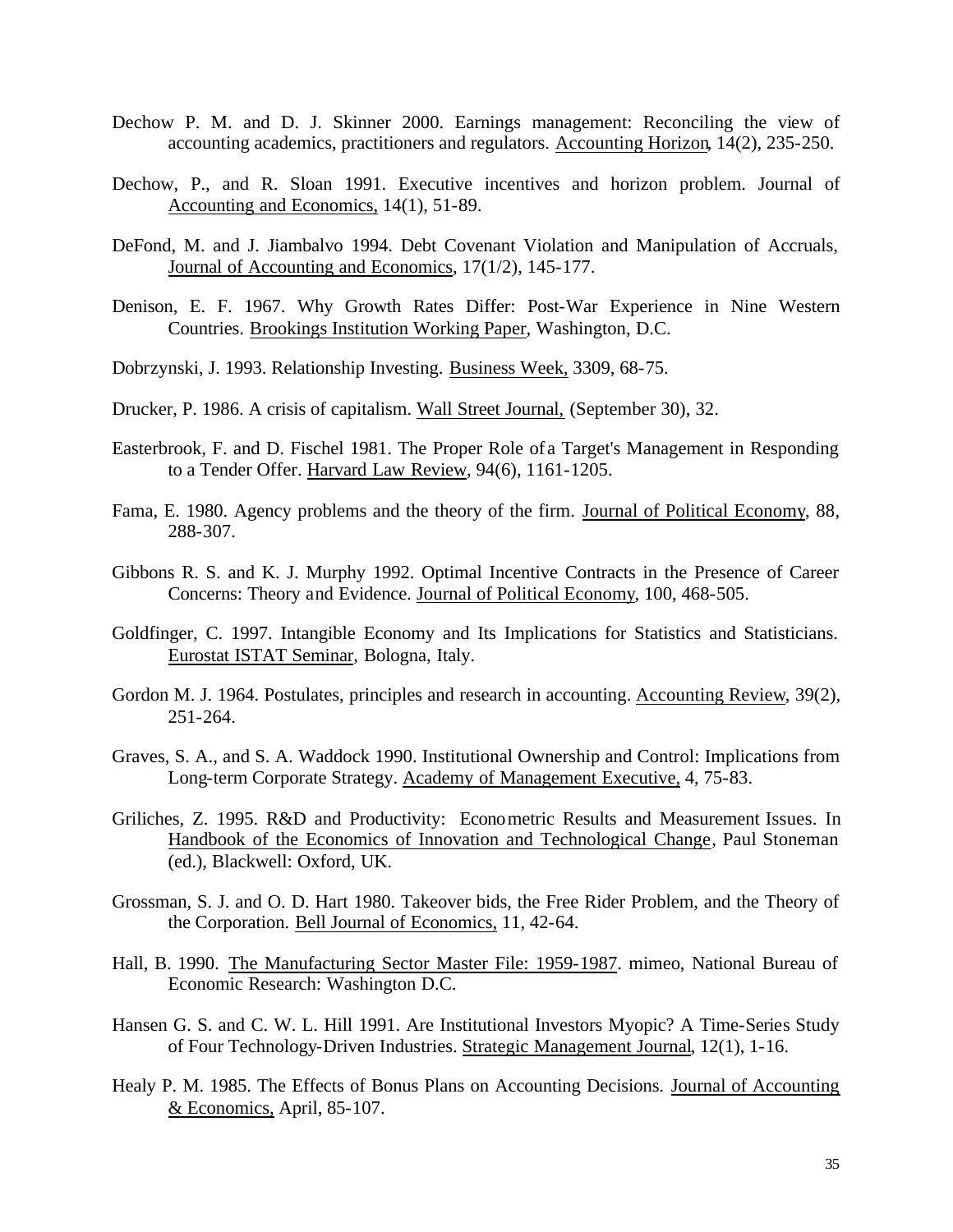- Hill C. W. L. and P. H. Phan 1991. CEO Tenure as a Determinant of CEO Pay. Academy of Management Journal, 34(3), 707-717
- Hirshleifer, D. 1993. Managerial reputation and corporate investment decisions. Financial Management 22, 145–160.
- Holmstrom, B. T. 1982. Managerial incentive schemes—a dynamic perspective. Essays in economics and management in honour of Lars Wahlbeck. Svenska Handelshogskolan: Helsinki, Finland.
- Holmstrom, B. T. and J. Ricart i Costa 1986. Managerial Incentives and Capital Management, The Quarterly Journal of Economics, 101(4), 835-895.
- Holthausen, R., D. Lacker and R. Sloan 1995. Business unit innovation and the structure of executive compensation. Journal of Accounting & Economics, 19: 279-313.
- Hunt, A., S. Moyer and T. Shevlin 2000. Earnings volatility, earnings management and equity value. University of Washington Working Paper, Seattle, WA
- Jacobs, M. 1991. Short-Term America: The Causes and Cures of Our Business Myopia. Harvard Business Press: Boston, MA.
- James, H. S. 1999. Owner as Manager, Extended Horizons and the Family Firm. International Journal of the Economics of Business, vol. 6, iss. 1, pp. 41-55(15).
- Jensen, M. C. 1993. The modern industrial revolution, exit and the failure of internal control systems. Journal of Finance, 48: 831-880.
- Jensen, M. C. 1986a. Agency Cost of Free Cash Flow, Corporate Finance, and Takeovers. American Economic Review Papers and Proceedings, 76(2), 323- 329.
- Jensen, M. C. 1986b. The Takeover Controversy: Analysis and Evidence. Midland Corporate Finance Journal, IV, 6-32.
- Jensen, M. C. and K. Murphy 1990. Performance pay and top-management incentives, Journal of Political Economy, 98, 225–264.
- Jensen, M. C. and W. H. Meckling 1976. Theory of the firm: managerial behavior, agency costs and ownership structure. Journal of Financial Economics, 3, 305-360.
- Kendrick, J. W. 1976. The Formation and Stock of Total Capital. Columbia University Press: New York, NY.
- Khurana, R. 2002. Searching for a Corporate Savior: The Irrational Quest for Charismatic CEOs. Princeton University Press: Princeton, NJ
- Kuttner, R. 1986. The truth about corporate raiders. New Republic, 194(January 20): 14-19.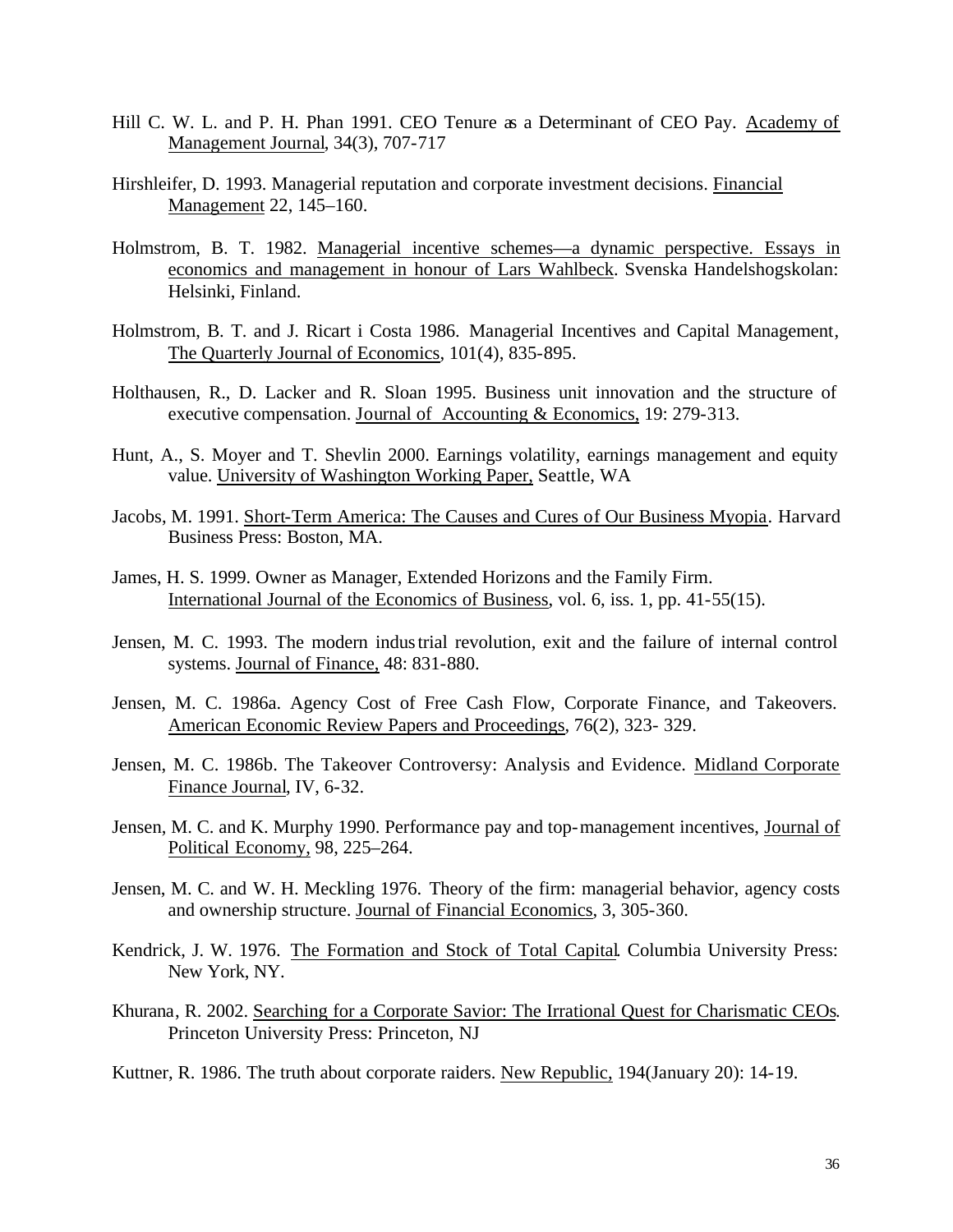- Lambert, R. and D. Larcker 1987. An analysis of the use of accounting and market measures of performance in executive compensation contracts. Journal of Accounting Research, 25 (supplement), 129-149.
- Lazonick, W. and M. O'Sullivan. 1996. Organization, Finance and International Competition. Industrial and Corporate Change, 5(1), 1-49.
- Lev, B. and J. P. Zarowin 1998. Measuring Intangible Investment: The boundaries of financial reporting and how to extend them, OECD: Paris, France.
- Lev, B. and T. Sougiannis 1996. The capitalization, amortization and value-relevance of R&D. Journal of Accounting and Economics, 21, 107-138.
- Lucier, C., E. Spiegel and R. Schuyt 2003. CEO succession 2002: Deliver or Depart. Directorship, 29(10), 6-12.
- Monks, R. and N. Minow 1995. Corporate Governance, Blackwell Business: Cambridge, MA.
- Morck, R., A. Shleifer and R. W. Vishny 1990. The Stock Market and Investment: Is the Market a Sideshow? Brookings Papers on Economic Activity, 1990(2), 157-215
- Murphy, K. J. 1999. Executive compensation, Handbook of Labor Economics (3ed). North-Holland: Amersterdam, Netherlands
- Murphy, K. J. and J. Zimmerman 1993. Financial performance surrounding CEO turnover. Journal of Accounting and Economics, 16, 273-315.
- Narayanan, M. 1985. Managerial Incentives for Short-term Results. Journal of Finance, 60, 1469-1484.
- Patel, P. and K. Pavitt 1995. Patterns of Technological Activity: Their Measurement and Interpretation. In P. Stoneman (ed), Handbook of the Economics of Innovation and Technological Change, Blackwell: Oxford, UK.
- Poterba J. M. and L. H. Summers 1995. A CEO Survey of U.S. Companies' Time Horizons and Hurdle Rates. Financial Management, Vol. 37, No. 1, pp. 43–53.
- Porter, M. E. 1992. Capital Choices: The Causes and Cures of Business Myopia. Research Report to the U.S. Government's Council on Competitiveness, Washington D.C.
- Pugh, W., D. Page and J. Jahera 1992. Anti-takeover charter amendments: Effects on corporate decisions. Journal of Financial Research, 15, 57- 68.
- Roe, M. 1998. Comparative Corporate Governance. In P. Newman (ed.), The New Palgrave Dictionary of Economics and the Law*.* Macmillan Reference: London, UK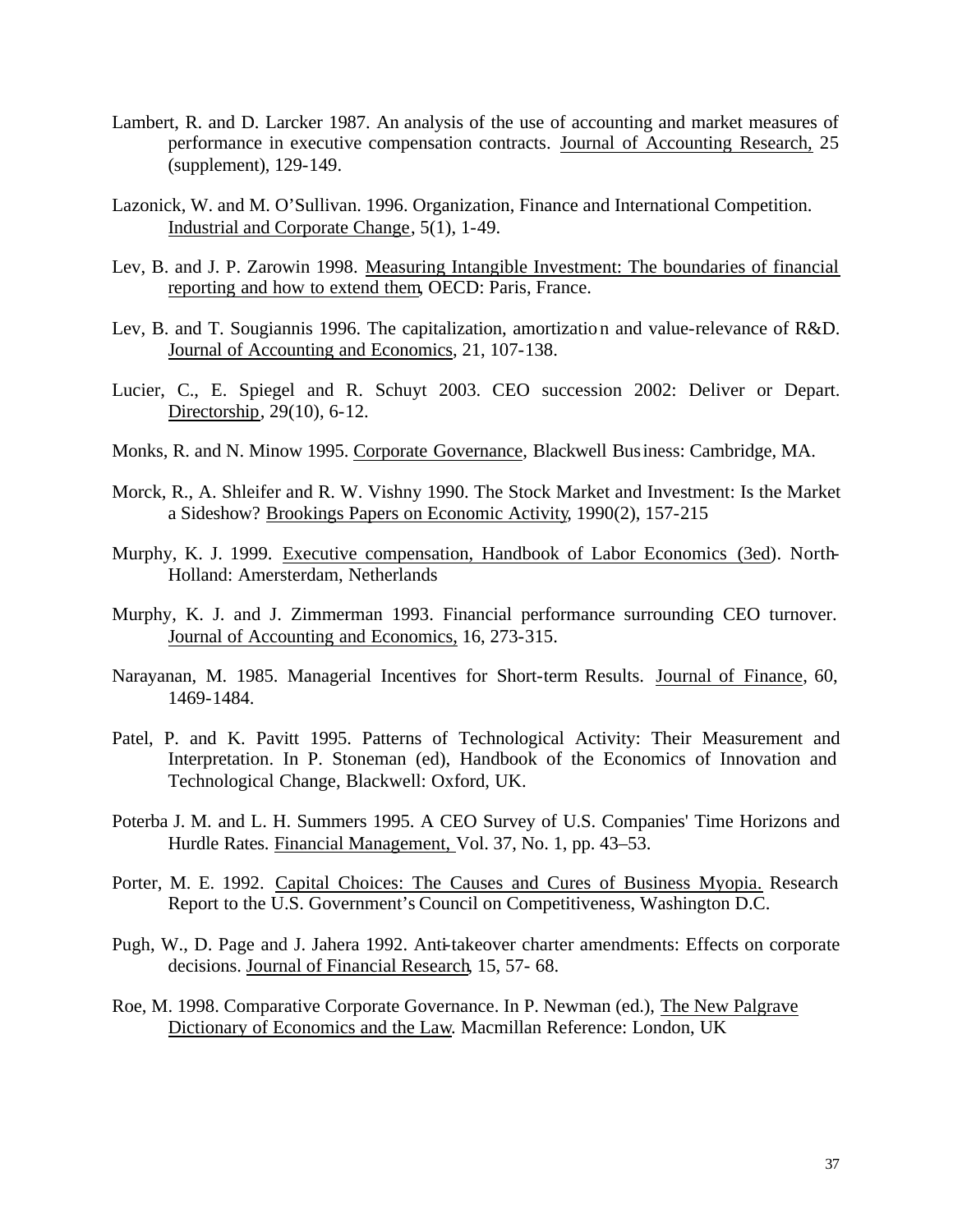- Ryan, H. E. and R. A. Wiggins III. 2001. The Influence of Firm and Management Specific Characteristics on the Structure of Executive Compensation. Journal of Corporate Finance, 7 101-123.
- Schipper K. 1989. Commentary on earnings management. Accounting Horizon, 3 (December), 91-102.
- Shleifer, A. and R. W. Vishny 1989. Management Entrenchment: The Case of Manager-Specific Investments. Journal of Financial Economics, 25(1), 123-140.
- Shleifer, A. and R. W. Vishny 1990. Equilibrium Short Horizons of Investors and Firms. American Economic Review, 80(2), 148-53.
- Solow, R. M. 1956. A Contribution to the Theory of Economic Growth. Quarterly Journal of Economics, 70, 65-94.
- Sougiannis T. 1994. The accounting based valuation of corporate R&D. Accounting Review, 69(1), 44-68.
- Stein J. C. 1988. Takeover Threats and Managerial Myopia. Journal of Political Economy, 96(1), 61-79.
- Stein J. C. 1989. Efficient Capital Markets, Inefficient Firms: A Model of Myopic Corporate Behavior. The Quarterly Journal of Economics, 104(4), 655-669.
- Watts, R. and J. L. Zimmerman 1978. Towards a Positive Theory of the Determination of Accounting Standards. The Accounting Review, 53(1), 112-134.
- Watts, R. and J. L. Zimmerman 1986. Positive Accounting Theory. Prentice Hall: Englewood Cliffs, NJ.
- Weisbach, M. S. 1988. Outside directors and CEO turnover. Journal of Financial Economics, 20, 431-460.
- Yoshikawa, T. and P. H. Phan 2001. Alternative Corporate Governance Systems in Japanese Firms: Implications for a shift to stockholder-centered corporate governance. Asia Pacific Journal of Management, 18(2), 183-206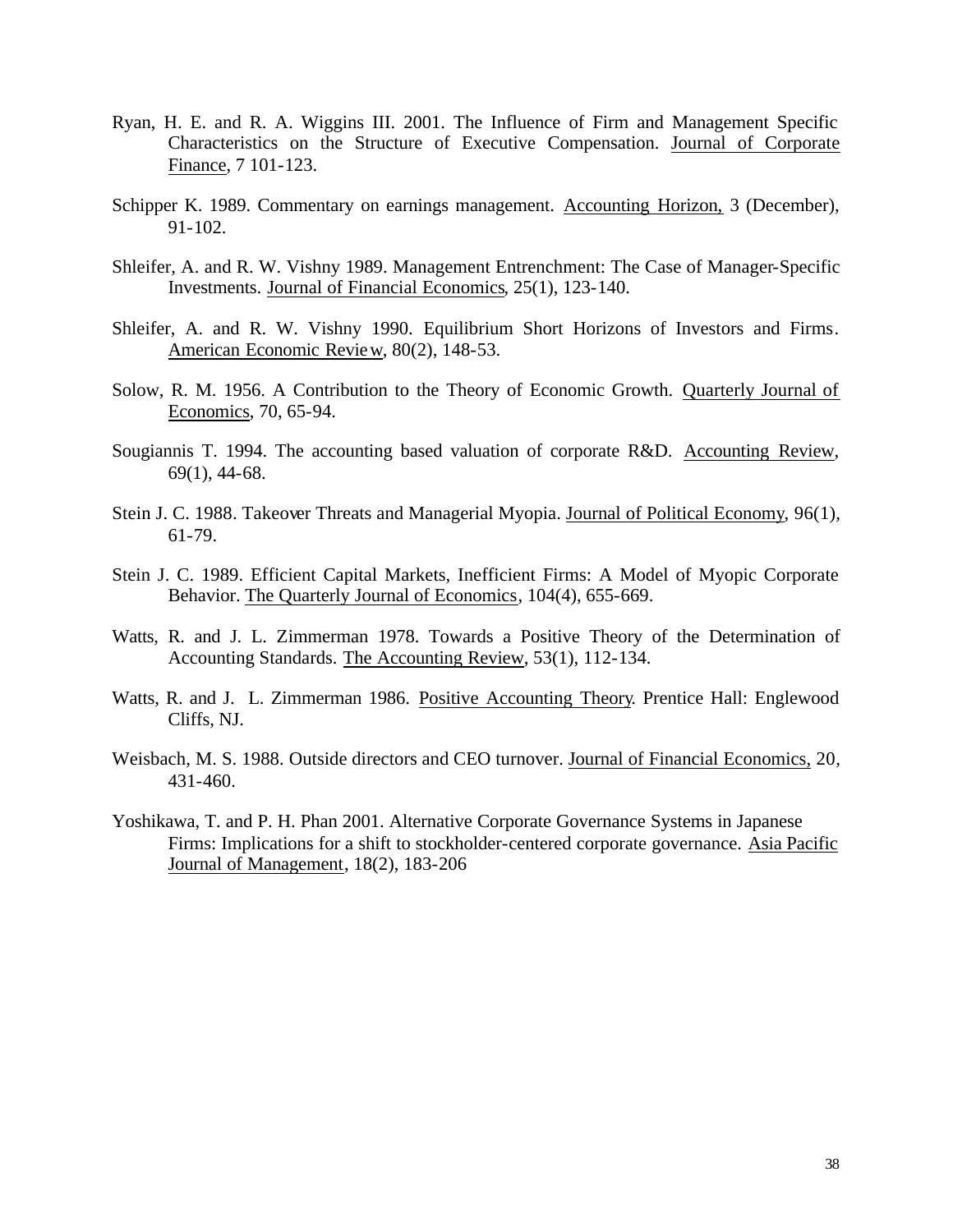





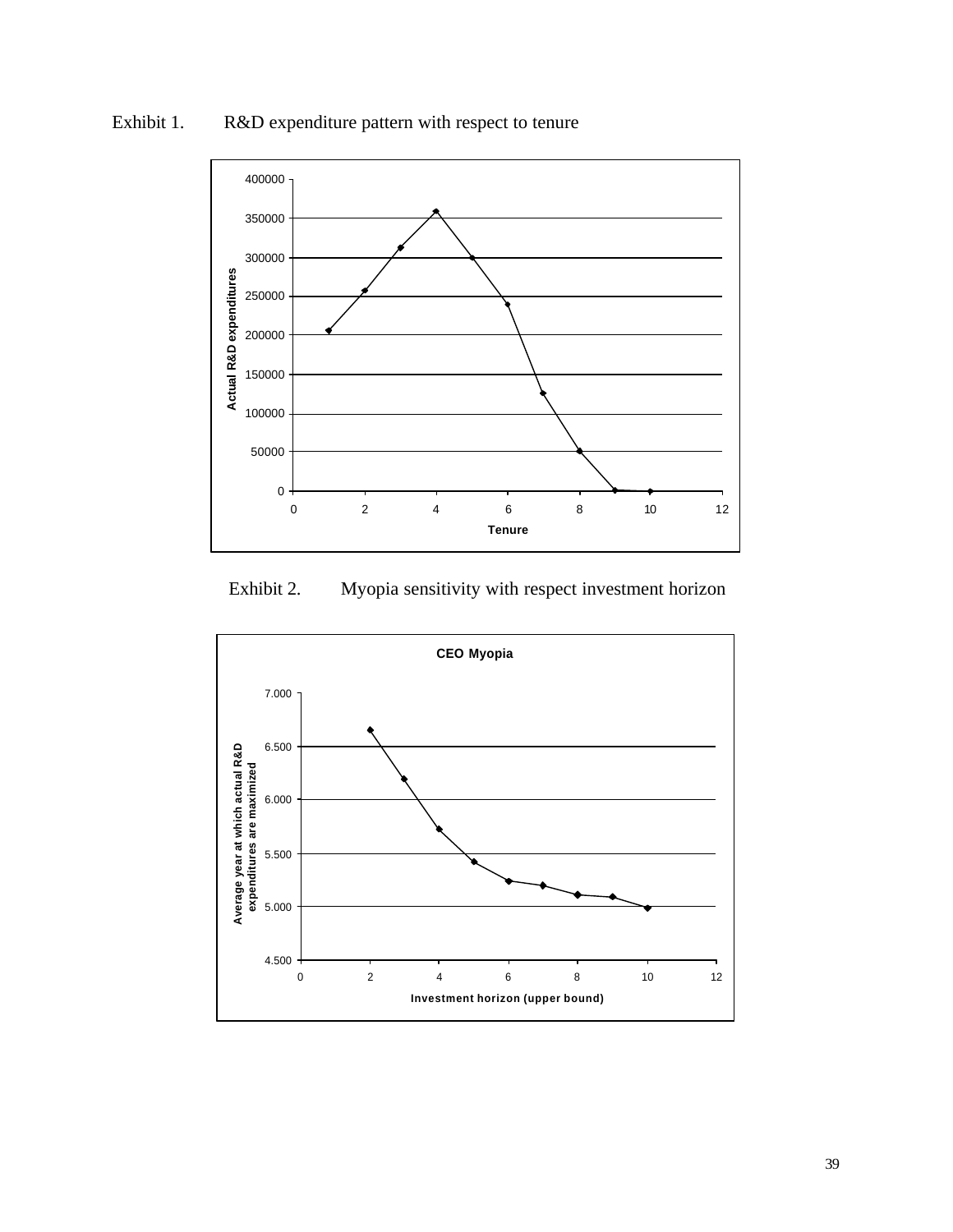

Exhibit 3. Myopia sensitivity with respect to ownership structure

Exhibit 4. Myopia sensitivity with respect to takeover threat

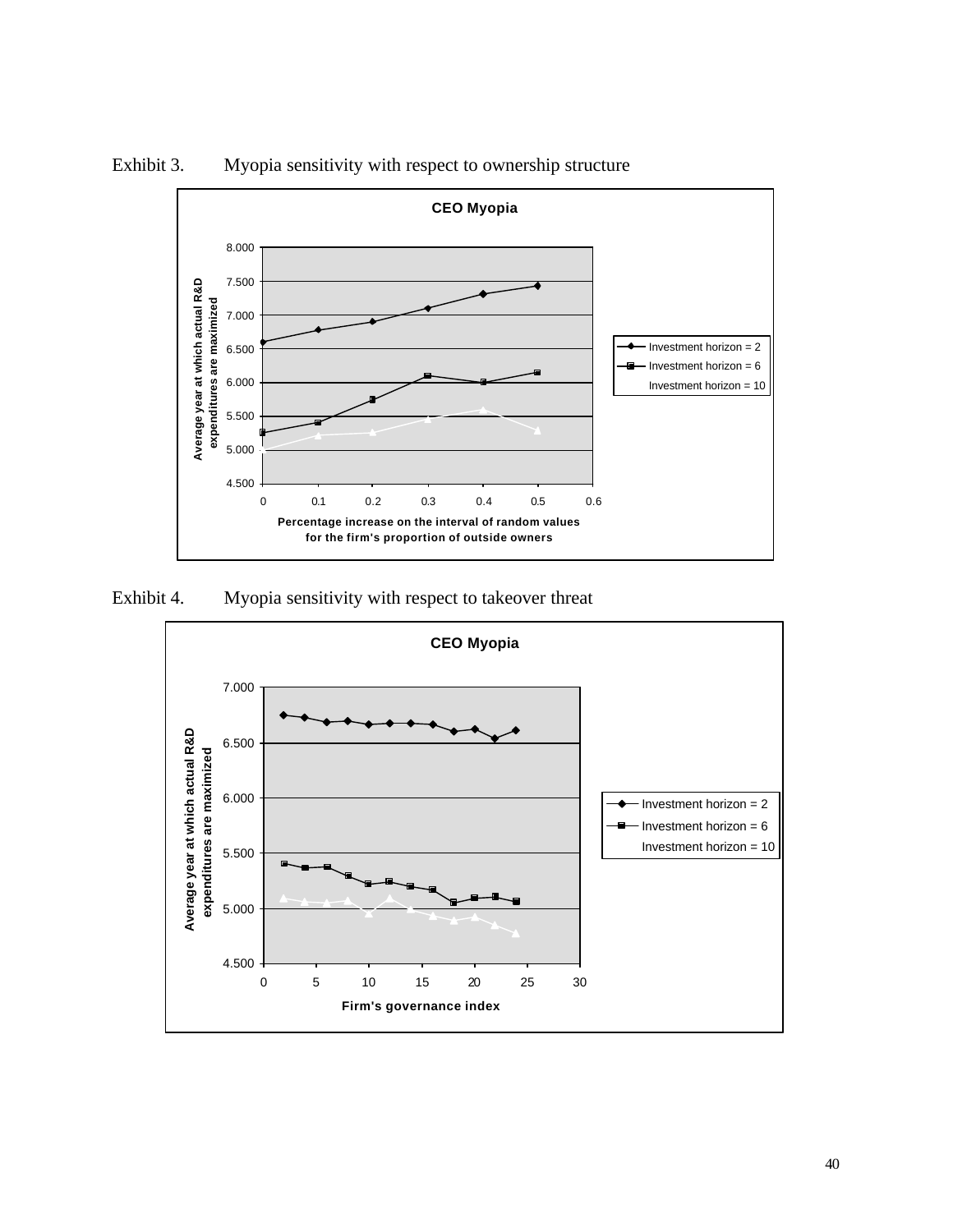

Exhibit 5. Myopia sensitivity with respect to the percentage of earnings smoothing